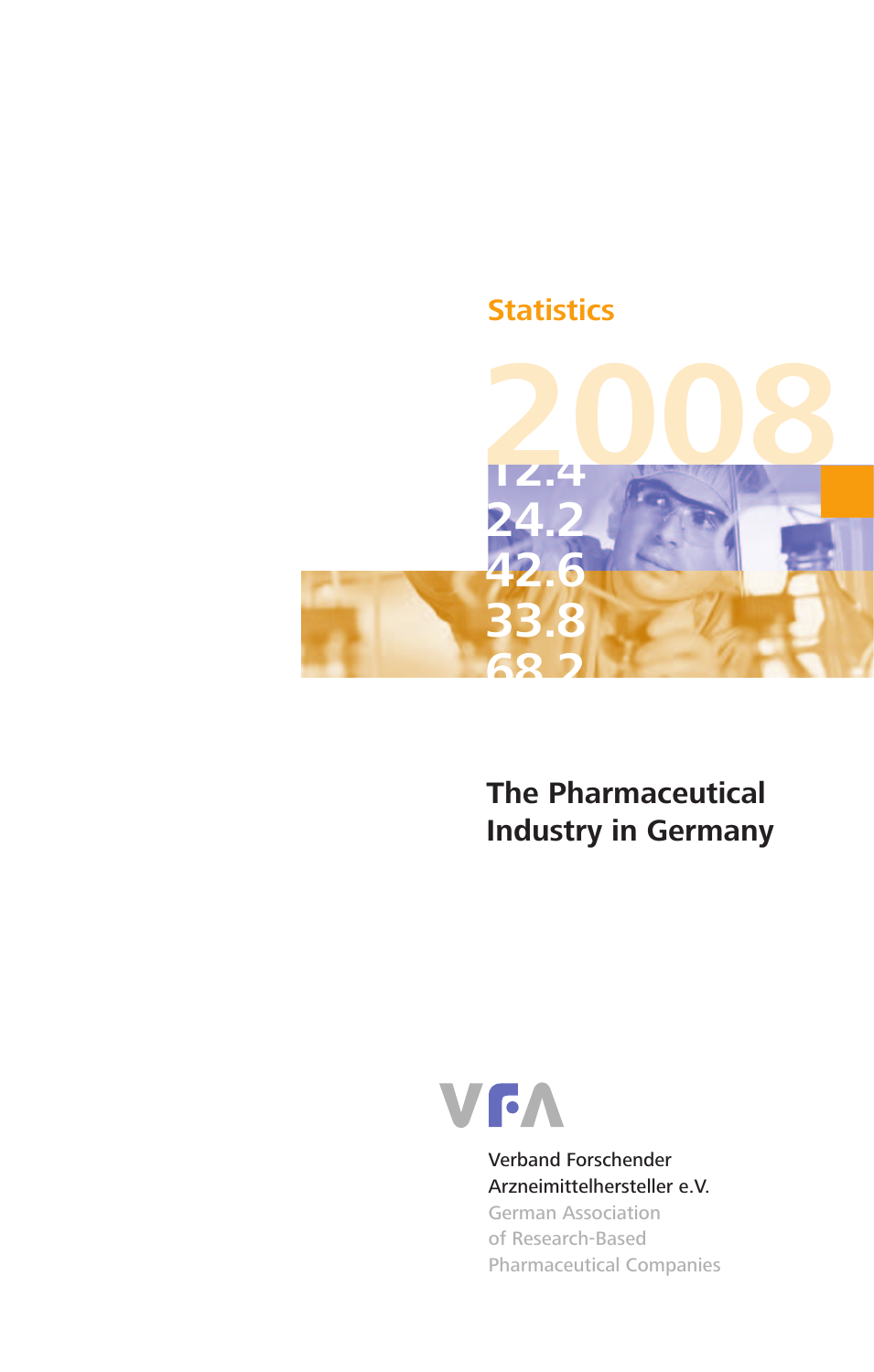The German Association of Research-Based Pharmaceutical Companies (VFA) is the trade association of the research-based pharmaceutical companies and their more than 100 subsidiaries and affiliate companies in Germany. With its annotated data collection "Statistics", the association represents and explains the development of the pharmaceutical industry in Germany.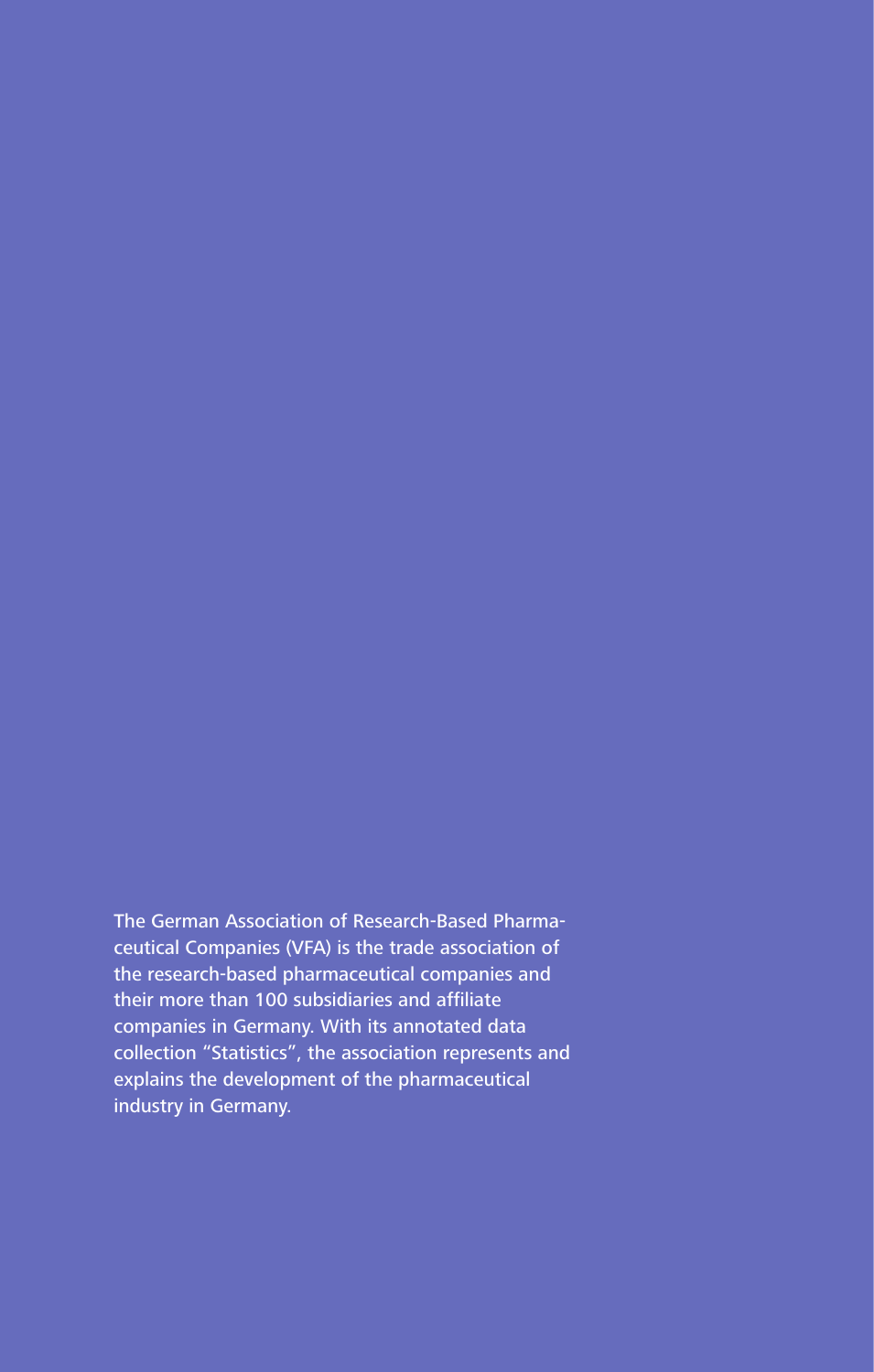**The Pharmaceutical Industry in Germany**



Verband Forschender Arzneimittelhersteller e.V. German Association of Research-Based Pharmaceutical Companies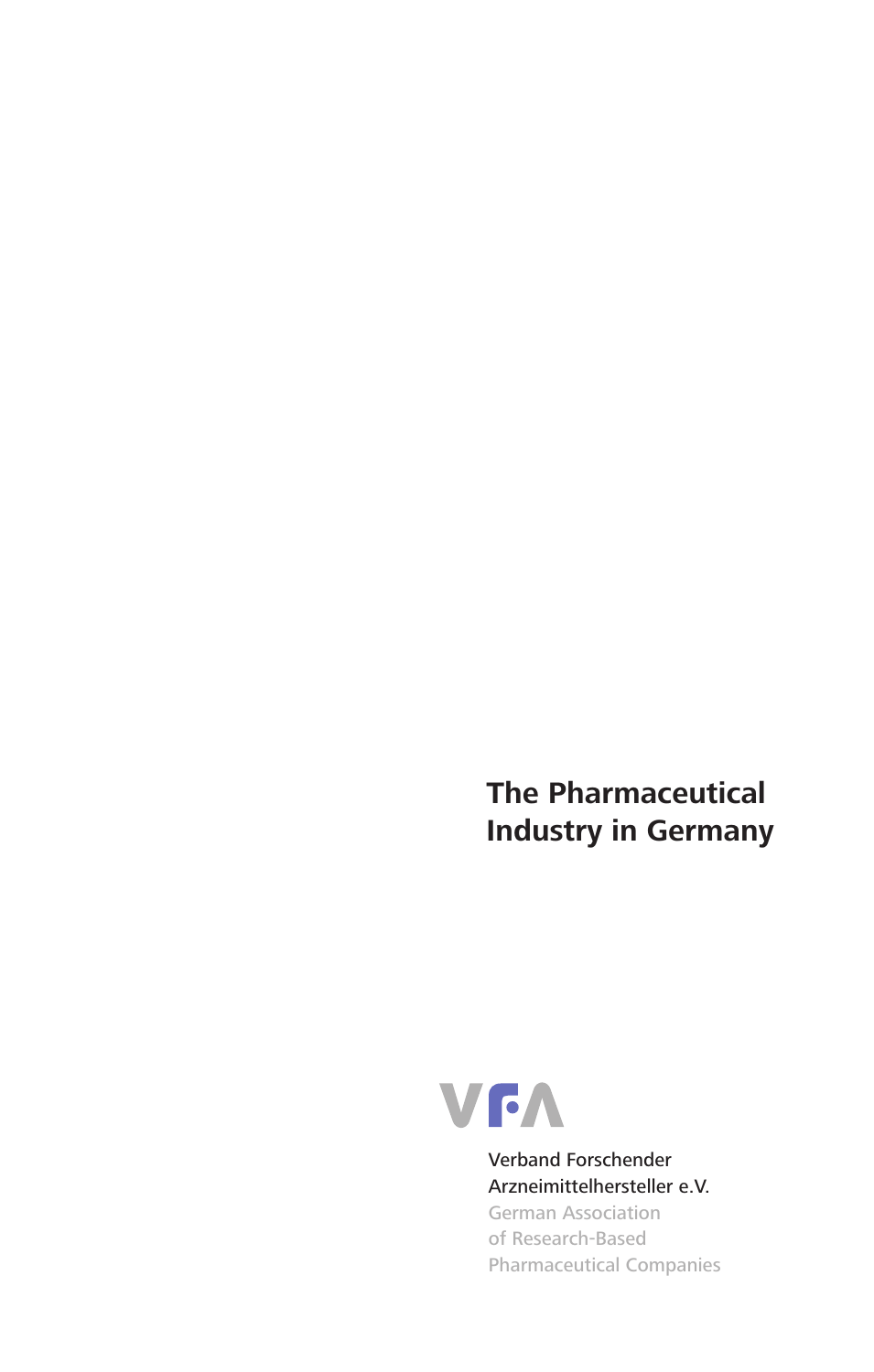

#### Verband Forschender Arzneimittelhersteller e.V.

German Association of Research-Based Pharmaceutical Companies

# **At a Glance** Facts and Figures 2007<sup>1)</sup>

# **1. Pharmaceutical Industry**

| Sales            | Total<br>Includes foreign sales worth             | 17.59   | 31.15 EUR billion<br><b>EUR billion</b> |
|------------------|---------------------------------------------------|---------|-----------------------------------------|
|                  | Export ratio                                      | 56      | percent                                 |
| Capital spending | Research-based pharma. comp. (VFA)                | 1.49    | <b>EUR billion</b>                      |
| <b>Employees</b> | Pharmaceutical industry in total                  | 112,550 |                                         |
|                  | Research-based pharma. comp. (VFA)                | 90,100  |                                         |
| Price trends     | SHI pharmaceuticals                               | -9      | percent                                 |
| 2000 to 2007     | Private consumption (total)                       | + 13    | percent                                 |
| Price structure  | Manufacturers' share in retail prices (incl. VAT) | 57      | percent                                 |

# **2. Research and Development (R&D)**

| New molecular entities                | launched in 2007                   | 31     | substances       |
|---------------------------------------|------------------------------------|--------|------------------|
| R&D spending                          | Research-based pharma. comp. (VFA) |        | 4.52 EUR billion |
| R&D employees                         | Research-based pharma. comp. (VFA) | 17,000 |                  |
| Research and development Average cost |                                    | 800    | USD million      |
| of a new medicine                     | Average R&D period                 | 12.    | years            |
| Genetically manufactured              | Share of Germany in registered     |        |                  |
| substances                            | patents                            | 9      | percent          |

# **3. Pharmaceuticals in the Health Care System**

| Pharmaceutical            | Share in gross domestic product 2007 | 1.8    | percent           |
|---------------------------|--------------------------------------|--------|-------------------|
| expenditures              | Share in health care spending 2007   |        | percent<br>16.4   |
|                           | Share in health care spending 1992   | 15.9   | percent           |
| SHI                       | Total expenditures                   |        | 153.6 EUR billion |
|                           | includes pharma. expenditures worth  |        | 27.8 EUR billion  |
|                           | in percent of total expenditures     | 18.1   | percent           |
| SHI pharmaceutical prices | Change over previous year            | $-1.3$ | percent           |

1) All data for 2007 unless otherwise specified.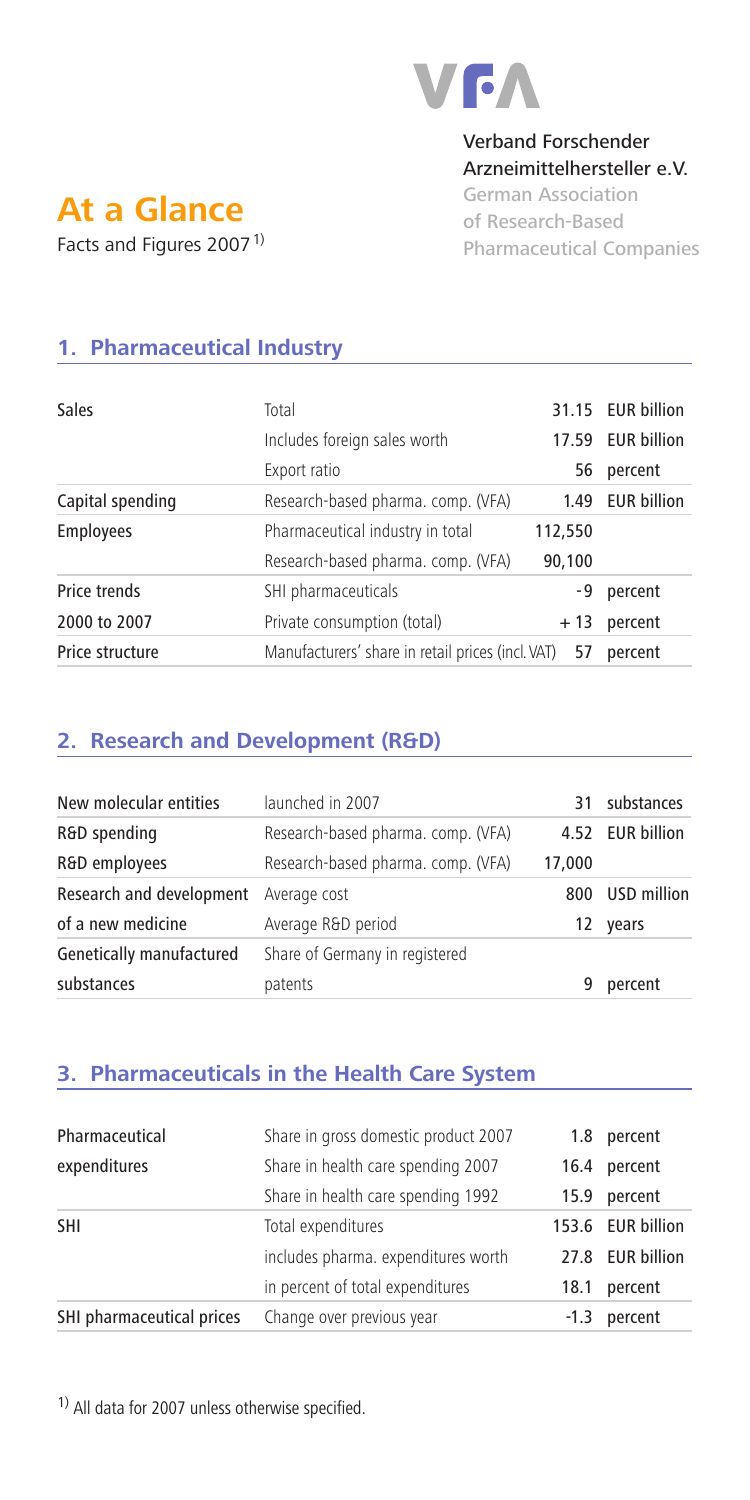#### **4. German Pharmaceutical Market**

| Number of        | 90% of all prescriptions are issued for  | 1,850 |                    |
|------------------|------------------------------------------|-------|--------------------|
| pharmaceuticals  |                                          |       | pharmaceuticals    |
| Pharmacy market  | Sales at retail prices                   | 39.2  | <b>EUR billion</b> |
|                  | SHI prescriptions                        | 30.1  | <b>EUR billion</b> |
|                  | Self-medication                          | 4.3   | <b>EUR billion</b> |
|                  | Private prescriptions                    | 4.9   | <b>EUR billion</b> |
| Innovative       | Sales share of new molecular entities    |       |                    |
| pharmaceuticals  | over the past 5 years                    | 5.2   | percent            |
| Generics         | Sales share in the generics-eligible     |       |                    |
|                  | SHI market                               | 74.4  | percent            |
| Reference prices | Share of prescriptions in the SHI market | 72.5  | percent            |
| Parallel imports | Sales share in the pharmacy market       | 8.9   | percent            |

#### **5. The International Pharmaceutical Market**

| Worldwide sales          | Total                    |     | 712 USD billion |
|--------------------------|--------------------------|-----|-----------------|
|                          | Germany's share in 2007  |     |                 |
|                          | (constant exchange rate) | 3.5 | percent         |
|                          | Germany's share in 1998  | 5.2 | percent         |
| Per-capita sales in 2007 | Germany                  |     | 352 USD         |
| In comparison:           | <b>USA</b>               | 672 | <b>USD</b>      |
|                          | Japan                    | 727 | <b>USD</b>      |
|                          | France                   | 427 | <b>USD</b>      |
|                          | United Kingdom           | 250 | <b>USD</b>      |

The German Association of Research-Based Pharmaceutical Companies (VFA) is the trade association of the research-based pharmaceutical companies in Germany. It represents the interests of 46 globally leading research-based pharmaceutical companies and more than 100 subsidiaries and affiliated companies in the areas of health, research and economic policy.

The VFA member companies make up more than two-thirds of the German pharmaceutical market and employ approx. 90,000 people in Germany. They ensure therapeutic progress in the field of pharmaceuticals and safeguard pharmaceutical therapy at a high level.

About 17,000 employees are engaged in the research and development of pharmaceuticals in Germany. Every year, the research-based pharmaceutical companies invest about EUR 4.52 billion in pharmaceutical research for new and improved medication in Germany alone.

#### **German Association of Research-Based Pharmaceutical Companies**

Hausvogteiplatz 13 10117 Berlin Phone +49 30.20604-0 Fax +49 30.20604-222 www.vfa.de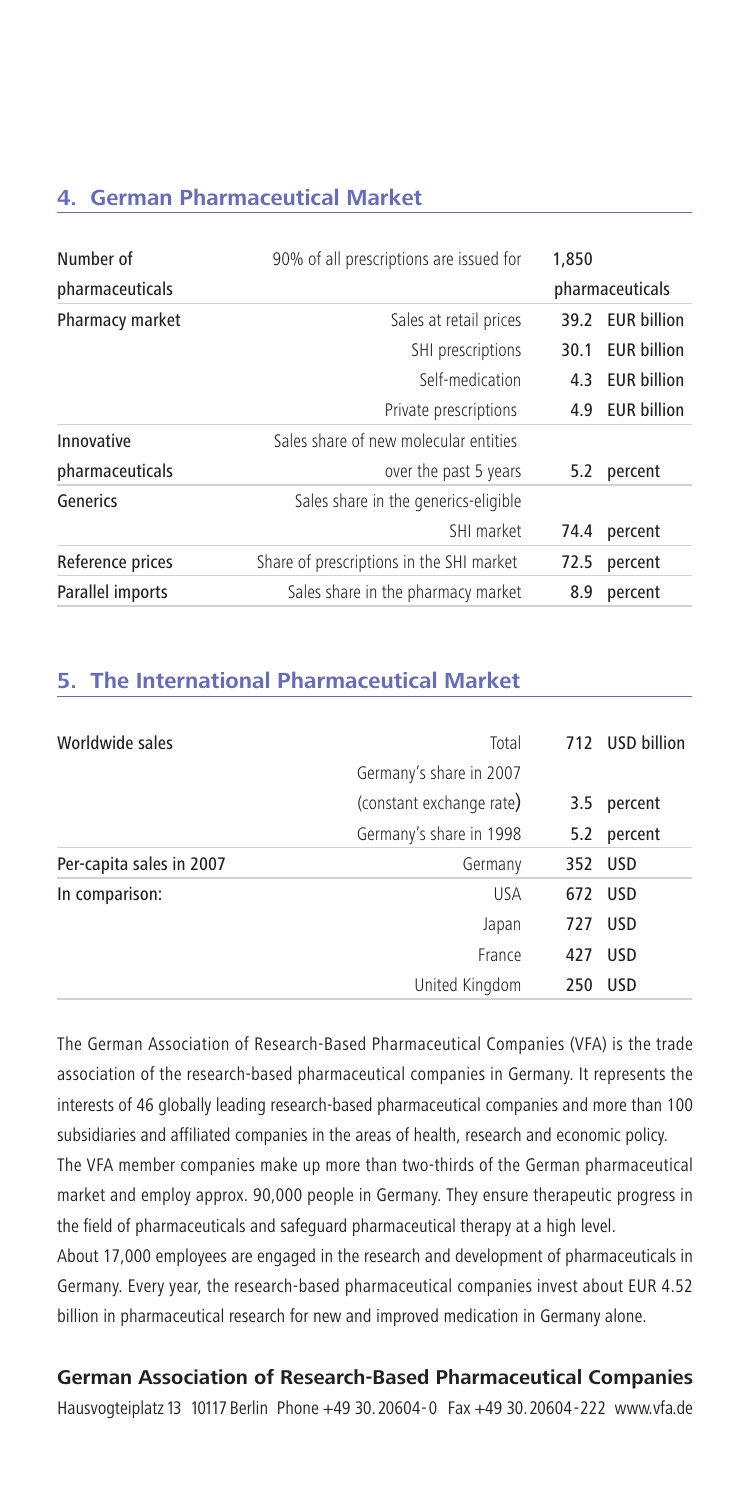# **Contents**

# **6| The Pharmaceutical Industry and the Economy**

- **7|** The Future-oriented Pharmaceutical Industry
- **8|** Production of Pharmaceutical Products in Germany
- **9|** Production in Europe, Japan and the USA
- **10|** Companies and Output Value based on Corporate Size
- **11|** Added Value
- **12|** Export Ratio of the Pharmaceutical Companies in Germany
- **13|** Employees of the VFA Member Companies
- **14|** Capital Spending
- **15|** Capital Spending of the VFA Member Companies
- **16|** Price Trends
- **17|** Price Changes: A Comparison
- **18|** Pharmaceutical Prices: A European Comparison
- **19|** Price Structure in Europe

## **20| The Pharmaceutical Industry and Innovation**

- **21|** New Molecular Entities in Germany
- **22|** New Molecular Entities and their Applications 2007
- **23|** Pharmaceutical Projects of the VFA Member Companies Promising Success by 2011
- **24|** Marketing Authorizations for Orphan Drugs in the European Union
- **25|** Development Costs for a new Pharmaceutical
- **26|** R&D Expenditures of the VFA Member Companies
- **27|** R&D Intensity
- **28|** R&D Expenditures in Europe, Japan and the USA
- **29|** Patent Applications for Genetically Manufactured Pharmaceuticals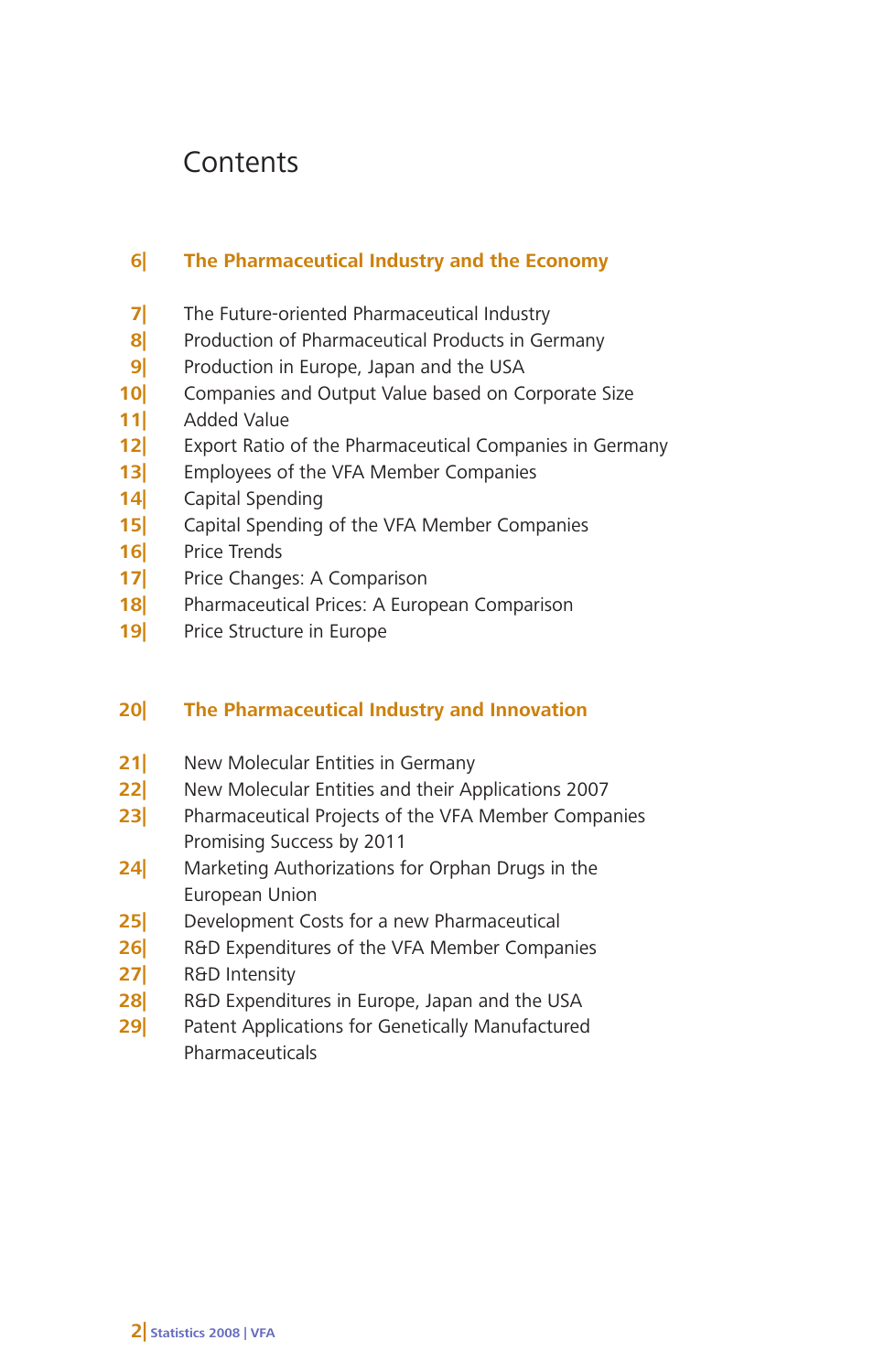# **30| The Pharmaceutical Industry and the Health Care Sector**

- **31|** Life Expectancy Trends in Germany
- **32|** Increasing Therapeutic Benefits of Innovative Pharmaceuticals
- **33|** Improved Substances save Money
- **34|** Health Care Expenditures and National Product
- **35|** Health Care Spending Trends
- **36|** Health Care Costs in Europe, Japan and the USA
- **37|** Pharmaceutical Expenditures in Europe, Japan and the USA
- **38|** The Financing of the Statutory Health Insurance System
- **39|** Expenditures in the Statutory Health Insurance System 2007

## **40| The Pharmaceutical Market**

- **41|** The Pharmaceutical Market Worldwide
- **42|** Development of the Largest Pharmaceutical Markets
- **43|** Per-capita Sales of Pharmaceuticals
- **44|** New Molecular Entities: A European Comparison
- **45|** Number of Pharmaceuticals in Germany
- **46|** From Manufacturer to Patients: Distribution and Financing of Pharmaceuticals in the Pharmacy Market 2007
- **47|** Sales and Packages Sold through Pharmacies 2007
- **48|** Parallel Imports
- **49|** Sales of Genetically Manufactured Pharmaceuticals
- **50|** Sales Distribution in the SHI Pharmaceutical Market 2007
- **51|** Manufacturers' Sales in the SHI Pharmaceutical Market
- **52|** Sales Growth 2007: Driven by what Components?
- **53|** Changes in Sales 2007 based on Health Disorders
- **54|** Reference Prices in the SHI Market
- **55|** Generic Drugs in the SHI Market
- **56|** Appendix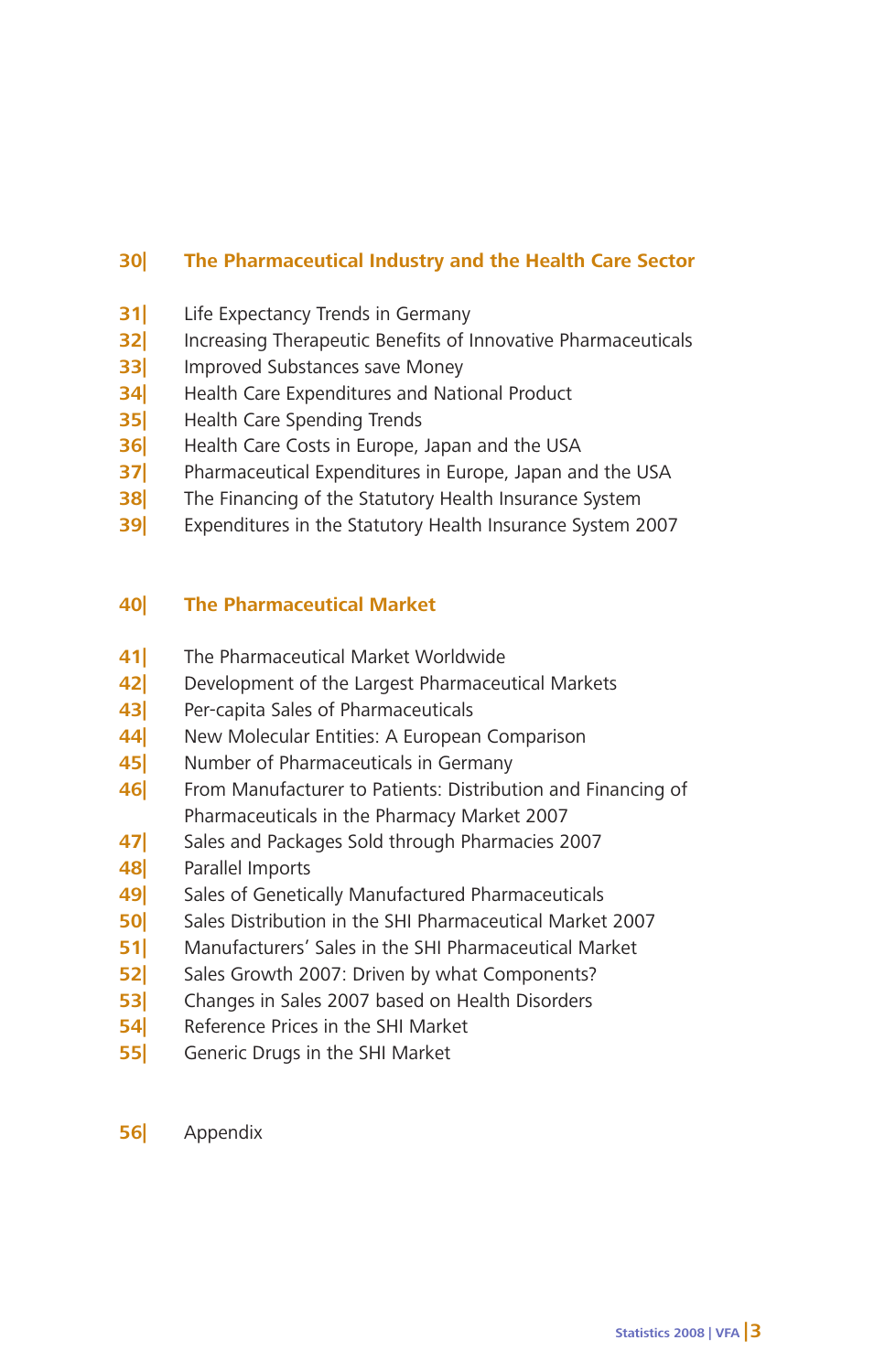# **The Pharmaceutical Industry in Germany 2007**

The year 2007 was both a bright and a dark one for the pharmaceutical industry in Germany: On the one hand, there are successful innovations for patients, which represent either new or first-time drug treatment options for severe or most serious diseases. The increased research and development investments of the VFA companies in Germany have also made a contribution in this respect: The companies expended more than EUR 4.5 billion – that is more than EUR 12 million per day – in 2007. The number of employees in the R&D sector has continued to increase as a result: 17,000 workers, i.e. more than one out of five employees, are concerned with the research and development of new treatment options. And the "pipeline" of the companies is wellfilled: More than 350 projects are promising success by the year 2011, which means their prospects for marketing authorization are good. Additional success is expected primarily in the fight against cancer and cardiovascular diseases. The production of pharmaceuticals in Germany has also continued to grow – by more than 10 percent in 2007. Exports play an increasingly important role, while the domestic market is losing its significance: While less than one-third of the pharmaceuticals produced in Germany went abroad in 1995, this figure is at 56.5 percent today. In the global competition, the German pharmaceutical industry seems well prepared as one of the most important industries of the future.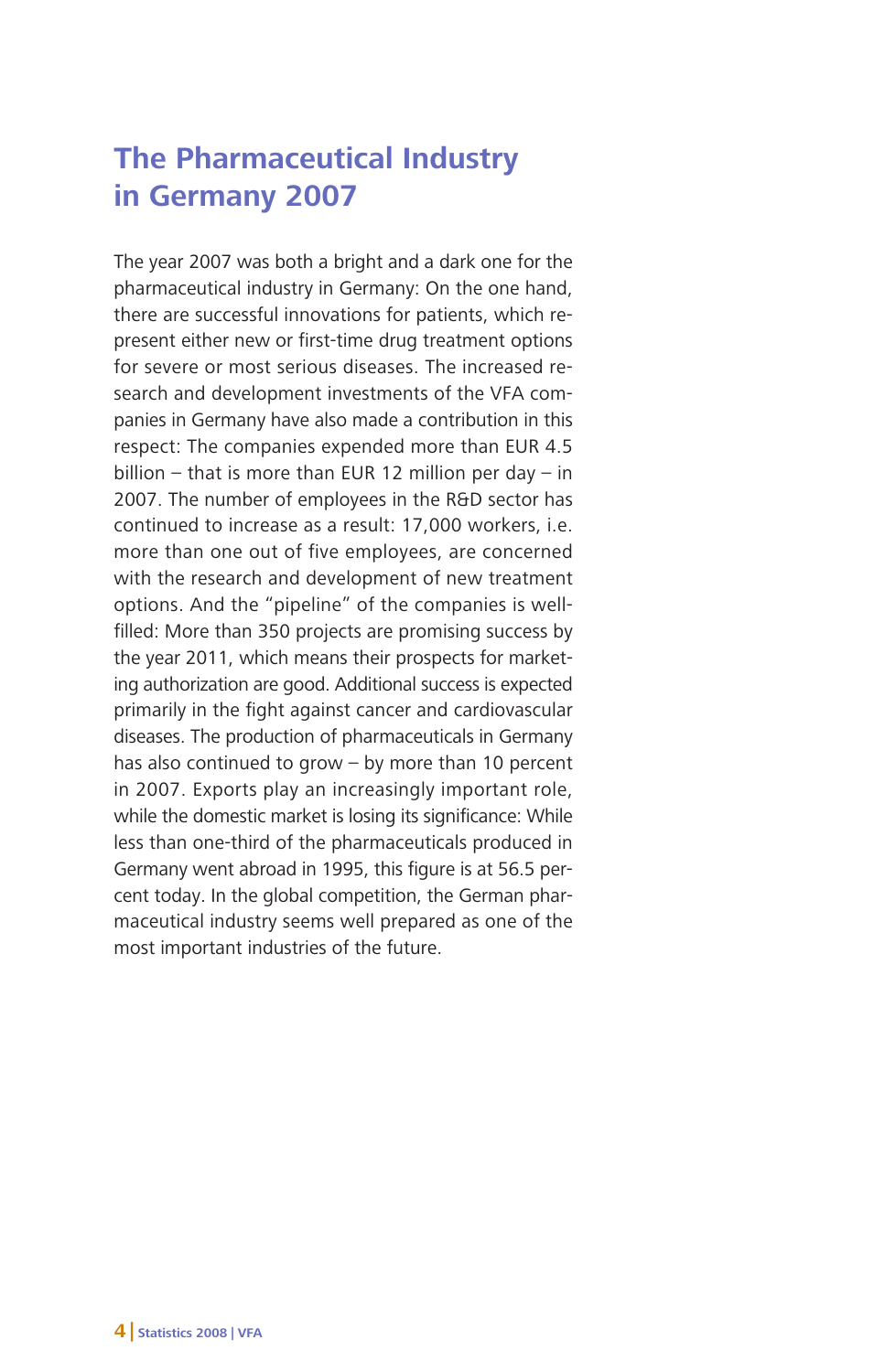However, the other side of the coin is revealed by the other data presented to you in "Statistics." Most serious is the fact that few innovative pharmaceuticals reach patients, and when they do, they are delayed. Only 5.2 percent of pharmaceutical sales are made with products that are younger than five years. In this respect, Germany almost ranks last in Europe. In Scandinavian countries as well as in Belgium, France and Italy, the share of spending for modern pharmaceuticals is twice or three times as high. Germany is at risk to lose its status as the leading market in Europe, if it continues to obstruct innovations based on government overregulation.

For decades, politicians have been attempting to keep SHI expenditures in check with ever-increasing cost containment measures, when it is the political sector (apart from the demographic development) that is the greatest driver of expenses. Even though prices for pharmaceuticals in statutory health insurance have significantly decreased over the past few years, expenditures have clearly increased. The main driver of prices during the past year was the value-added tax increase. In a European comparison, the German price level for pharmaceuticals is in the medium range.

However, to what extent the research-based pharmaceutical companies located in Germany will be able to benefit from the globally increasing demand for pharmaceuticals in the future health care market will continue to depend on government intervention. The innovative power of the pharmaceutical industry remains unbroken.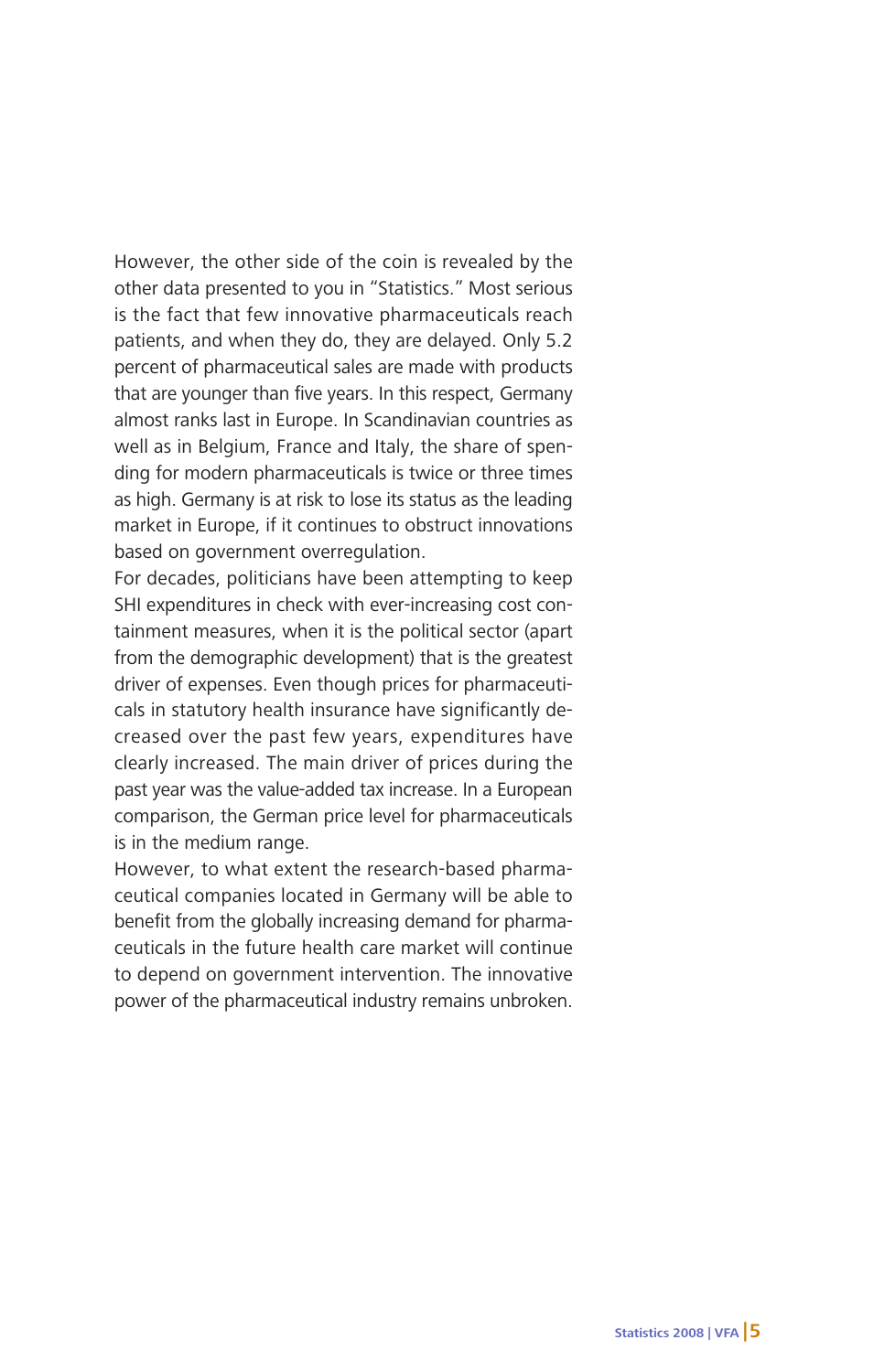

With a net added value of almost EUR 100,000 per employee, the pharmaceutical industry is among one of the most efficient industries in Germany. At the same time, it is considered the industry with the best future prospects. Exports play a greater and greater role in this respect: In 2007, the share of exports rose again to reach 56.5 percent. Production in Germany was increased once more by more than 10 percent. However, in an international comparison, Germany has fallen behind some more: While about nine percent of the global production of pharmaceuticals still came from Germany in 1990, this number has decreased to currently seven percent. And while the overall number of employees in the VFA member companies shrunk last year, a new high was reached for employees in research and development: The research-based pharmaceutical companies continue to bank on innovation!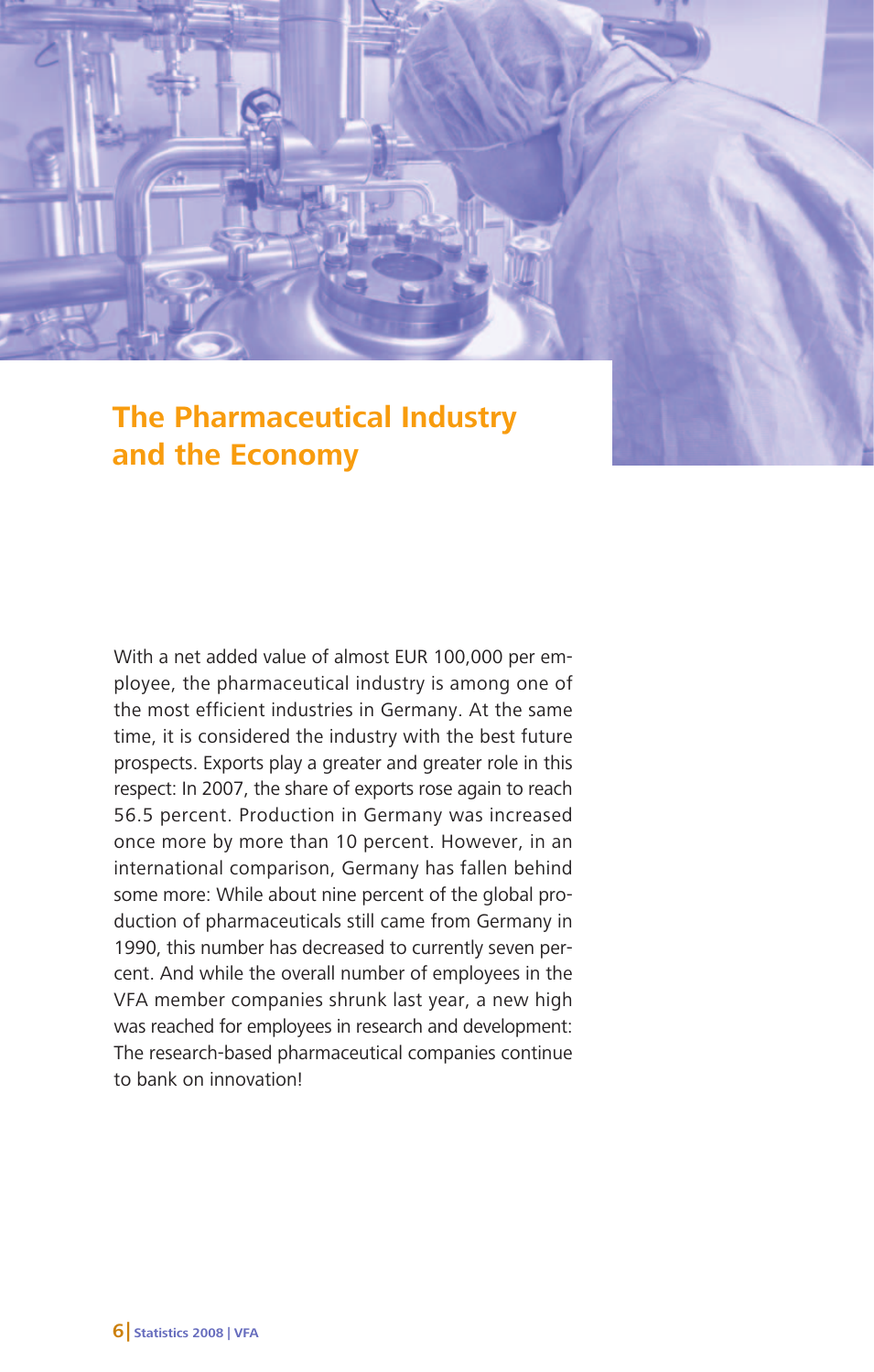#### **The Future-oriented Pharmaceutical Industry**

Index (possible points achieved in percent)



Apart from the industries of "Corporate services" and "Medical, measuring and control technology", the pharmaceutical industry has the best future prospects out of 34 analyzed German industries. It strongly benefits from expected technological and societal changes and has one of the best growth and development prospects.

In this respect, the above-average R&D orientation of the industry also has a positive effect. The employment development also shows that the pharmaceutical industry is already benefiting from this change: Contrary to the trend, the number of jobs even increased by 14.4 percent in Germany from 2000 to 2005. Particularly negative, however, is the regulatory framework, which obstructs the pharmaceutical industry above average.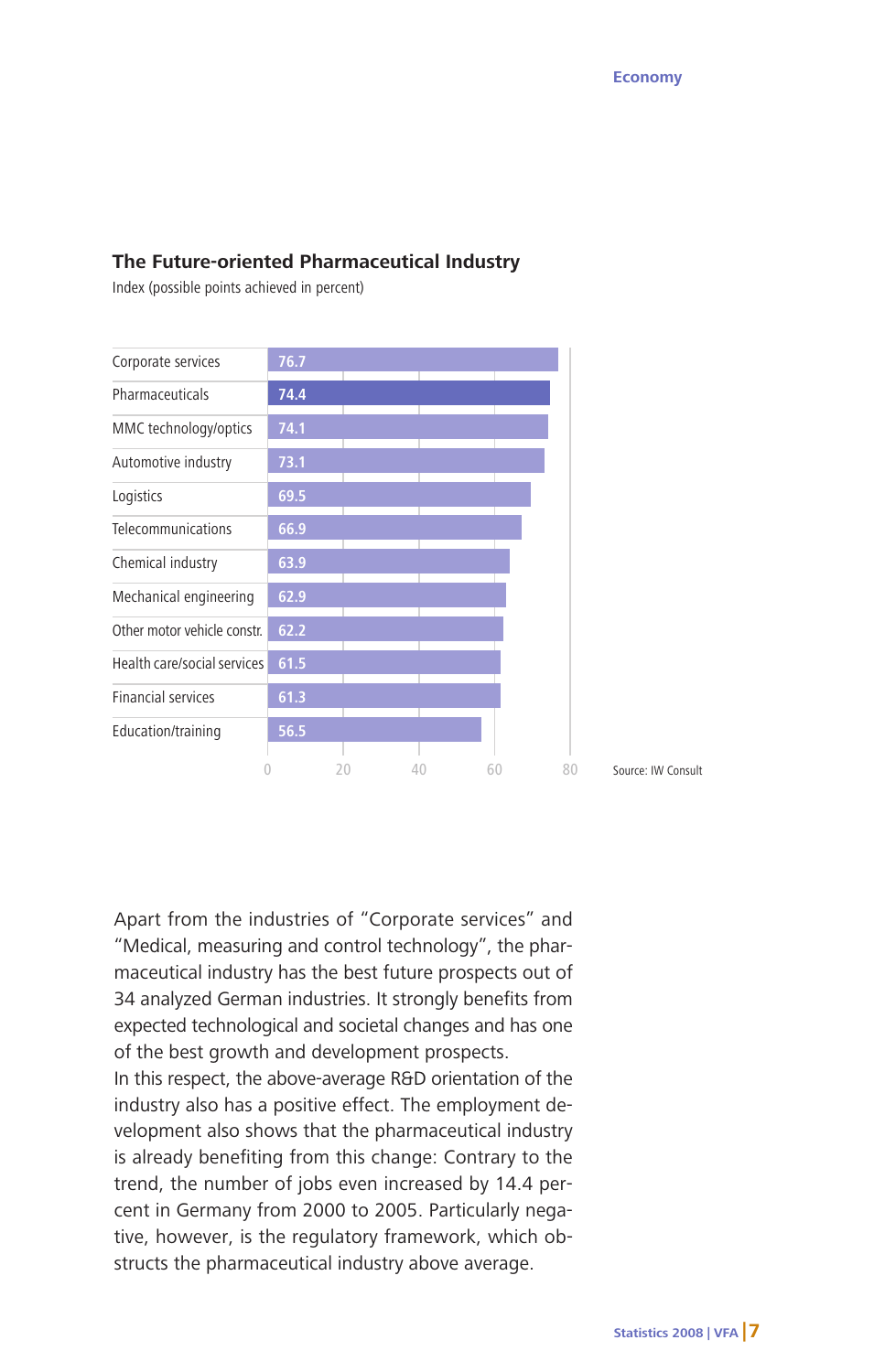#### **Production of Pharmaceutical Products in Germany**



in EUR billion

Change over previous year in percent



In 2007, Germany produced pharmaceuticals worth EUR 26.2 billion, a 10.6 percent increase over the previous year. Contrary to many other products, the production of pharmaceuticals is impacted less by the economic situation than by government intervention to regulate the health care sector. Regulations regarding pricing and prescription restrictions limit predominantly domestic demand. Particularly drastic legislation has therefore resulted in small or even negative growth rates in production, which was last observed in 2003 and 2004. The share of pharmaceutical production in overall industrial production has been stagnating at two percent for years.

2007: provisional data

Source: Federal Statistical Office, VFA

For detailed data, see Appendix, page 56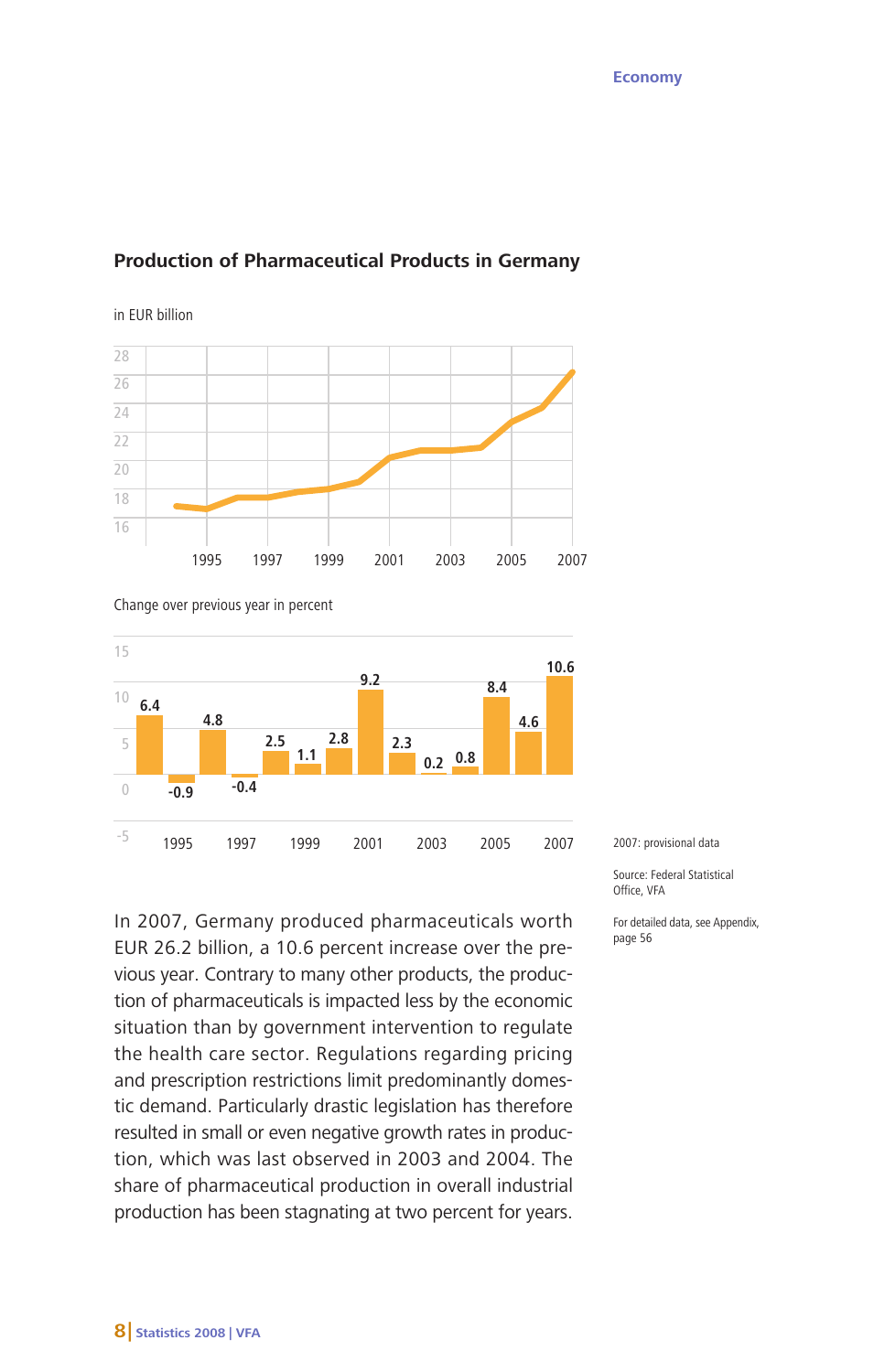#### **Production in Europe, Japan and the USA**

1990: EUR 136 billion



Japan: 2005, USA: 2003

Source: OECD, EFPIA, Pharmaceutical associations of the European countries, VFA

In an international comparison, Germany has been unable to maintain its position as a production location for pharmaceutical products. Seven percent of the overall pharmaceutical production from Europe, Japan and the USA, which was worth EUR 351 billion in 2006, came from Germany. In 1990, this share was still at nine percent. On the other hand, pharmaceutical production strongly increased in countries such as the United Kingdom, Sweden or Denmark, which have continuously promoted their R&D activities for many years. In addition, especially Ireland has evolved as a key production location for pharmaceuticals during the past few years.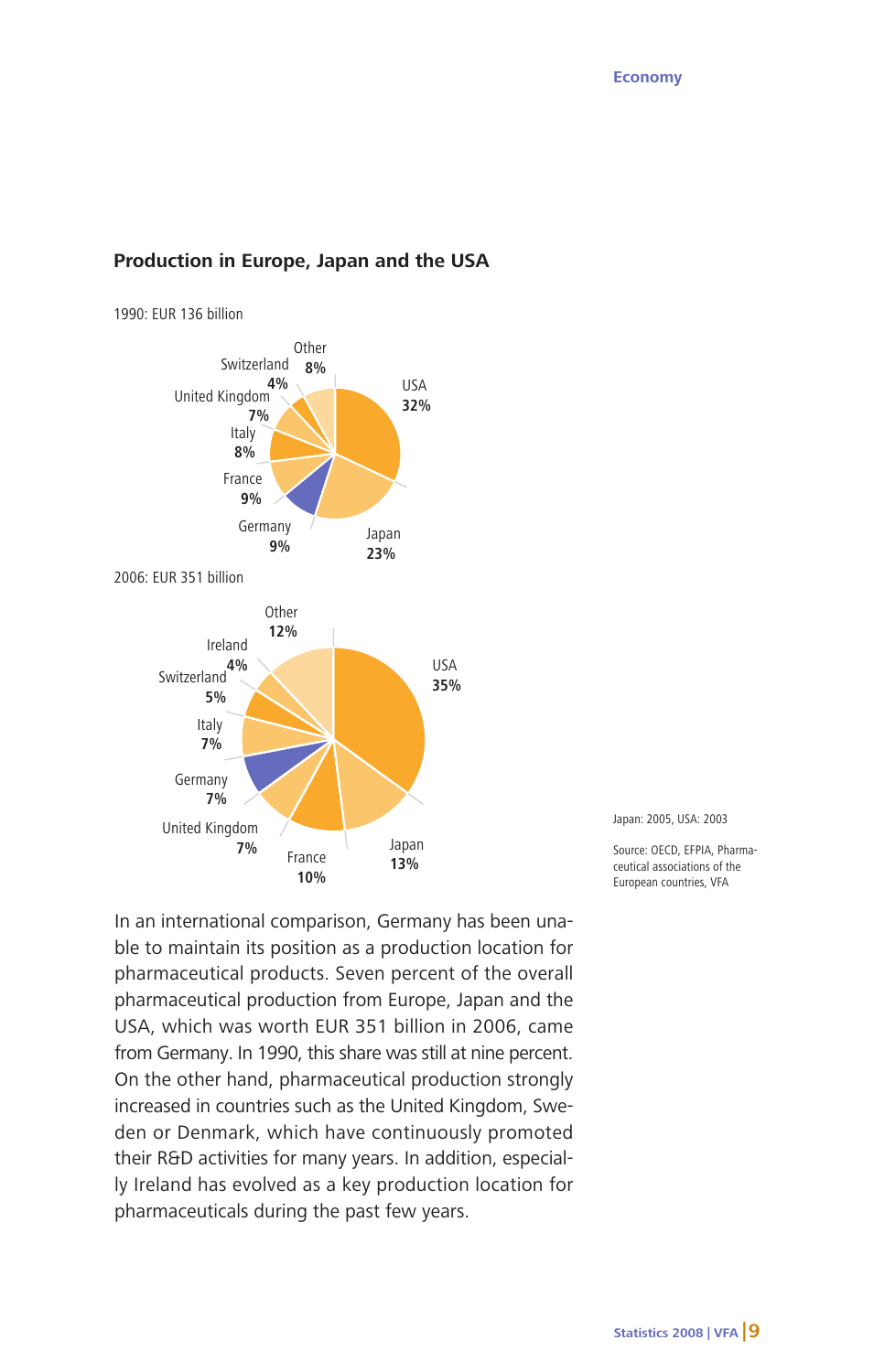# **Companies and Output Value based on Corporate Size**

Classification of the companies according to number of employees in 2005



Companies with 20+ employees

Source: Federal Statistical Office

With small, medium-sized and large companies, the pharmaceutical industry in Germany has a mixed structure. Companies with more than 1,000 employees represent seven percent of all companies but are responsible for the largest part of the overall output with 72 percent.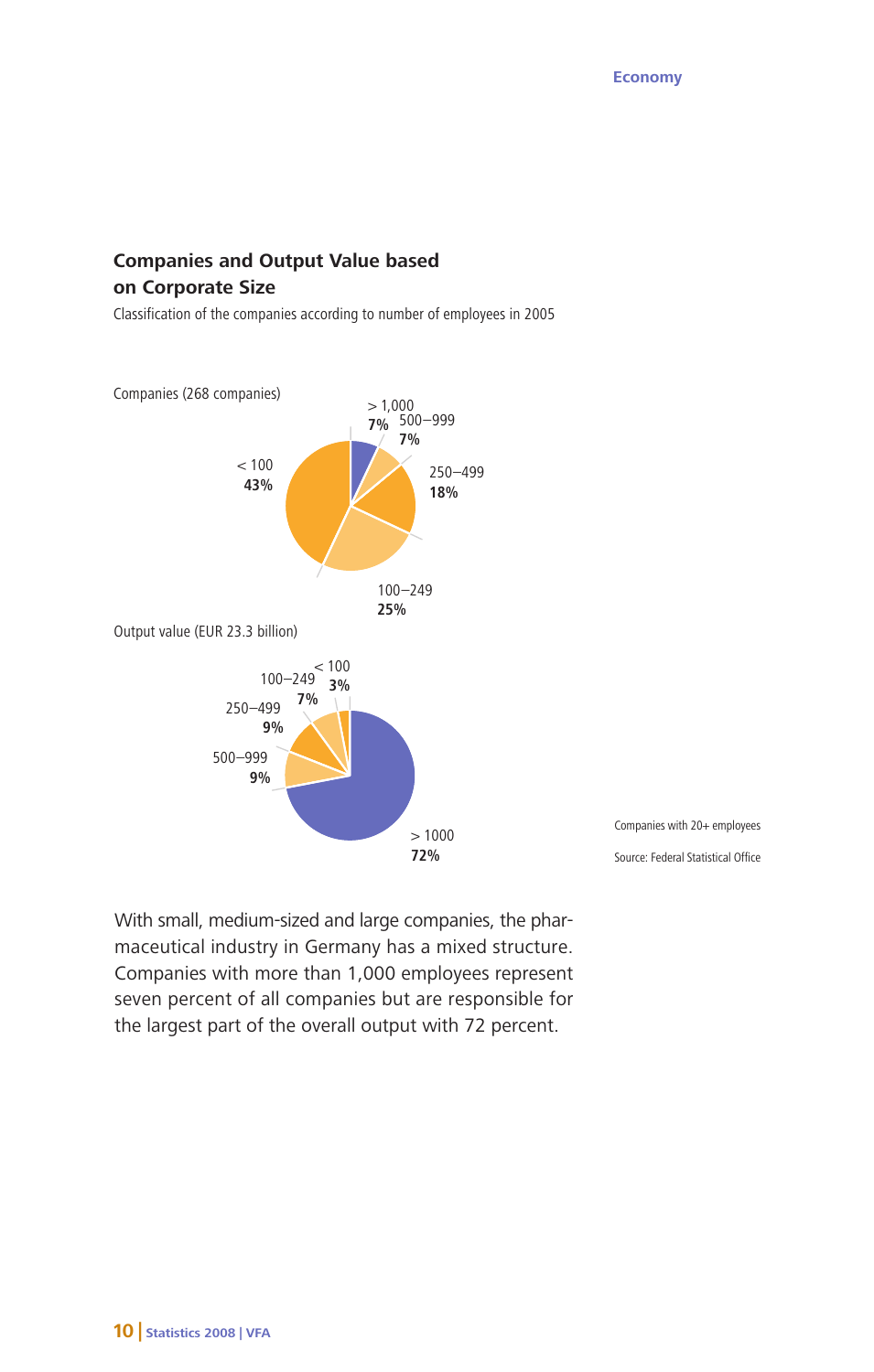#### **Added Value**

Net added value per employee in 2005 in EUR 1,000



1) incl. pharmaceutical industry 2) Office machinery, computing devices, electrical engineering

Source: Federal Statistical Office

With a net added value of almost EUR 100,000 per employee in 2005, the pharmaceutical industry is among the best performing and most productive industries in Germany.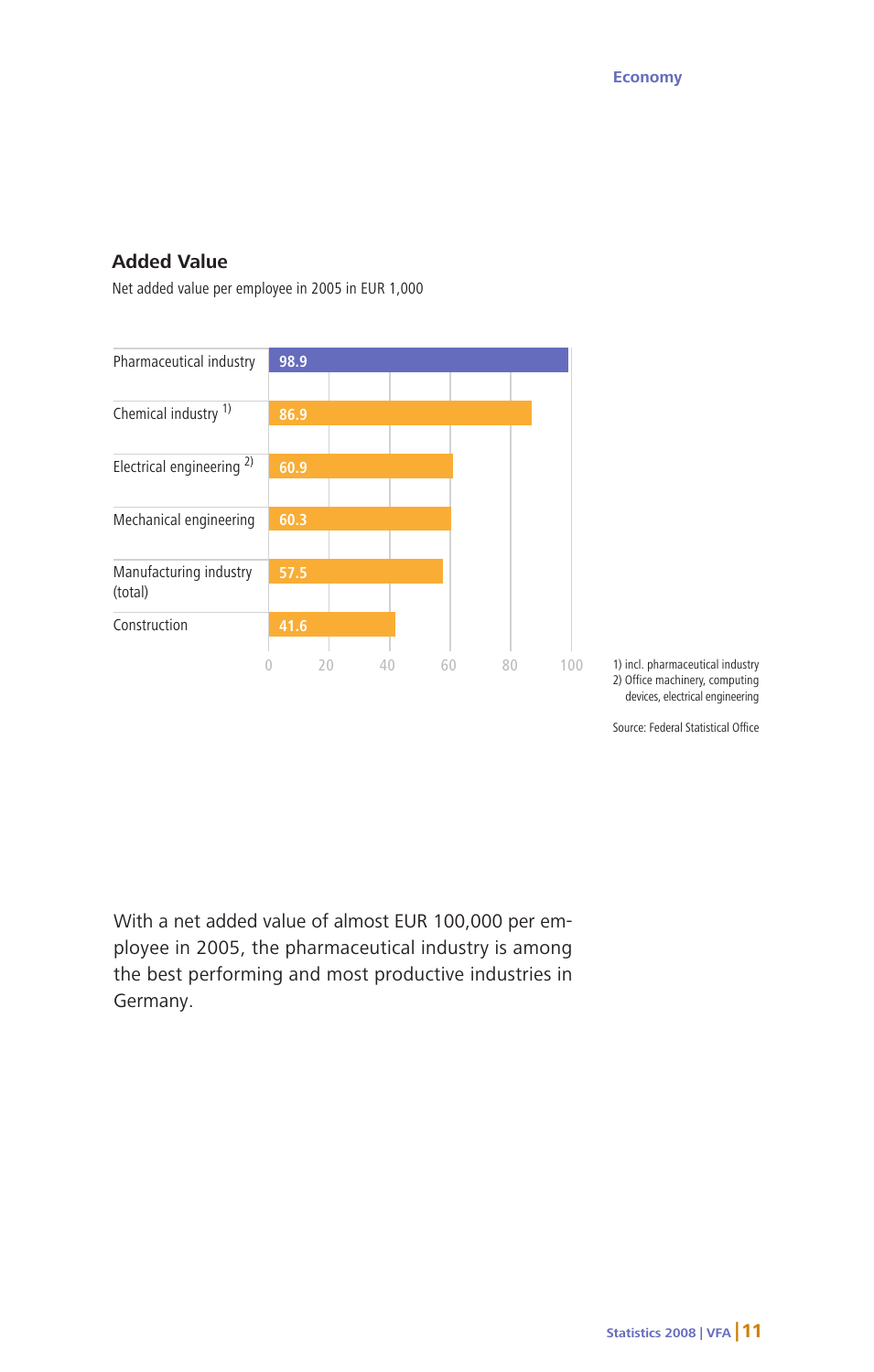# **Export Ratio of the Pharmaceutical Companies in Germany**

Foreign sales in percent of total sales



Due to continued regimentation, the domestic pharmaceutical market is becoming less and less significant for the pharmaceutical companies in Germany. In contrast, the export ratio has increased from about 36 percent in 1995 to about 57 percent in 2007.

In the international comparison, Germany has nonetheless lost its significance as a production location for pharmaceutical products: While Germany was still the thirdlargest producer of pharmaceuticals (after the United States and Japan) at the start of the 1990s, it now ranks fifth (after the United States, Japan, France and the United Kingdom).

2007: provisional data

Source: Federal Statistical Office

For detailed data, see Appendix, page 56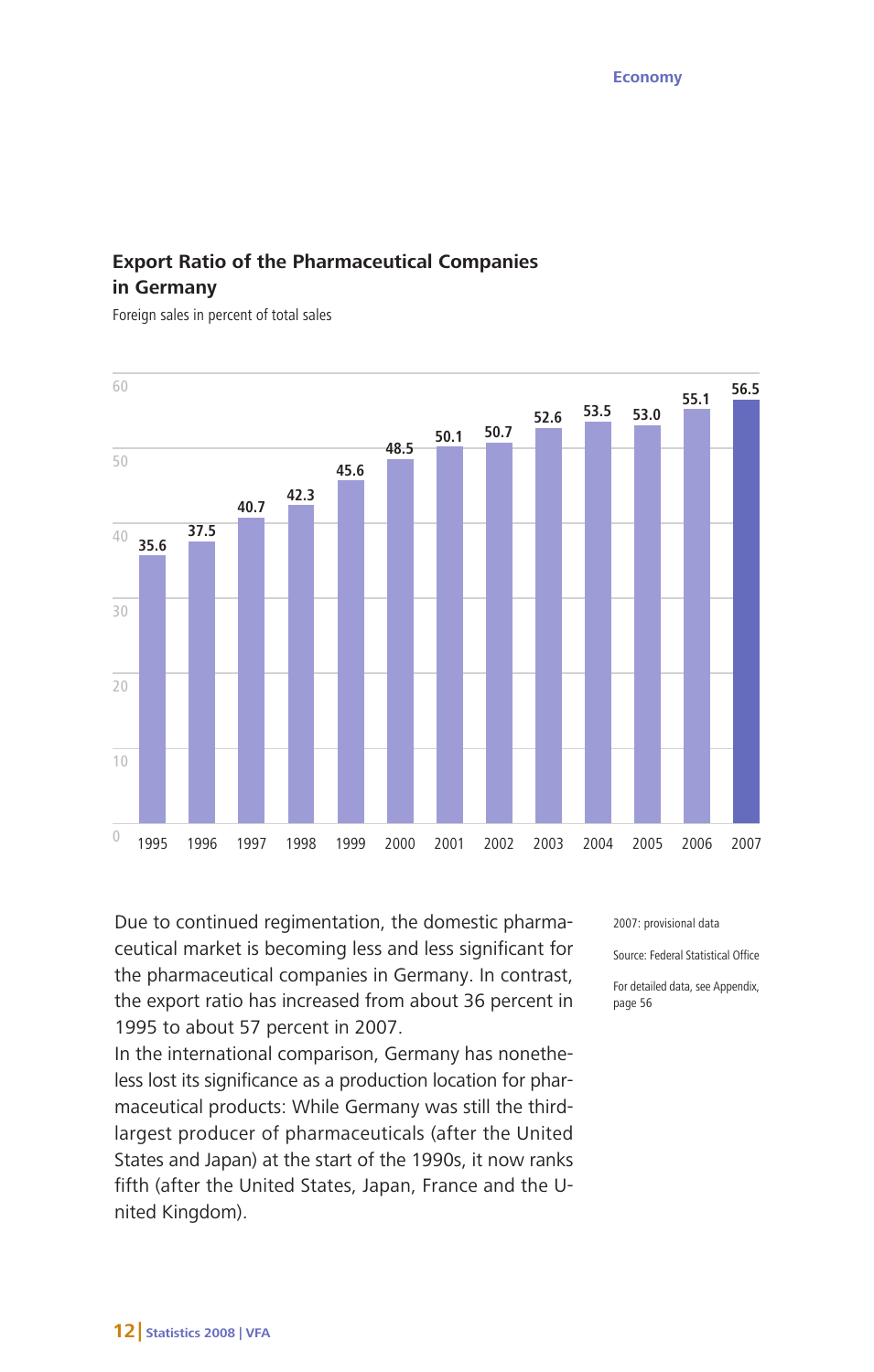#### **Employees of the VFA Member Companies**

Number in thousands



In 2007, the number of employees in the VFA member companies decreased by 4,000 to more than 91,000, which corresponds to a 4.4 percent reduction compared to the previous year. In contrast, the number of employees in research and development increased (by 1.4 percent to 17,000). This shows Germany's high potential as a research location. Especially the research-based pharmaceutical companies depend on qualified workers that they find in Germany.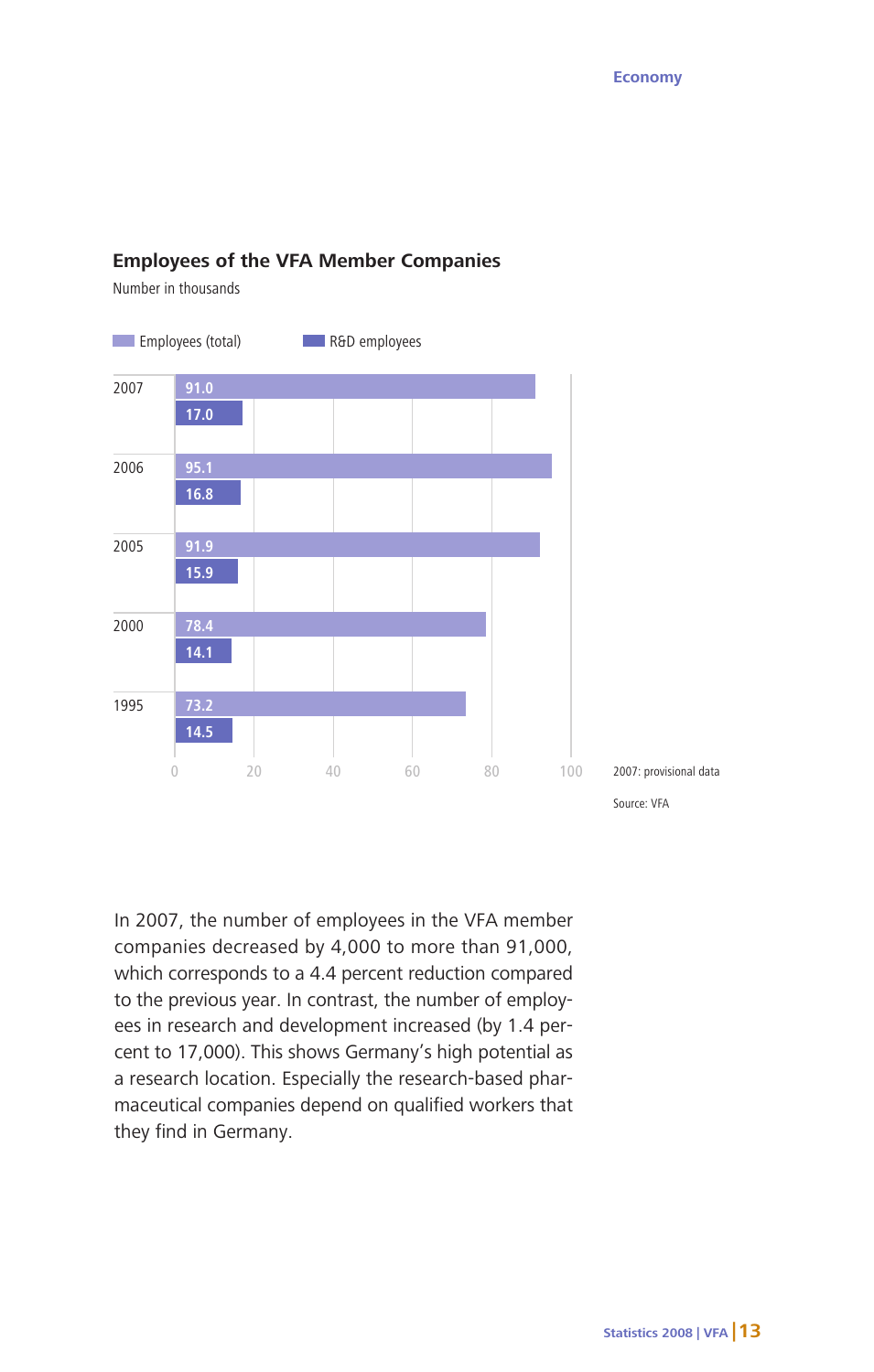#### **Capital Spending**

in percent of sales



As of: 2006

1) incl. pharmaceutical industry 2) Office machinery, computing devices, electrical engineering

Source: Federal Statistical Office

With a capital spending share of 4.8 percent of sales, the pharmaceutical industry is among the industries in Germany with above-average capital spending. This triggers considerable additional production and employment in the other industries, as was shown in a study by the German Institute for Economic Research. These indirect production and investment effects increase the industry's added value roughly by another 90 percent. Especially business sectors that provide great added value and employment volume are pulled along by the pharmaceutical industry, e.g. research and development services. Each job in one of our companies creates another job in other industries.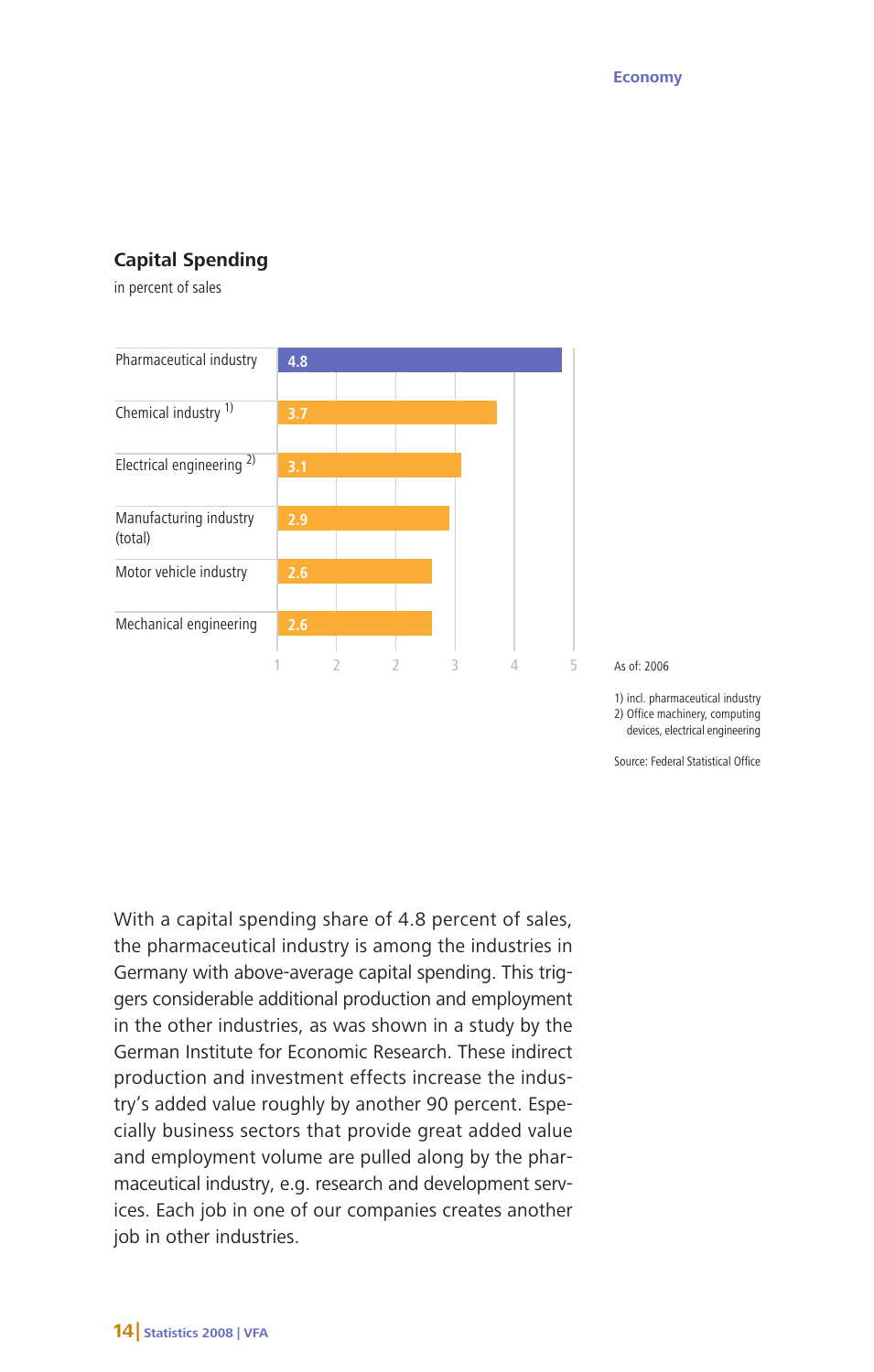

# **Capital Spending of the VFA Member Companies**

in EUR billion

In 2007, the research-based pharmaceutical companies in Germany have maintained their high capital spending level. At EUR 1.49 billion, the 2007 volume was only slightly below the previous-year level (-1.4 percent) and, despite the decrease, still significantly higher than during prior years. As a result, the guarded behavior from the first half of the decade has not continued, and the industry has greater trust again in Germany as an industrial location.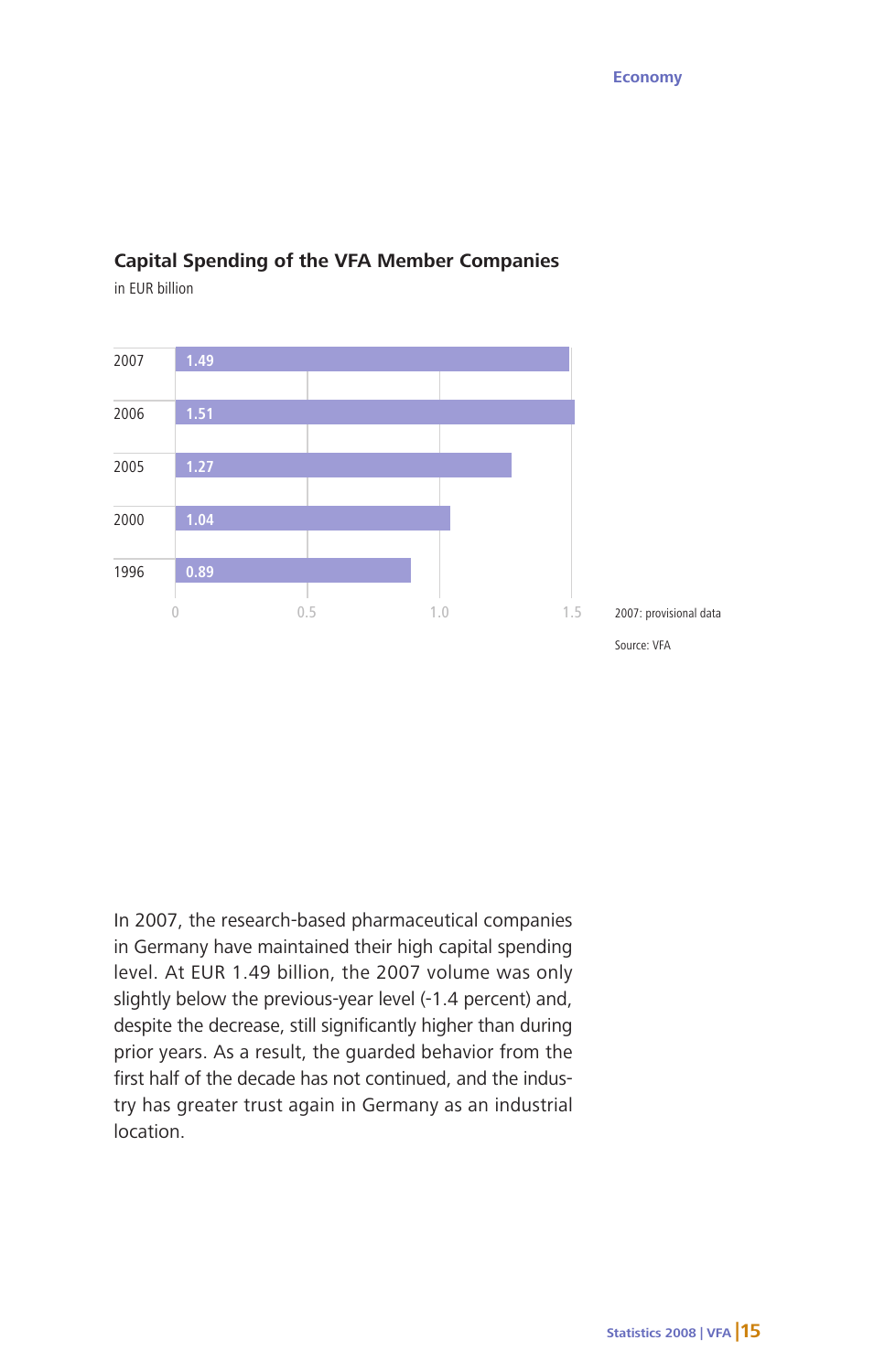

#### **Price Trends**

 $1995 = 100$ 

Up until 2003, prices for pharmaceuticals barely changed. Over the past four years, they have significantly decreased. Today, pharmaceuticals are about eight percent cheaper than they were 12 years ago. In contrast, prices for all consumer goods and services have increased by almost 20 percent since 1995.

WIdO

For detailed data, see Appendix, page 57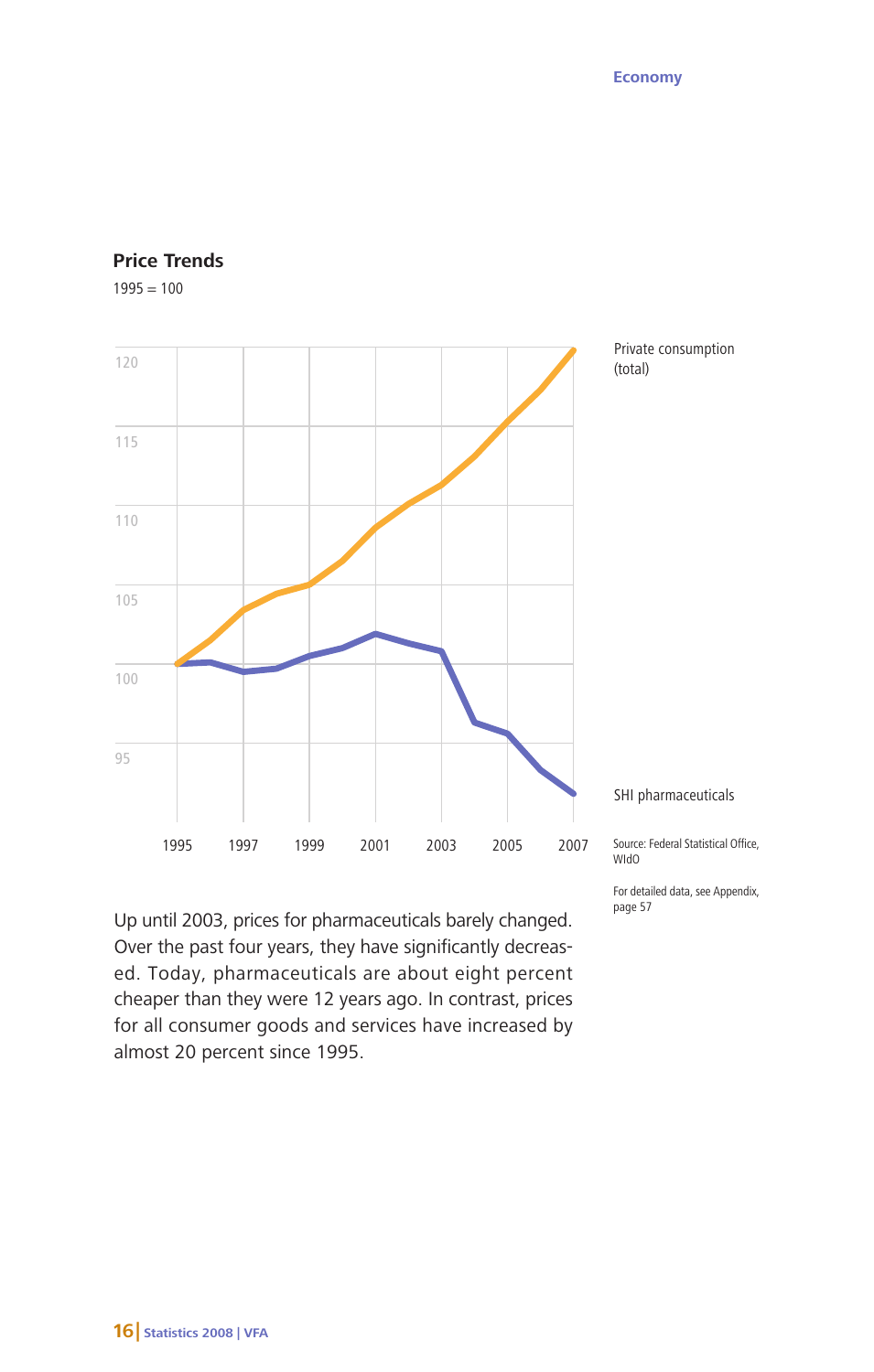#### **Price Changes: A Comparison**

Price increase from 2004 to 2007 in percent



Source: Federal Statistical Office, German Federal Ministry of Health, WIdO

The prices of pharmaceuticals that were provided to patients insured through statutory health insurance decreased by 4.6 percent over the past three years. In contrast, retail prices increased by 3.6 percent and prices for private consumption were up 5.5 percent. The income of SHI members that is subject to contributions increased by 2.1 percent.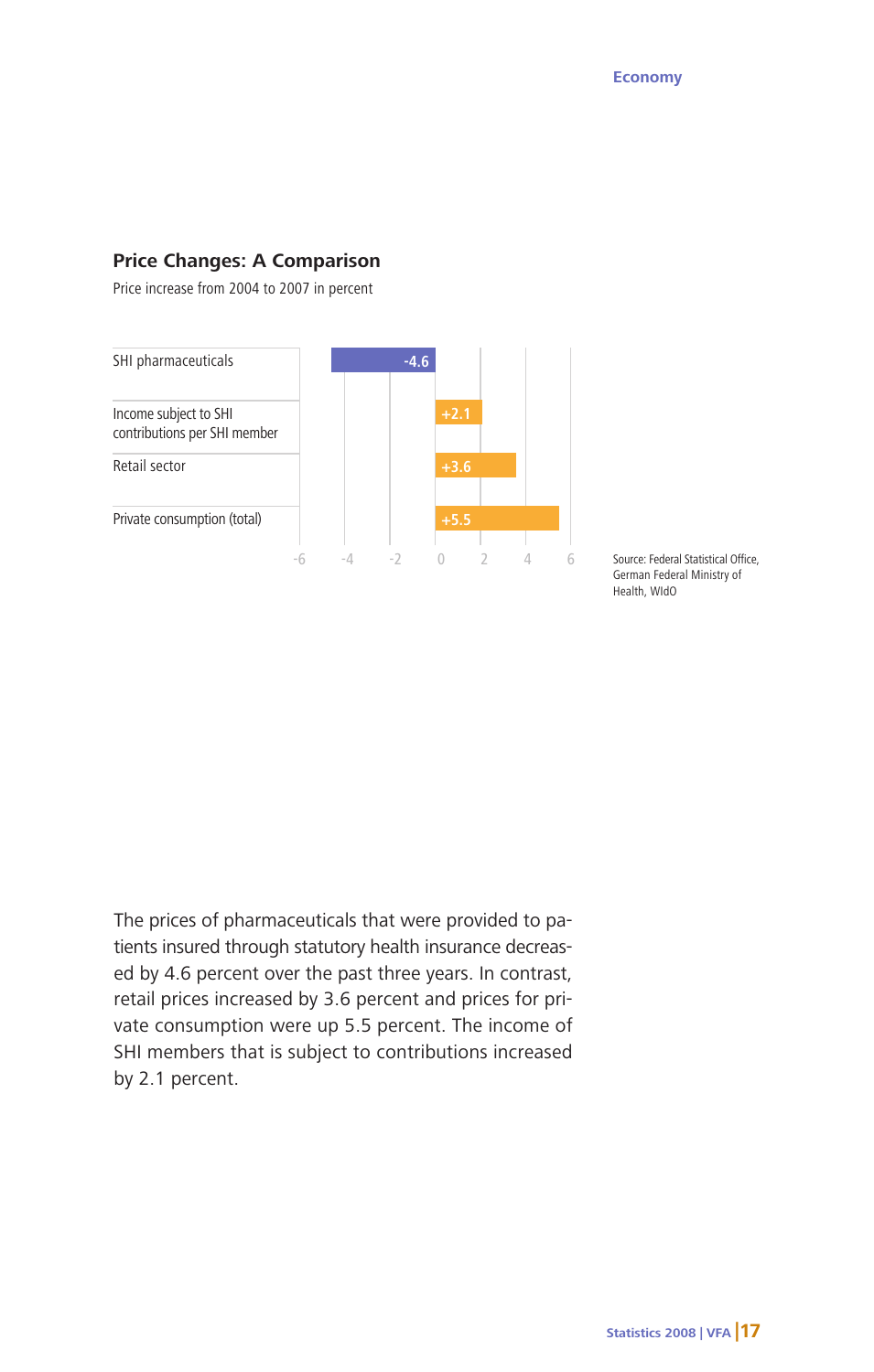

### **Pharmaceutical Prices: A European Comparison**

 $Germany = 100$ 

Pharmaceuticals in Germany are not more expensive than in many other industrialized nations. This was confirmed by the latest study of a research institute, commissioned by the Norwegian ministry of health. The survey examined the drug prices of 200 of the most frequently sold molecular entities in 10 European countries. The results show Germany in the medium range of the compared countries, on a par with Denmark, Sweden and Austria.

Since the period of investigation (first half of 2007), pharmaceutical prices in Germany have again decreased by more than two percent.

Source: SNF-rapport 05/08 (Bergen May 2008)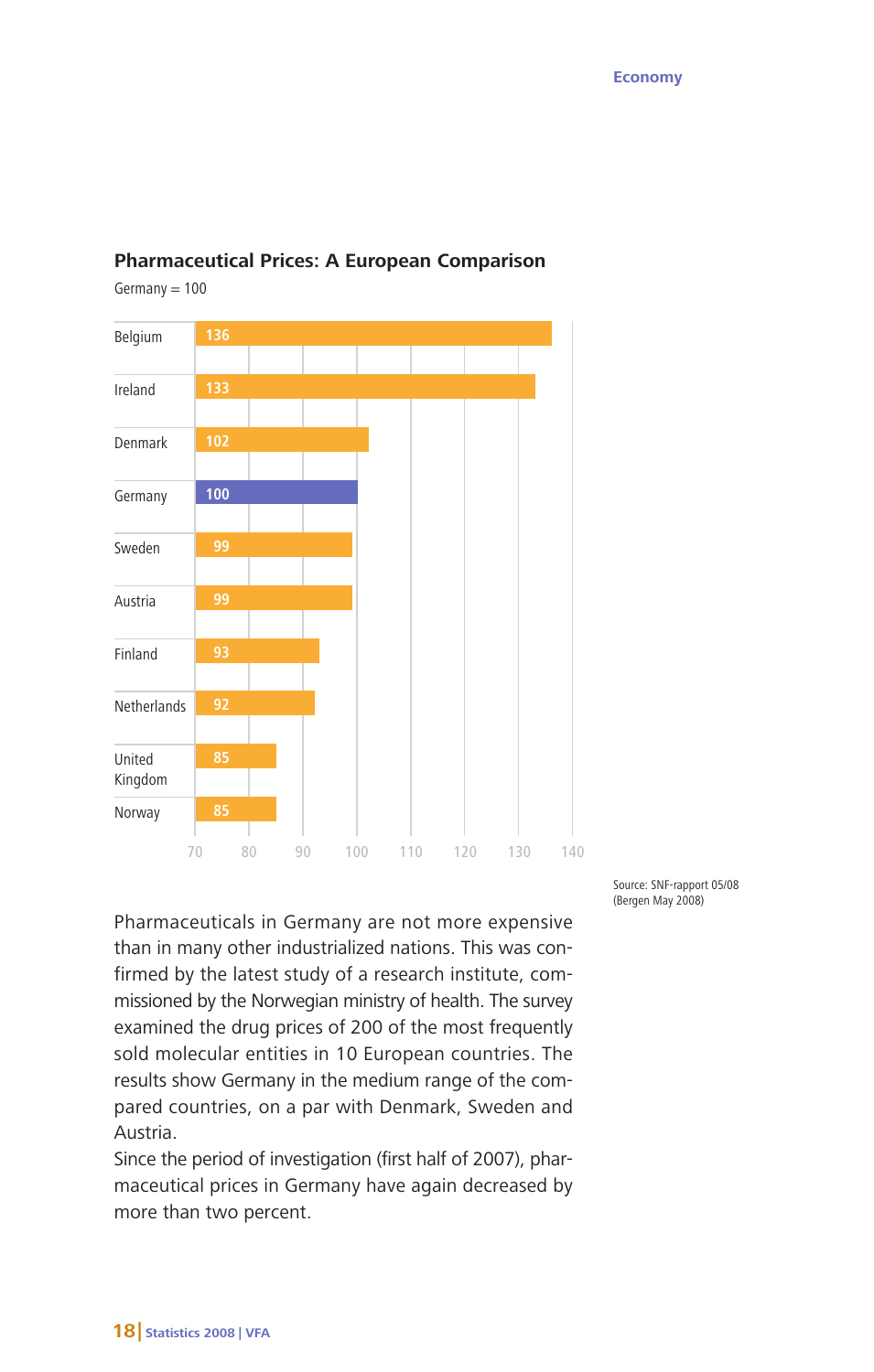#### **Price Structure in Europe**

Shares in percent



With a manufacturer's share of 57 percent of the retail price, Germany is located in the bottom segment of the European ranking. Pharmaceuticals are subject to the full value-added tax rate in Germany. In most other European countries, the tax burden for pharmaceuticals is either reduced or waived completely.

As of: 2006

S, F, NL, D, I, A: only prescribed or reimbursed pharmaceuticals

Source: EFPIA, Pharmaceutical associations of the European countries, VFA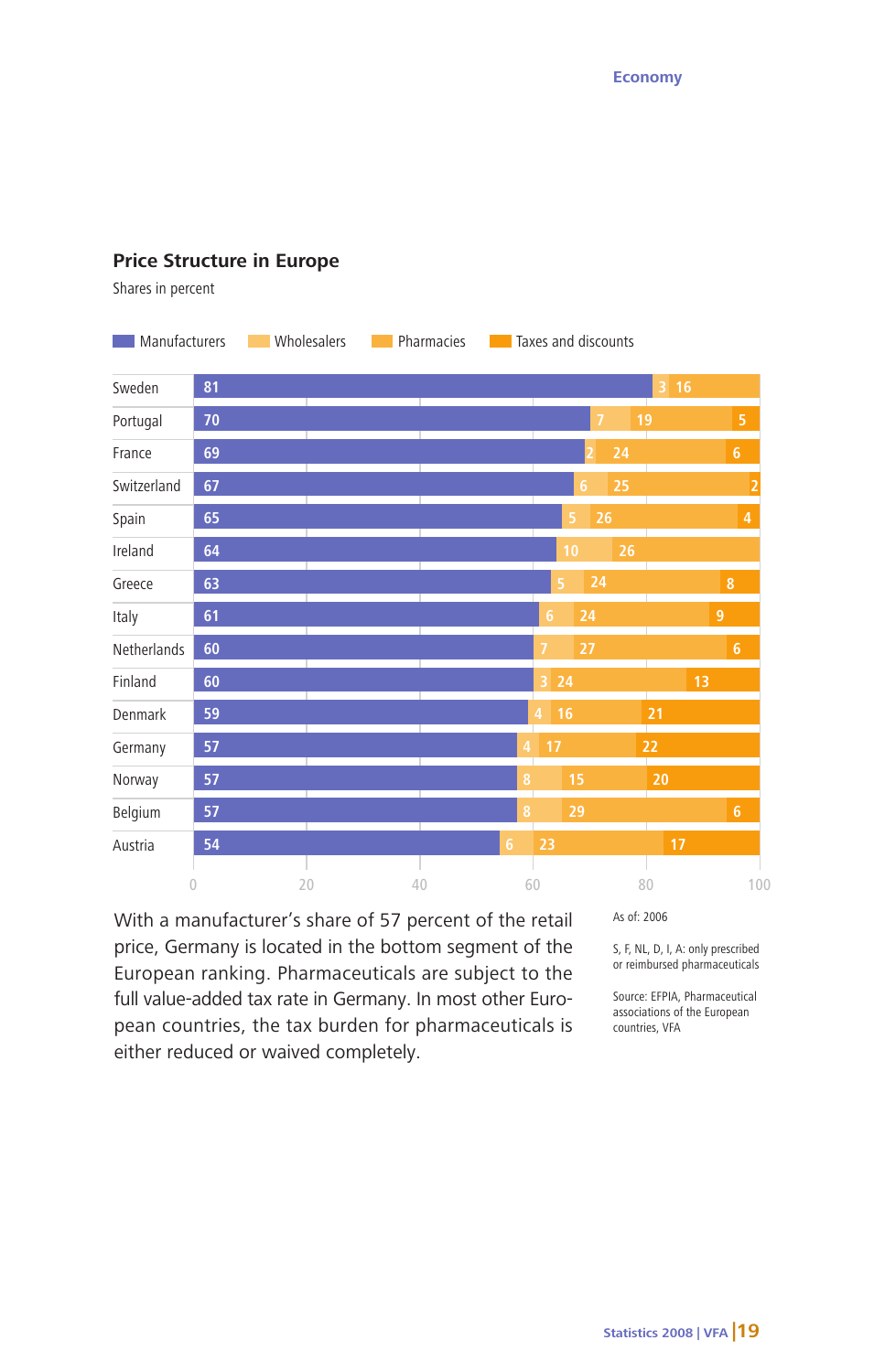# **The Pharmaceutical Industry and Innovation**

**UM DUGO** 

At EUR 4.52 billion, research and development expenditures have reached a new high. As a result, the researchbased pharmaceutical companies invest more than EUR 12 million each day in the development of innovative drugs. The result is impressive: Last year, 31 new molecular entities were submitted for marketing authorization in Germany. The focus was on serious and chronic diseases: Diabetes patients can now lower their blood sugar levels more safely, AIDS viruses can be controlled more effectively, and this is the first time that pharmaceutical therapies become available for a series of rare diseases. Various types of cancer can now also be treated more effectively. And the industry has more ambitious research projects for the next few years. More than 350 projects currently in the development phase have prospects of being submitted for marketing authorization by the end of 2011.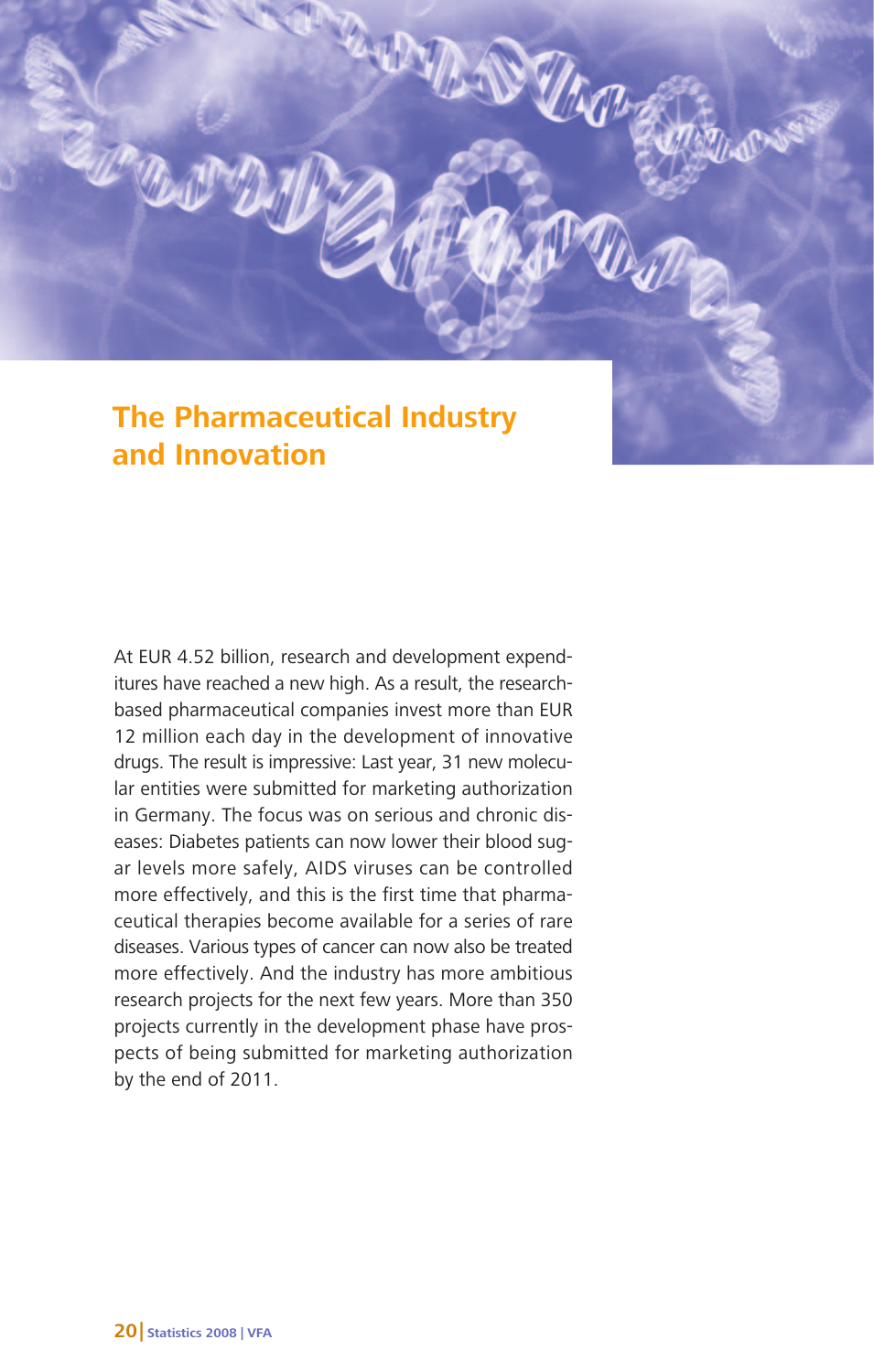#### **New Molecular Entities in Germany**

Number



In 2007, 31 pharmaceuticals based on NMEs (new molecular entities) were launched in the German market. Based on the global research process, the number of substances launched in Germany is closely connected to the international development of pharmaceuticals. Unless their importance is merely local, most new molecular entities receive marketing authorization in all key markets in a timely manner. This is the only way to balance the costs for the research and development of an NME, which globally amount to USD 800 million on average, within its limited patent term.

Source: Pharmazeutische Zeitung, VFA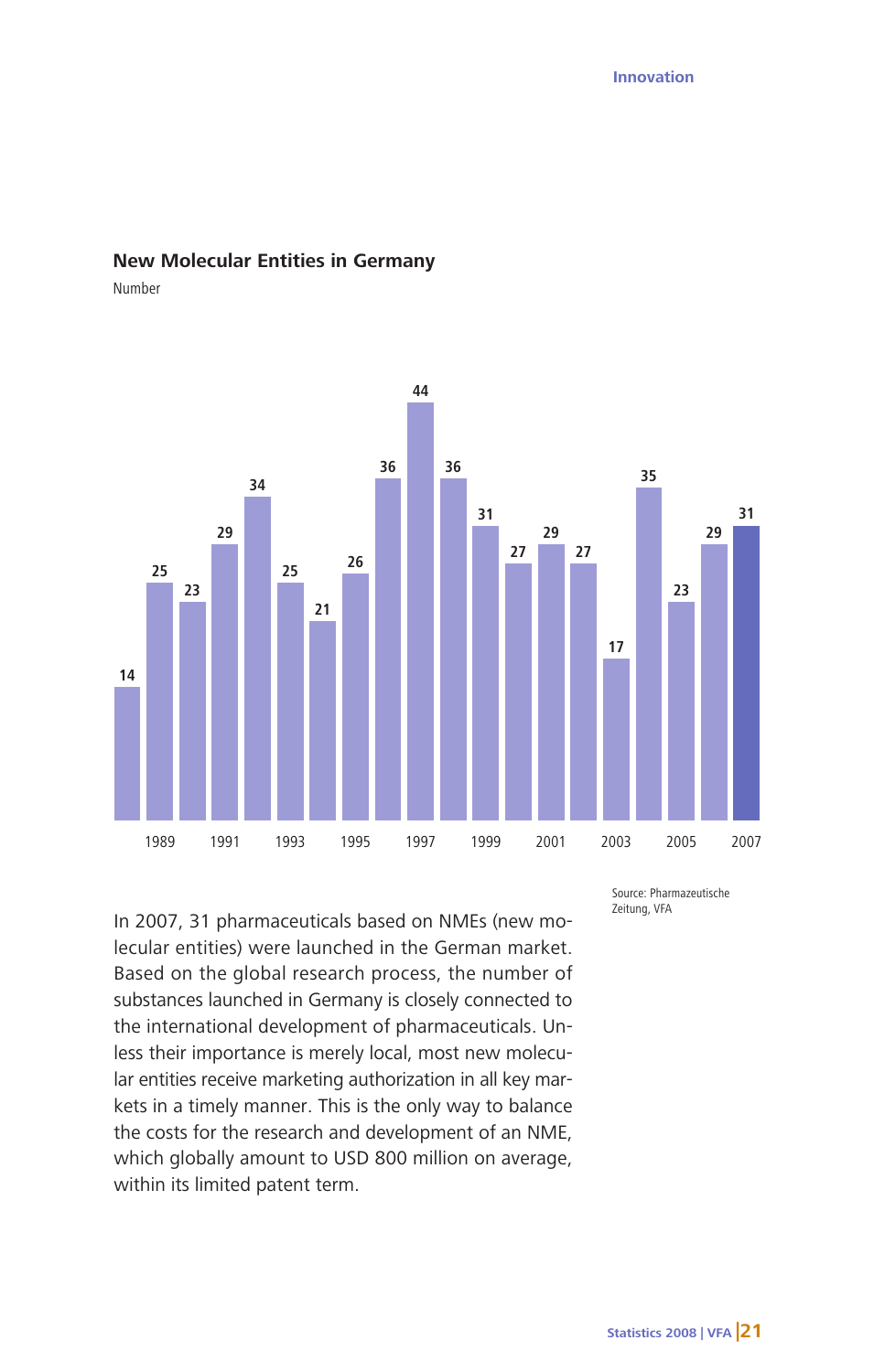

#### **New Molecular Entities and their Applications 2007**

In 2007, research-based pharmaceutical companies facilitated great advances in medicine again based on new or novel pharmaceuticals. Diabetes patients can now use drugs to lower their blood sugar levels without the risk of hyperglycemia. Various types of cancer can now be treated more effectively. There is a novel way for containing AIDS viruses. A new class of antibiotics has become available for skin infections. For the first time, there are also pharmaceuticals for Hunter syndrome, Huntington's chorea and paroxysmal nocturnal hemoglobinuria, three rare genetic diseases that cause organ damage or blood clots, among others. Furthermore, children will benefit e.g. from new drugs for epilepsy and leukemia. Overall, research-based pharmaceutical companies launched 31 pharmaceuticals with new molecular entities this year, eight of them orphan drugs.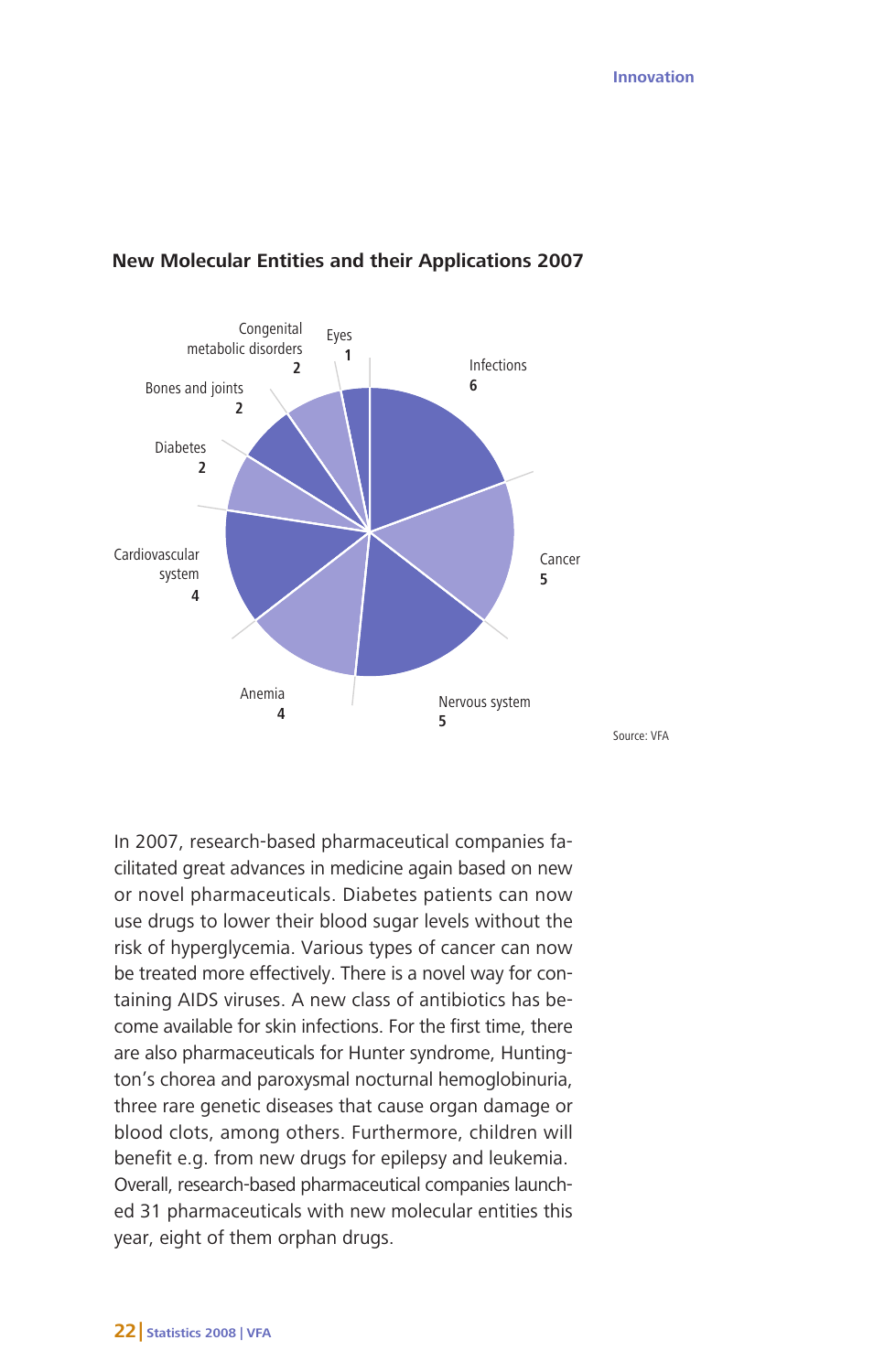## **Pharmaceutical Projects of the VFA Member Companies Promising Success by 2011**

Distribution to various medical areas, overall number of projects: 358



The VFA member companies are working on thousands of drugs. Pharmaceutical projects for some 110 diseases have progressed so far that they may lead to marketing authorization by the end of 2011. Most of these projects will target cancer (26 percent), cardiovascular diseases (18 percent) and infectious diseases (15 percent). But a particularly large number of drugs are also being developed for inflammatory diseases such as rheumatoid arthritis and for type-2 diabetes (the so-called adult onset diabetes). A total of 93 percent of the projects are concerned with severe diseases, some of them even life-threatening; only seven percent address less severe health disorders such as the common cold or incontinence.

Source: VFA

- 1) Rheumatoid arthritis, asthma, multiple sclerosis, Crohn's disease, etc.
- 2) Alzheimer's disease,
- Parkinson's disease
- 3) Depression, schizophrenia, etc.
- 4) Each individual one accounts for 1% or less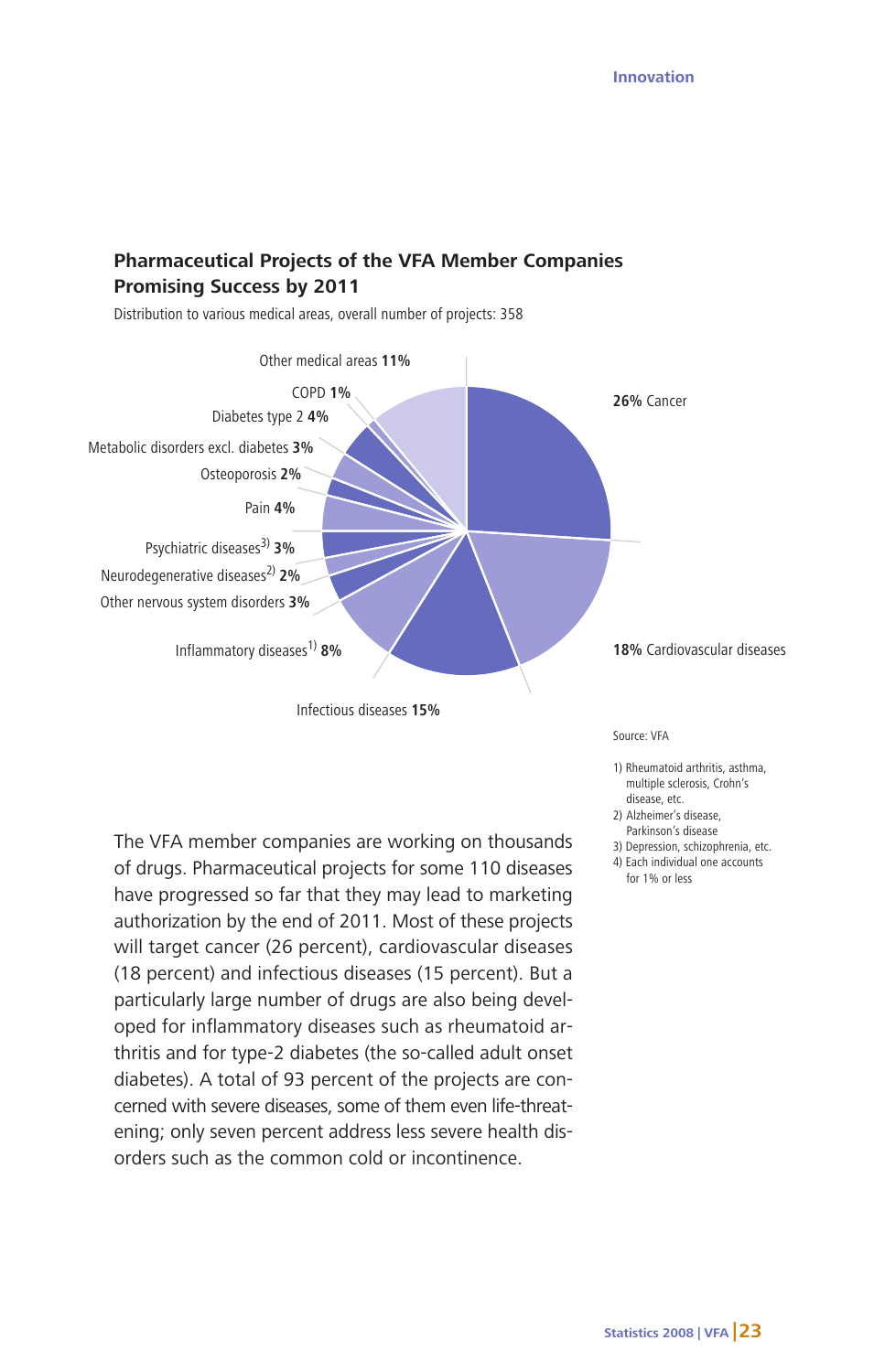Source: VFA

# **Marketing Authorizations for Orphan Drugs in the European Union**

Number



Since the start of 2000, companies have had the opportunity to apply for "orphan drug status" for a pharmaceutical being developed in Europe, if said drug is for a disease that affects no more than 2,000 EU citizens. This status is associated with lower marketing authorization fees, free scientific consulting and exclusive marketing rights for a maximum of 10 years.

The regulation is effective: While only one orphan drug on average was approved per year prior to the regulation, this number has increased to about 11 (median value for the years 2005 to 2007). A total of 46 orphan drugs received marketing authorization in the EU since 2000. About 500 more are being developed (as of July 2008).

As a result, the Orphan Drug Regulation is a good example of how meaningful political regulatory activity can increase pharmaceutical research in areas desired by society.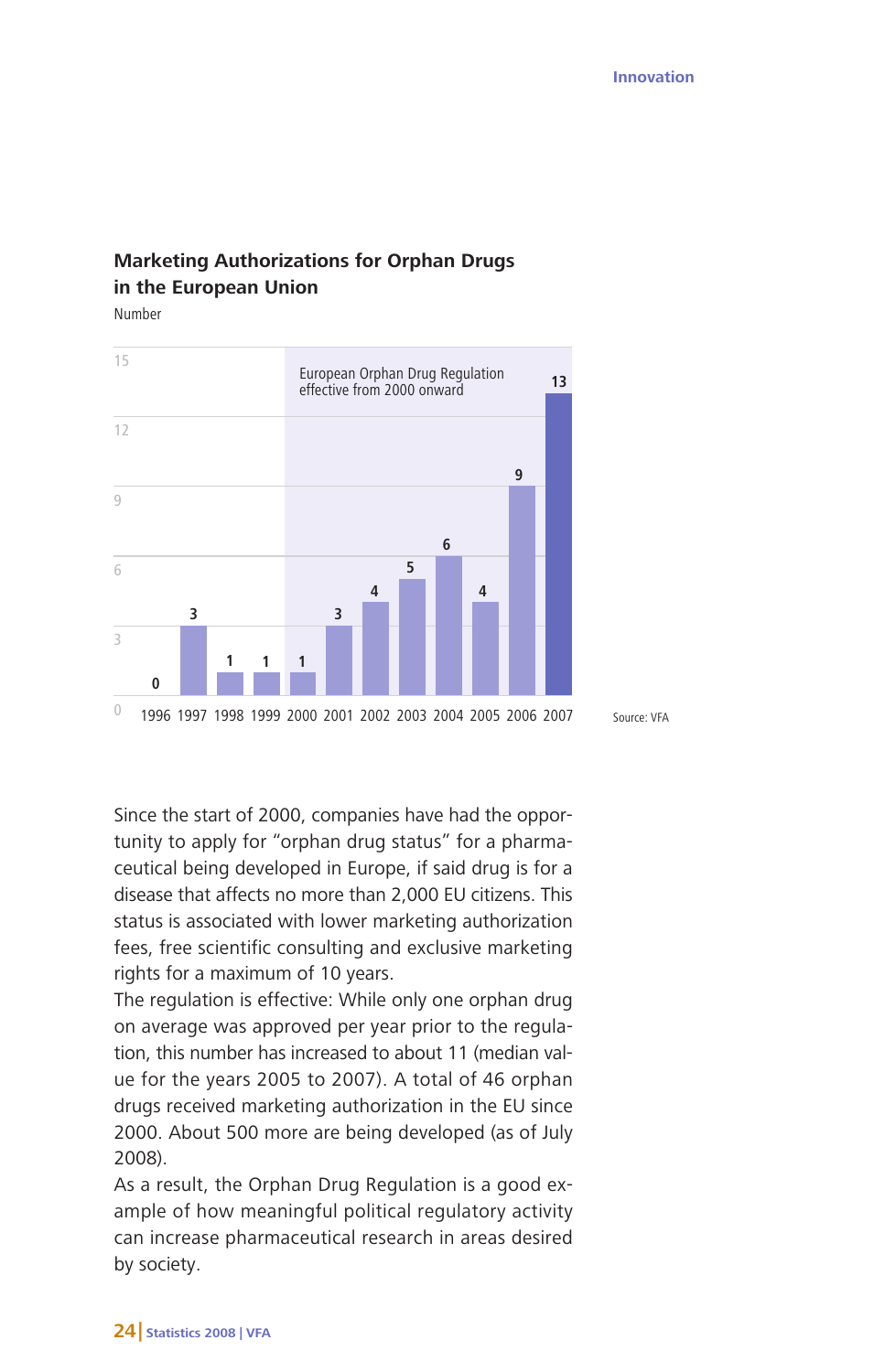

#### **Development Costs for a new Pharmaceutical**

in USD million

Source: Di Masi J. et al., Tufts University (1991); Office of Technology Assessment (1993); Myers and Howe (1997); Office of Health Economics & Lehman Brothers (1999); Tufts University (2001)

In 2001, an average of USD 800 million was required for the research and development of a new drug with a new molecular entity.

More than half of these expenditures are spent on clinical development, especially the logistically expensive, multinational phase III studies. The requirements with regard to proven safety, efficacy, tolerability and quality during the marketing authorization process have increased steadily. Another reason for the strong cost increase is the growing complexity of the diseases to be treated. Examples include multiple sclerosis or Parkinson's disease for which researchers must take into account many physical processes to identify possibilities for risk-free pharmaceutical therapy.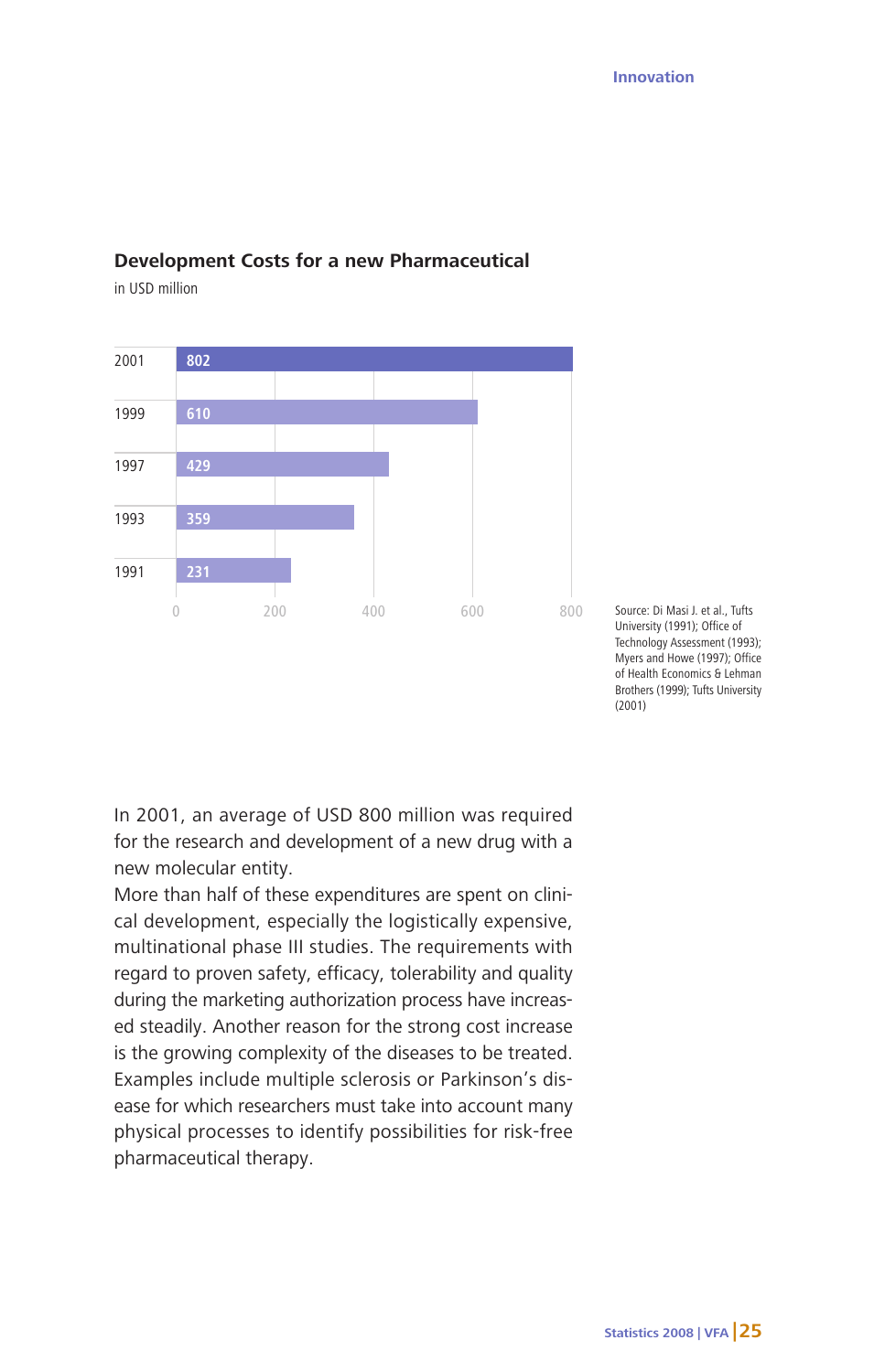

#### **R&D Expenditures of the VFA Member Companies**

in EUR billion

In the VFA member companies, research and development expenditures in Germany have increased by 3.5 percent to EUR 4.52 billion in 2007. This roughly corresponds to the growth trend of the past few years.

Pharmaceutical research is oriented on long-term objectives. Since a new pharmaceutical only reaches the market after about 10 to 12 years, the current increase in R&D spending is based on corporate decisions that were made a long time ago. As a result, the constant political intervention in this field only shows its effect with a considerable delay; in the medium term, an adjustment to the increasingly difficult framework in Germany cannot be ruled out.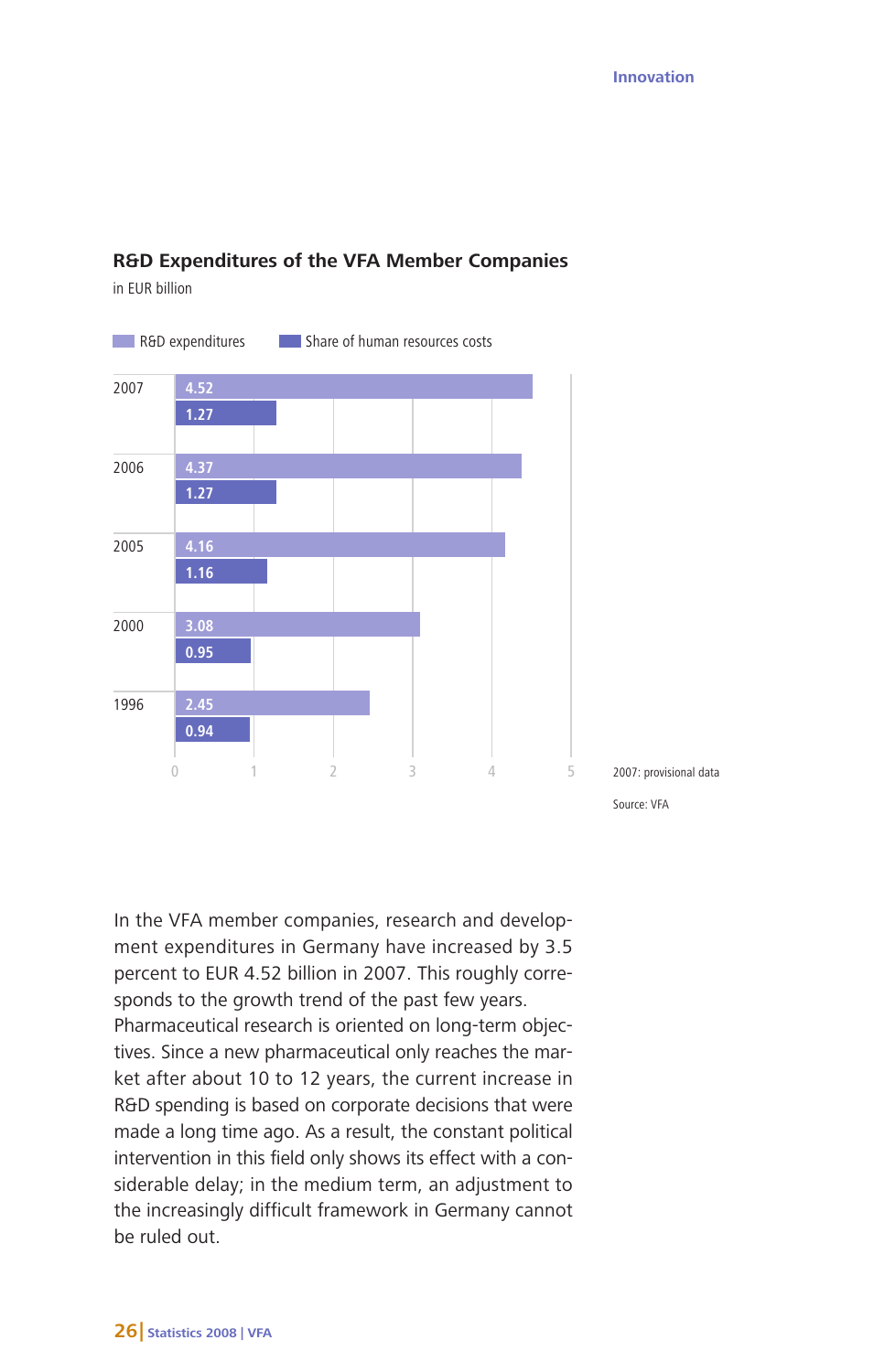#### **R&D Intensity**

**RAD** employees in percent of total employees

**RAD** expenditures in percent of gross production value



The research and development of new pharmaceutical substances is highly cost- and labor-intensive. In 2005, the R&D intensity of the pharmaceutical industry, measured by the share of R&D employees compared to the overall number of employees and the share of R&D expenditures compared to sales, topped all other industries in Germany.

As of: 2005

2) incl. pharmaceutical industry

Source: Stifterverband Wissenschaftsstatistik,VFA

<sup>1)</sup> Office machinery, computing devices, electrical engineering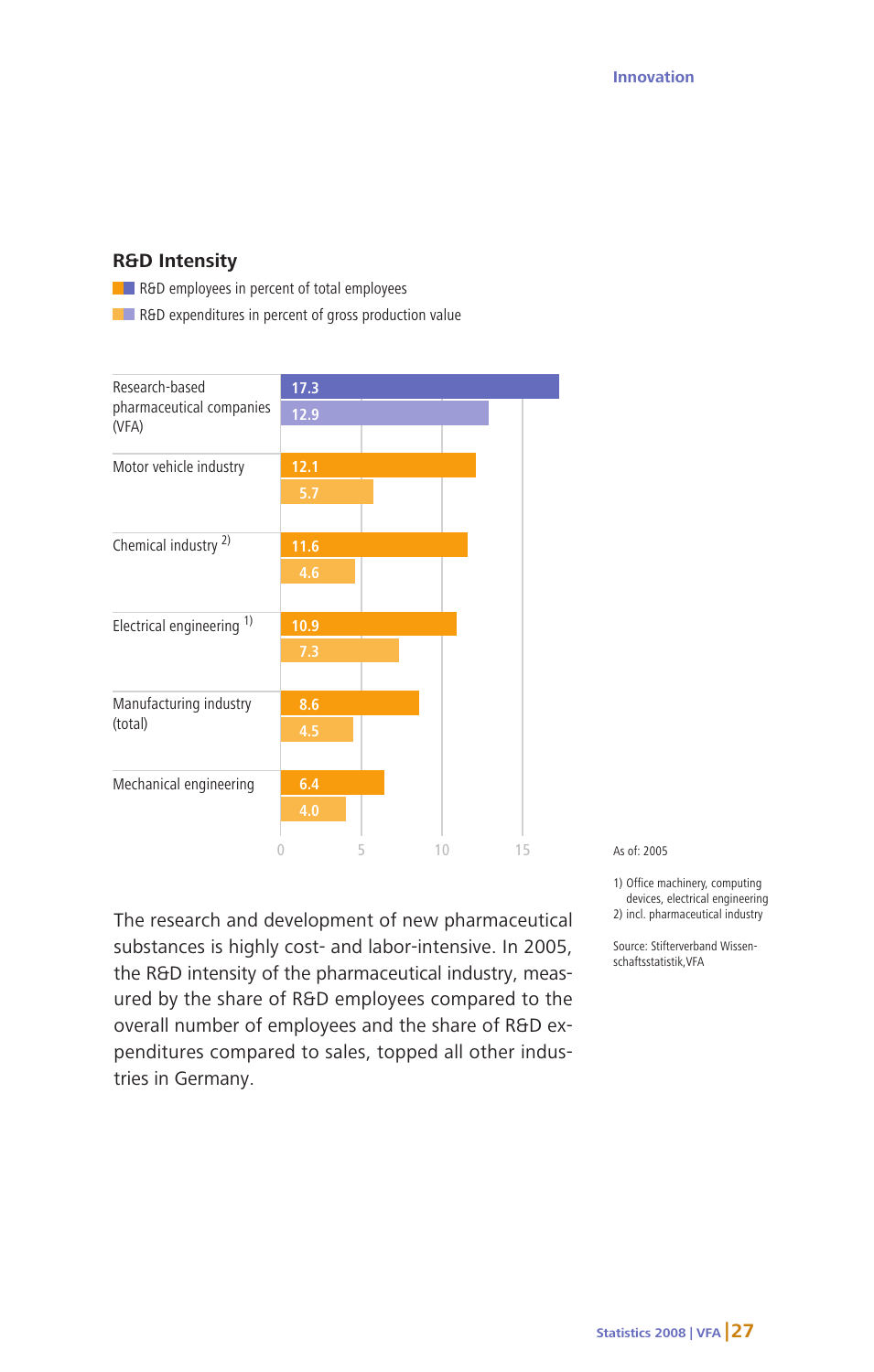



In 2006, the R&D expenditures of the pharmaceutical companies in Europe, Japan and the USA increased to EUR 60.2 billion. This corresponds to a 52 percent increase since 2000 (adjusted for exchange rate fluctuations). Calculated in local currency, R&D expenditures in the USA (61 percent) and Japan (57 percent) have risen more strongly than in Europe (39 percent). Almost half of global R&D expenses continue to be made in the United States.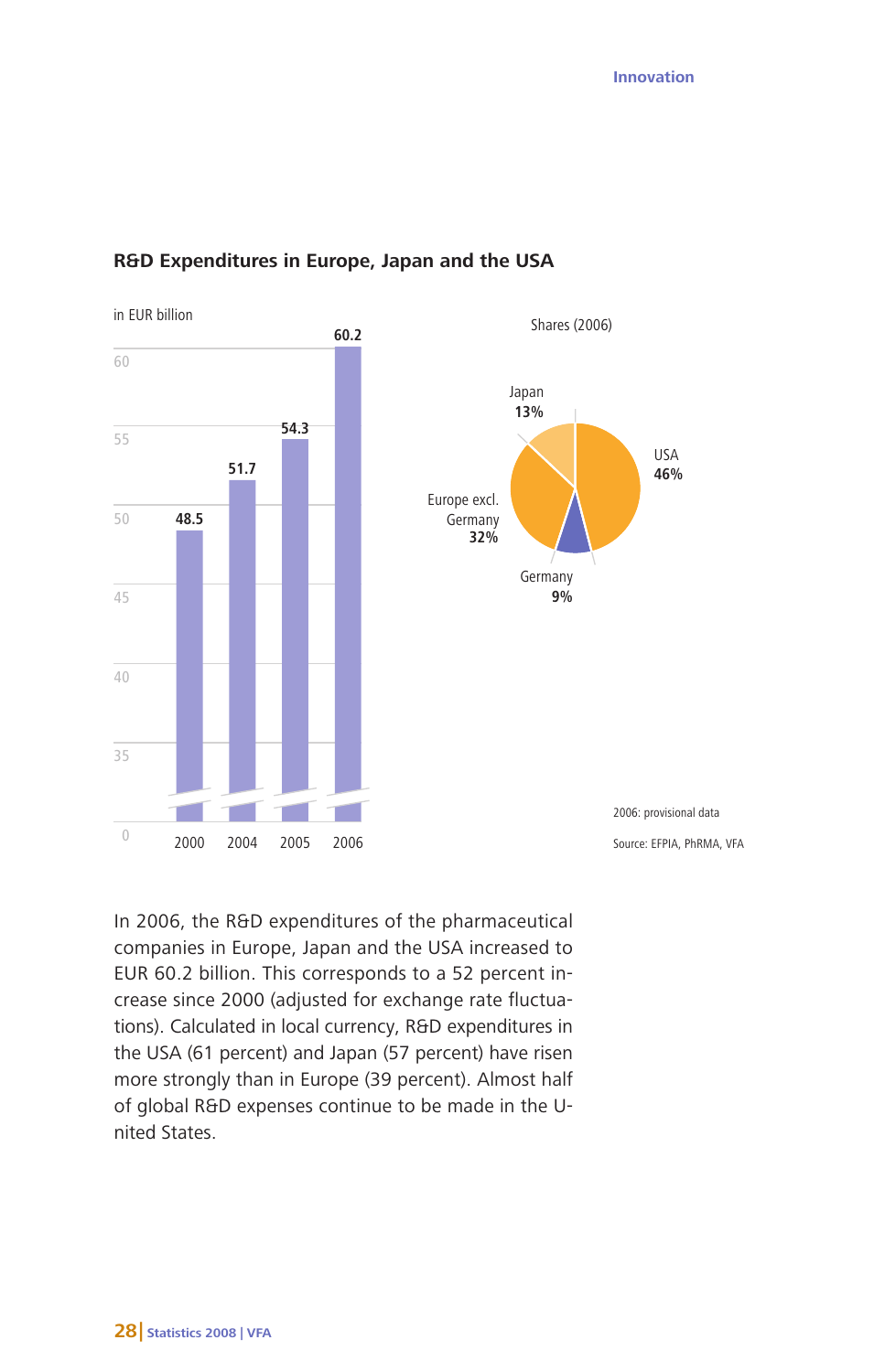

# **Patent Applications for Genetically Manufactured Pharmaceuticals**

Published patent applications effective in Germany, IPC main classification and subclassification (A61K)

Source: German Patent Office

For detailed data, see Appendix, page 57

In 2007, 11,499 patents were registered for pharmaceuticals in Germany, with 1,113 applications (less than 10 percent) for genetically manufactured drugs. In 2001 and 2002, this share was still at 20 percent.

Since 1990, the share of patent applications from the United States has gone down slightly. Patent applications from Germany, which were at 16 percent in 2003, have decreased to nine percent again (2007: 102 applications). Japan, whose share shrank to five percent in the meantime, recorded increases again during the past few years and ranks higher than Germany once more with 173 applications. The "Other" category, whose share has increased significantly, is dominated by Switzerland, Sweden and Canada.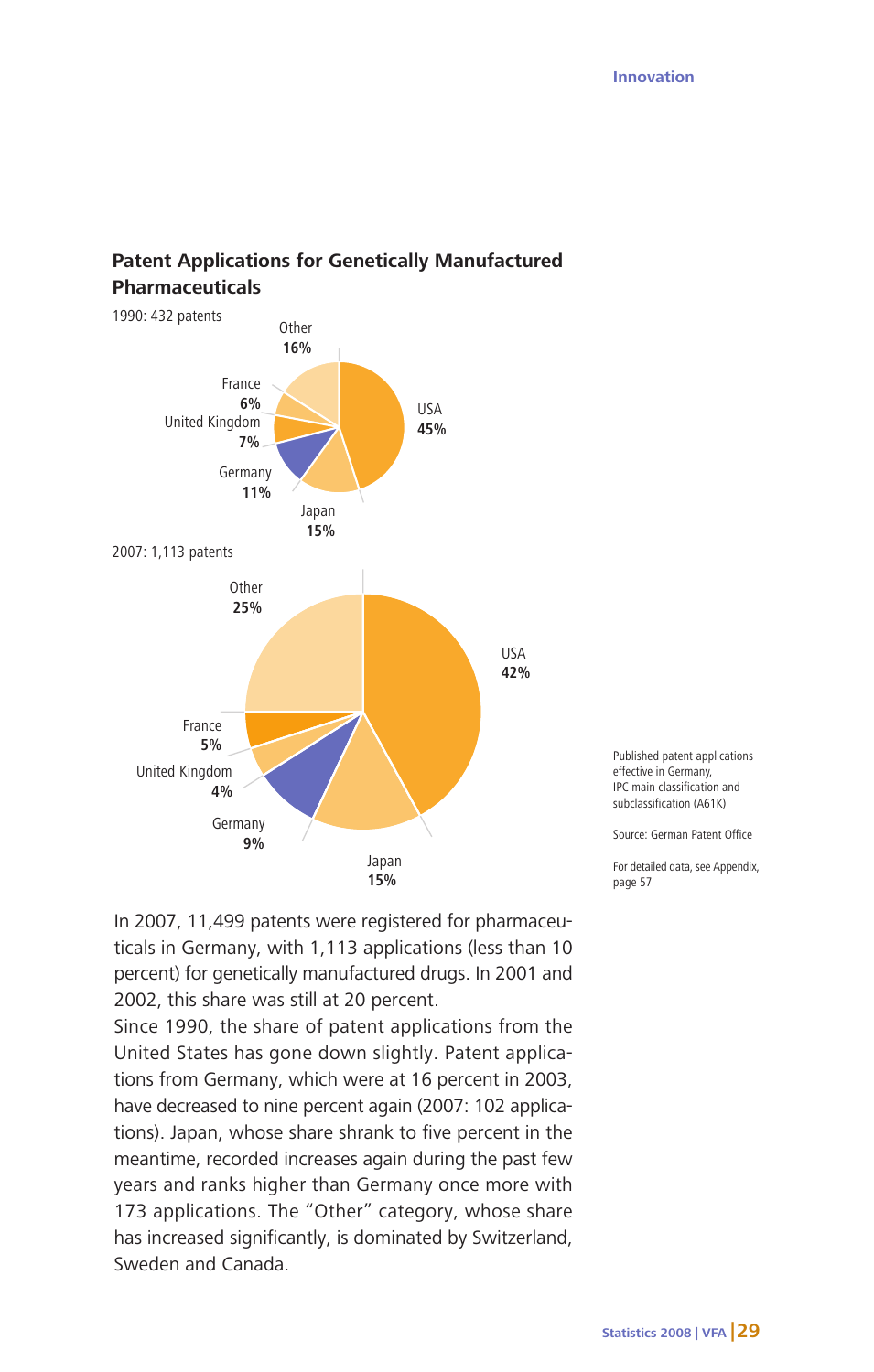# **The Pharmaceutical Industry and the Health Care Sector**

The share of innovative pharmaceuticals that are rated as innovations or significant therapeutic improvements even by critical experts has been steadily growing for 15 years. The innovations of the research-based pharmaceutical companies share in the responsibility for the constantly rising life expectancy in Germany: It is currently greater than 82 years for women and 77 years for men. This is four and five years more respectively than just 20 years ago. The share of health care spending in the gross domestic product is still below 11 percent and is therefore only slightly higher than 10 years ago. About 15 percent of Germany's total health care expenditures are spent on pharmaceuticals. As a result, Germany ranks in the lower third in a comparison of the key pharmaceutical markets. In the SHI segment, pharmaceutical expenditures have been growing by about 9.3 percent since 2005. Apart from the greater needs of an aging society and the elimination of care deficits with guideline-oriented pharmaceutical therapy, the 2007 valueadded tax increase represented the main driver of expenses.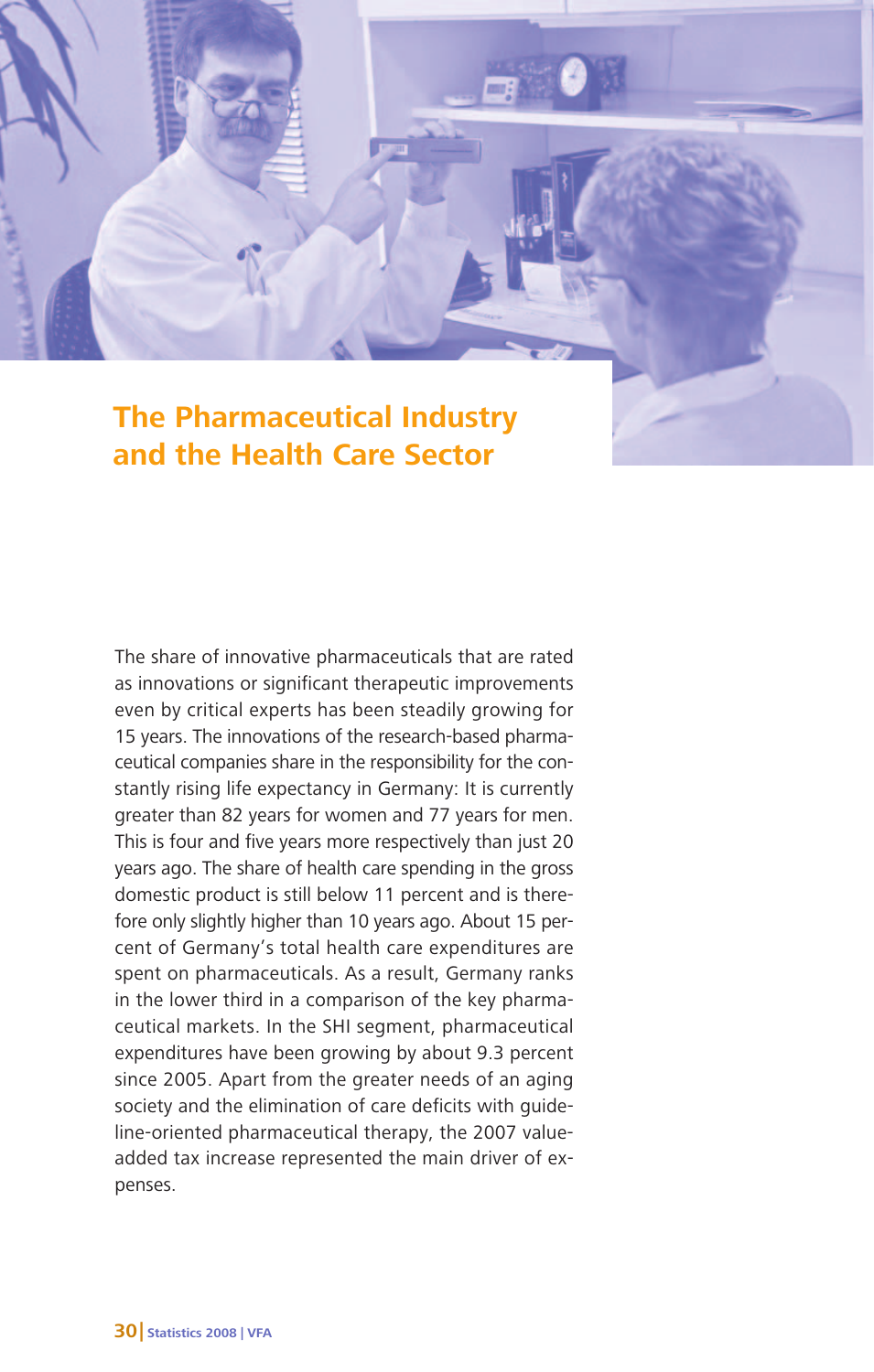

### **Life Expectancy Trends in Germany**

in years

Thanks to new pharmaceuticals among others, the average life expectancy in Germany has increased by four years for women and five years for men over the past 20 years. For example, several drugs targeted at tumors have helped make the median lifetime after the cancer diagnosis significantly longer for many patients and prevent a relapse in many cases. This applies e.g. for breast, colon and renal cell cancer and some types of leukemia and lymphoma. For many diseases, prevention based on pharmaceuticals is increasingly successful. New vaccines, e.g. against rotaviruses, pneumococci and cervical cancer, contribute in this respect. Physicians know more and more precisely what drugs can best protect patients suffering from diabetes or hypertension from secondary diseases. Finally, due to new pharmaceuticals, an increasing number of rare diseases have also become more treatable or treatable at all.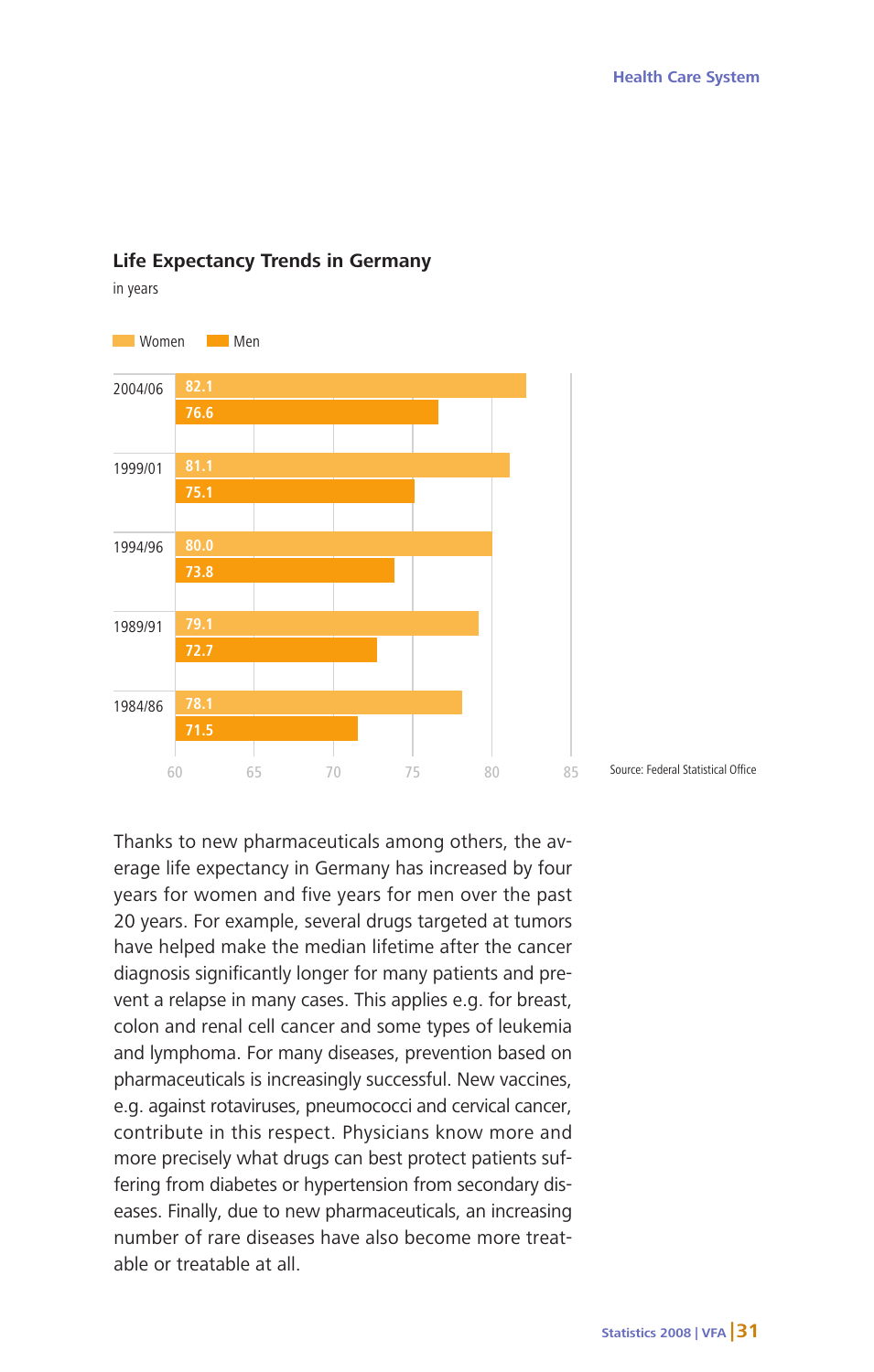# **Increasing Therapeutic Benefits of Innovative Pharmaceuticals**

Share of the new molecular entities rated an innovative pharmaceutical or significant therapeutic improvement (in percent)



Source: Arzneiverordnungs-Report 2007, Fricke (2008)

Of the 58 molecular entities that received marketing authorization in Germany for the first time during the past two years, 46 (i.e. 80 percent) were rated innovations or therapeutically relevant improvements – even by critical experts. The share of the new molecular entities that can be considered innovative in this respect has continuously increased over the past 15 years.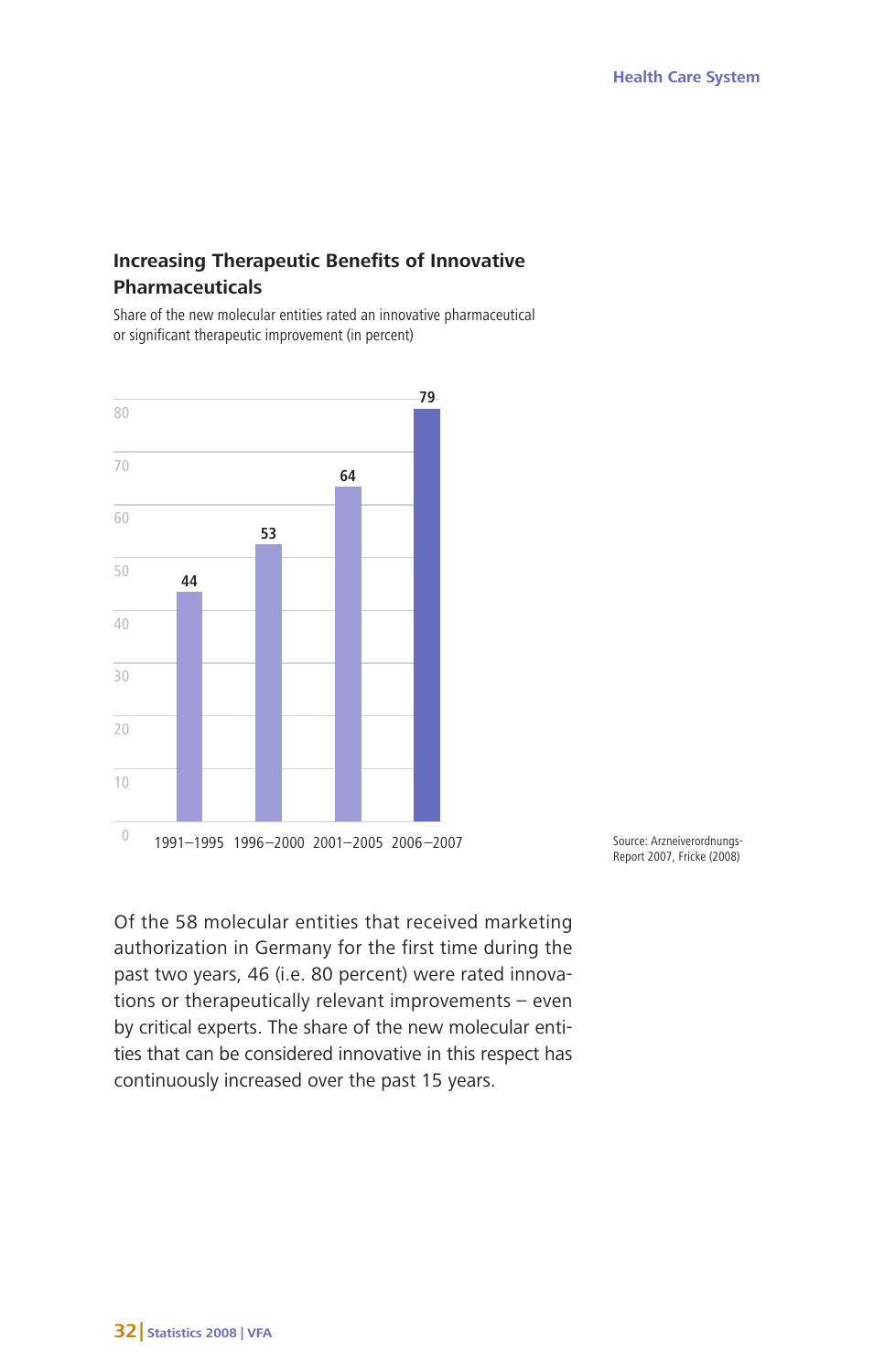#### **Improved Substances save Money**

Average costs per prescription in the 2006 SHI market in EUR



Active ingredients whose molecular structure resembles substances that have already been launched often realize therapeutic benefits, e.g. through improved pharmacokinetics or fewer side effects. After all, there is a reason why many of these products are part of the essential drug list of the World Health Organization (WHO), while the original product is not listed.

In addition, molecular variations promote the price competition between patented substances of a given substance class. The latest data of Arzneiverordnungs-Report 2007 (p. 171) show that pharmaceuticals with a novel active ingredient or therapeutic principle cost an average of EUR 270 per prescription while substances associated with the improvement of the pharmacological quality of previously known therapeutic principles cost about 13 percent less on average. As a result, they offer a greater benefit at a reduced price. Me-too drugs with small differences to previously launched substances are even more cost-effective. Their price is about one-third of pharmaceuticals with a novel active ingredient or therapeutic principle.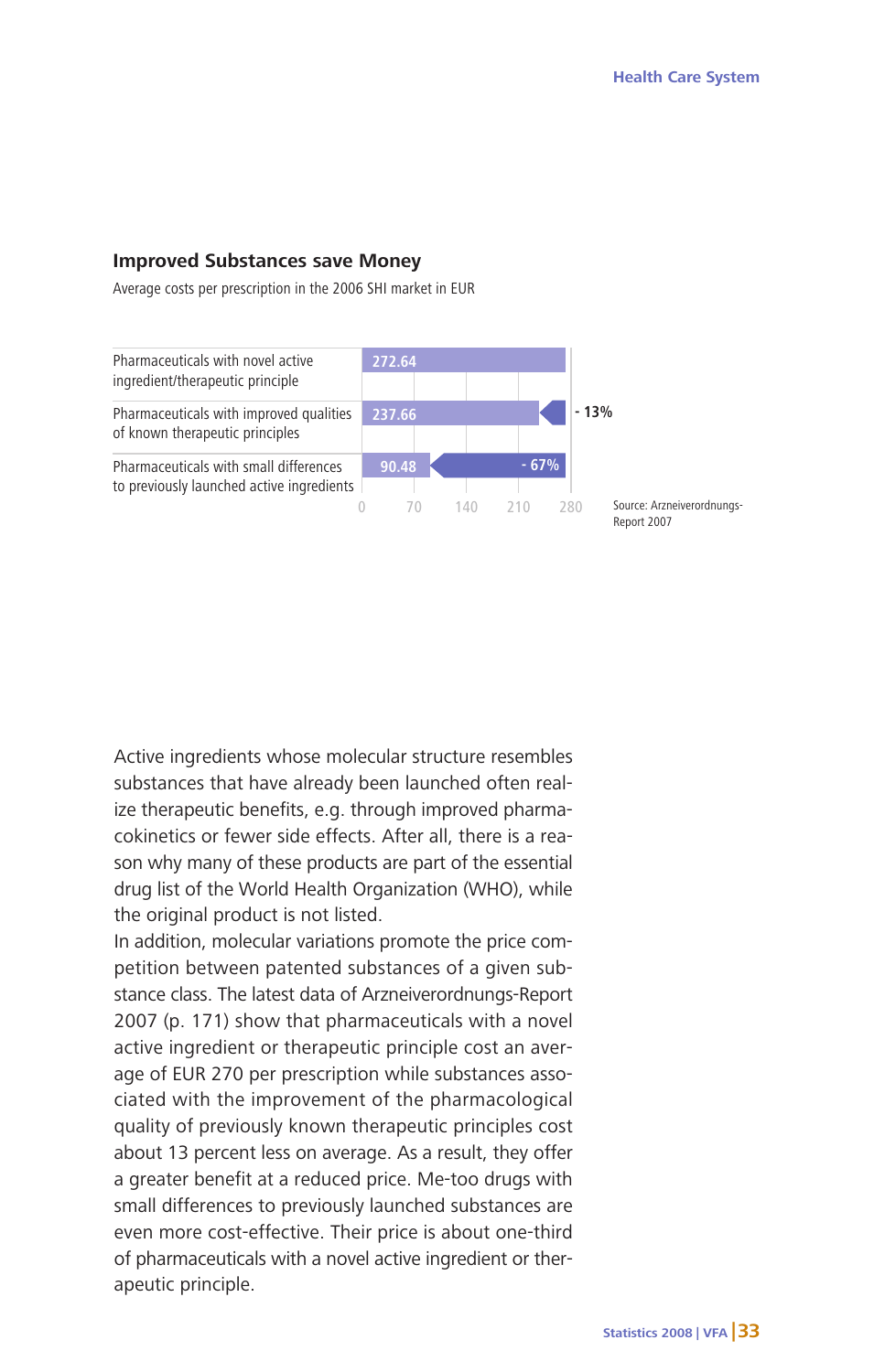

#### **Health Care Expenditures and National Product**

Share in the gross domestic product in percent

The service expenditures of the statutory health insurance funds have been stable for more than 12 years. Based on the various intervention measures by the legislature, the share in the gross domestic product has even decreased rather than increased. The share of pharmaceutical expenditures in the GDP is consistently below two percent. More than two-thirds of the expenses for pharmaceuticals are shouldered by the statutory health insurance funds. About one-fifth is financed directly by the private households in the form of copayments and self-medication, and 12 percent are covered by other sponsoring institutions.

From 2006 onward: provisional estimate

Source: Federal Statistical Office, VFA

For detailed data, see Appendix, page 58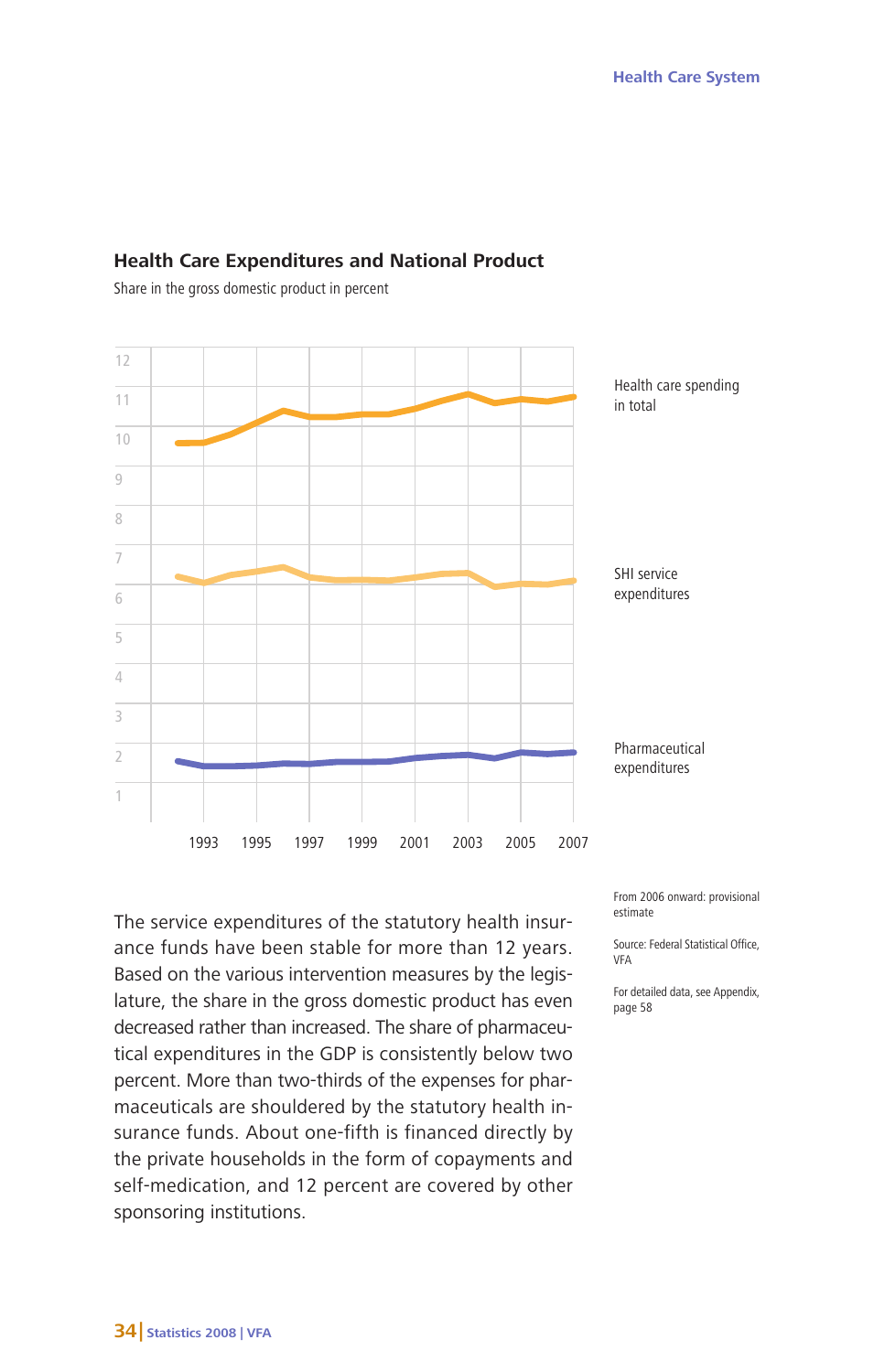#### **Health Care Spending Trends**

Increased expenditures 1992 to 2006 (in percent)



This long-term comparison between 1992 and 2006 (last available figure) shows that, compared to other health care expenditures, expenses in the pharmaceutical sector did not increase more than health care spending overall.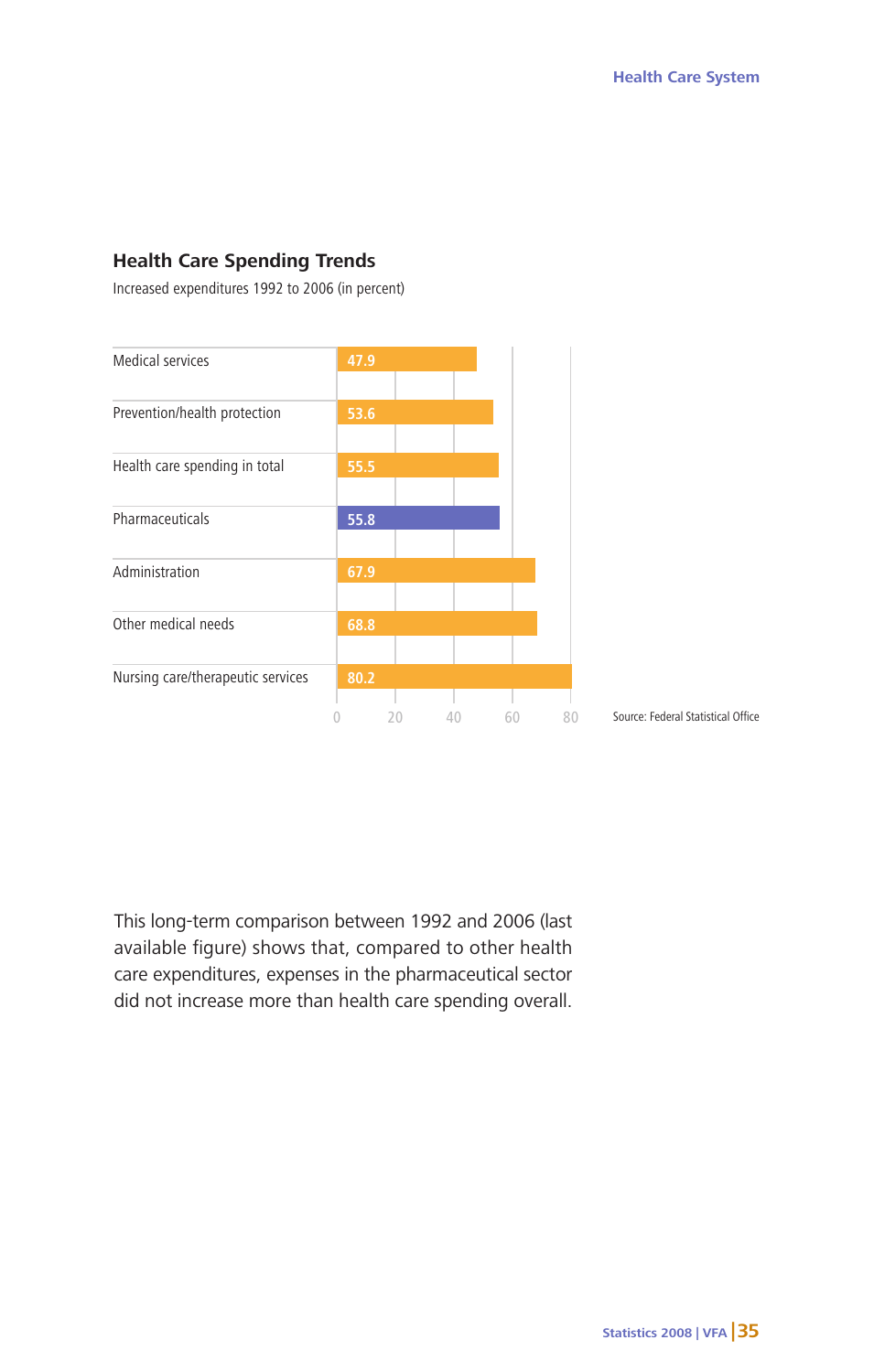

# **Health Care Spending in Europe, Japan and the USA**

2005: Japan, Spain estimated; United Kingdom: different methodology

Source: OECD

In an international comparison, Germany (after the United States, Switzerland and France) spends the fourth largest share of its gross domestic product on health care services.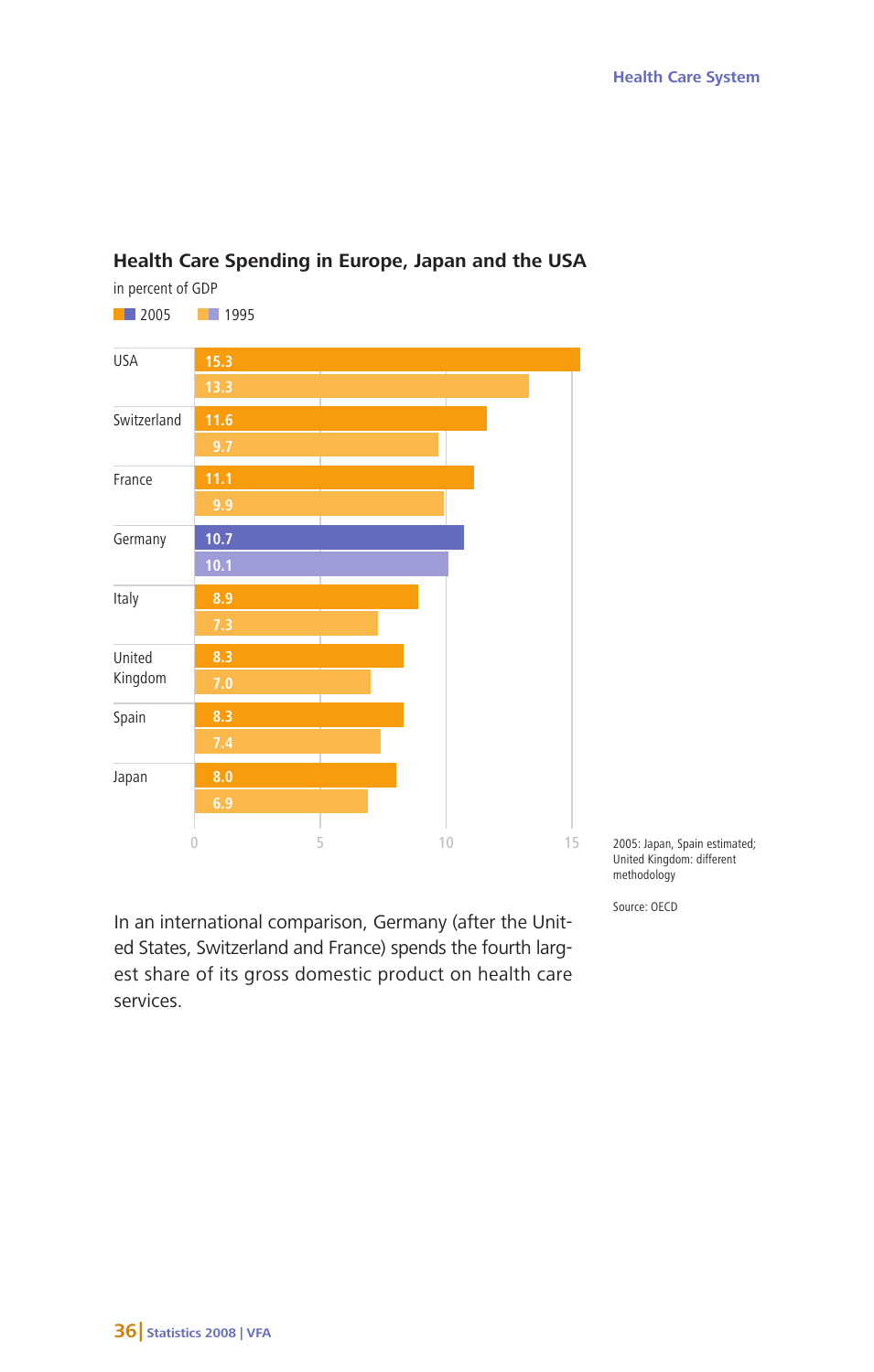

### **Pharmaceutical Expenditures in Europe, Japan and the USA**

With regard to pharmaceutical expenditures, Germany remains significantly below the level of most other European countries and Japan with a share of 15.2 percent in overall health care expenditures.

2005: Japan 2004, United Kingdom 1997 (last available figure)

Source: OECD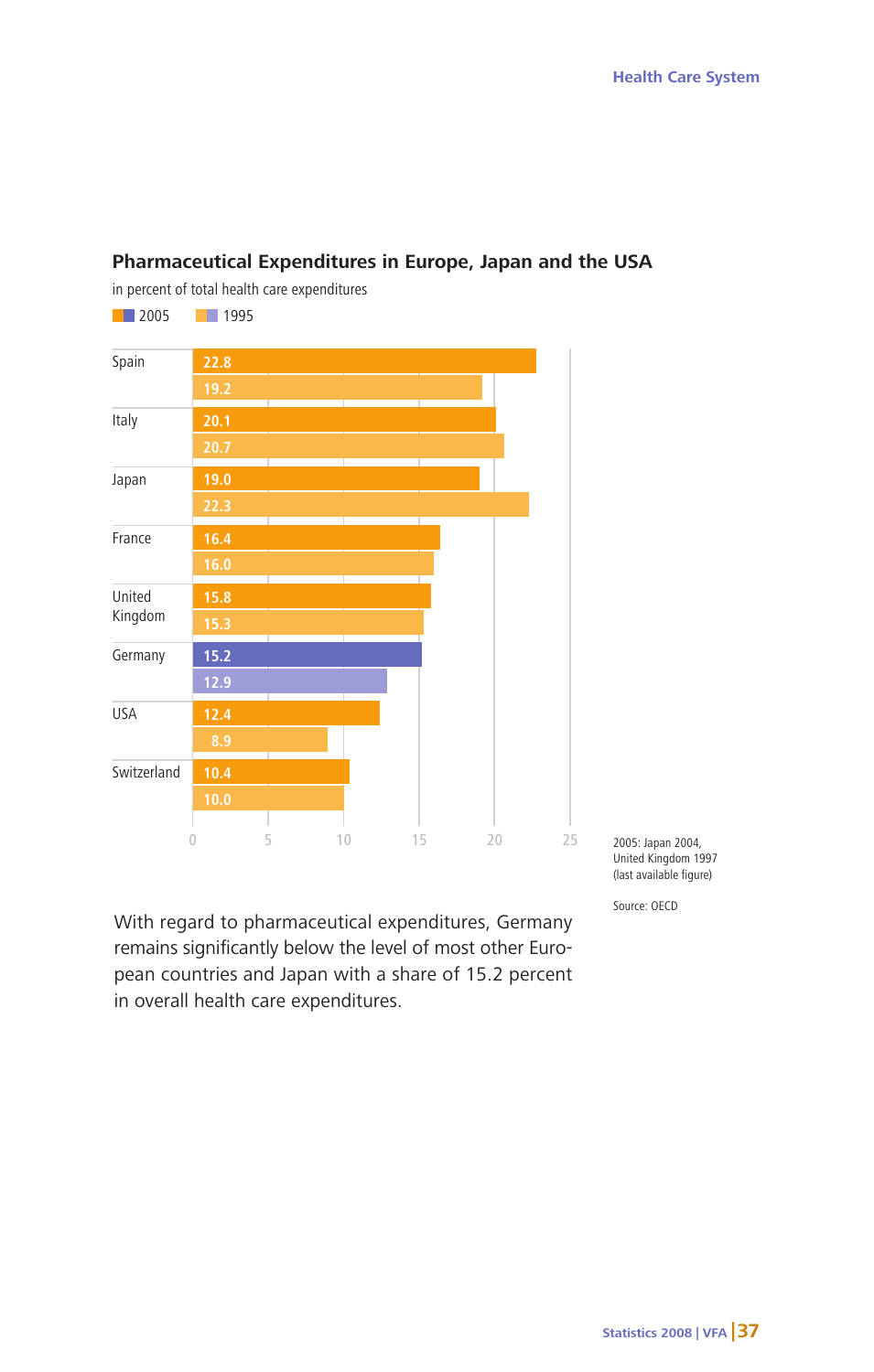# **The Financing of the Statutory Health Insurance System**

Employees' wages in percent of GDP

SHI contribution rate in percent





For years, statutory health insurance (SHI) has been facing the problem of increasing expenditures and decreasing revenues. One important reason for the striking increase in SHI contribution rates is the weaker growth of employees' wages, which represent the most important basis for the funding of statutory health insurance. Between 1992 and 2007, the share of employees' wages in the gross domestic product (GDP) decreased from 55.7 to 49.9 percent. At the same time, the average SHI contribution rate increased from 12.7 to 14.8 percent. In 2004 and 2005, another increase in contribution rates was prevented exclusively by transferring expenses to insured patients and service providers, especially pharmaceutical companies.

Source: Federal Statistical Office, **BMGS** 

For detailed data, see Appendix, page 59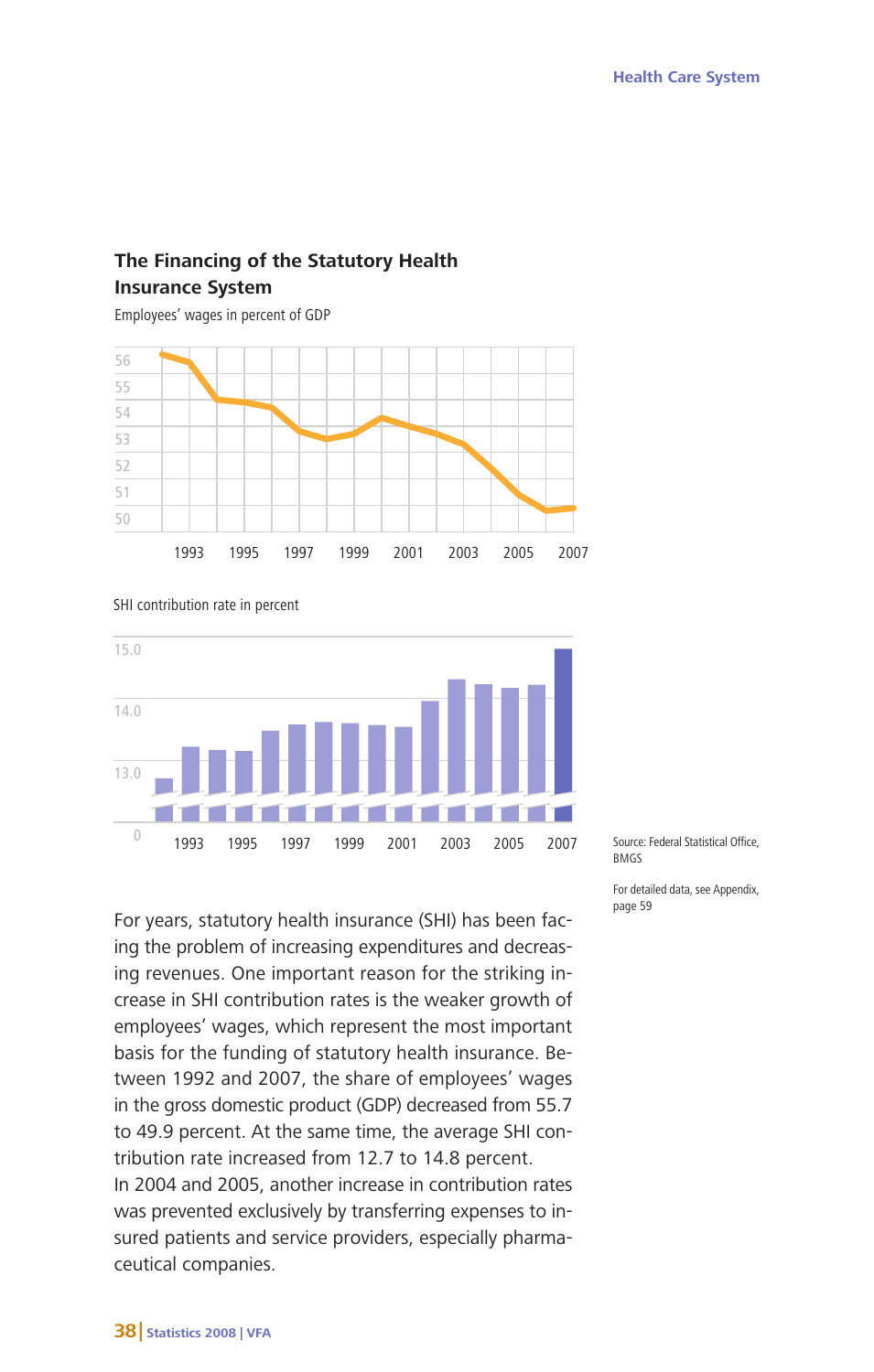# **Expenditures in the Statutory Health Insurance System 2007**



Change over 2005 in percent



At EUR 50.8 billion, one-third of the total SHI expenditures in the amount of EUR 153.6 billion is spent on hospital care. Together, expenditures for office-based doctors' care (EUR 23.1 billion; 15 percent) and pharmaceuticals (EUR 27.8 billion; 18 percent) represent another third. A total of EUR 8.1 billion (5.6 percent) was used to cover administrative costs. Due to the value-added tax increase effective January 1, 2007, expenditures in some service areas (especially pharmaceuticals) exhibited above-average growth. Expenditures for preventive medicine were also significantly higher. Of the overall expenditures of statutory health insurance, only four percent (EUR 6.4 billion) fall to the manufacturers of patented pharmaceuticals.

provisional data

Source: German Federal Ministry of Health

For detailed data, see Appendix, page 60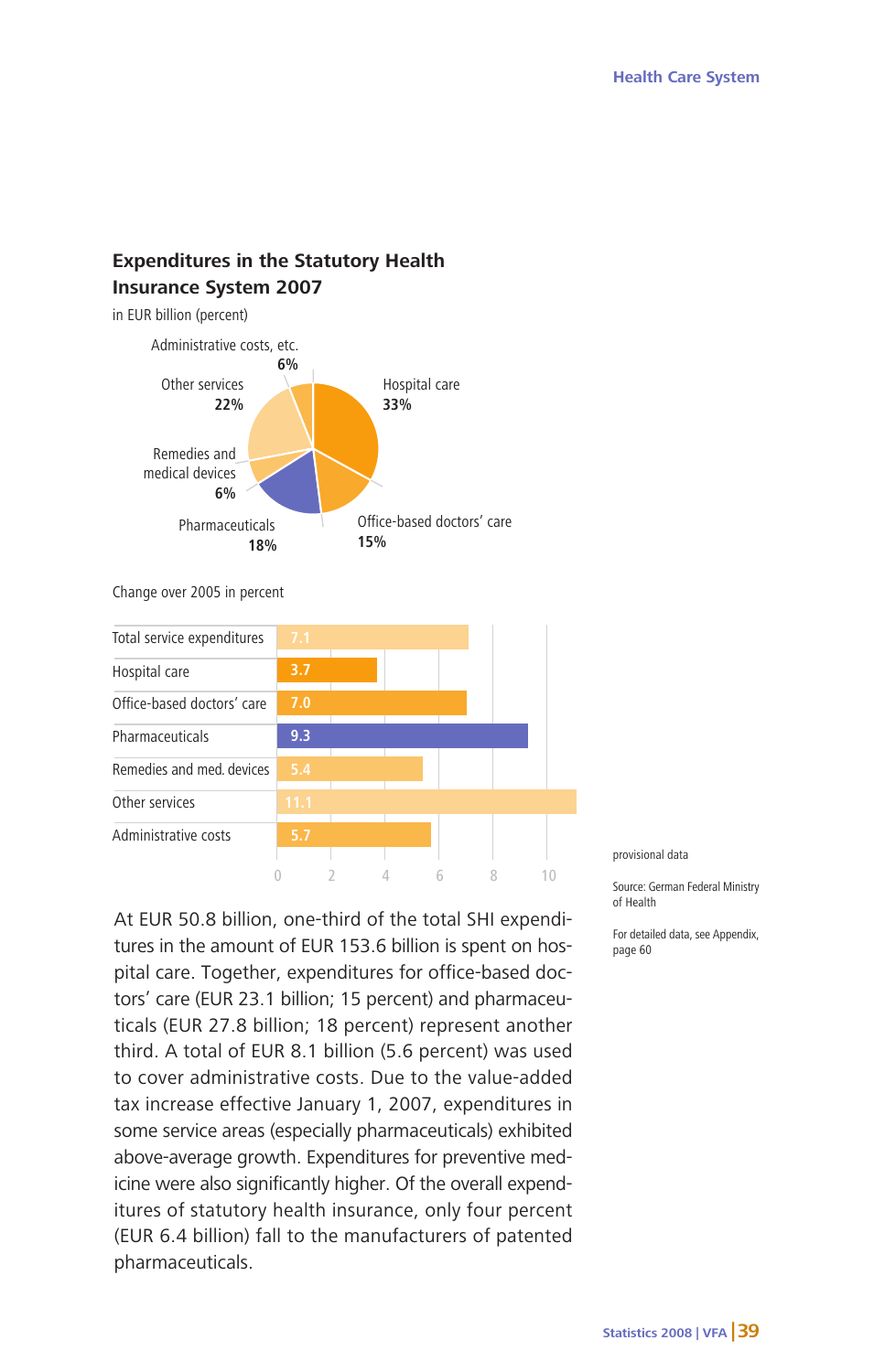

ind

Despite all the efforts made by the research-based pharmaceutical companies, fewer and fewer innovative drugs in Germany reach patients: In 2006, only about five percent of the total expenses were made for innovative pharmaceuticals launched during the past five years. This brings Germany to the bottom of the table in Europe. One reason for this is the reference price system, which has included patented active ingredients since 2005. Today, almost three-fourths of all pharmaceuticals prescribed in Germany are subject to this regulation. Over the past few years, sales growth has been primarily achieved by drugs for serious and the most severe diseases. The share of genetically manufactured pharmaceuticals is also increasing continuously.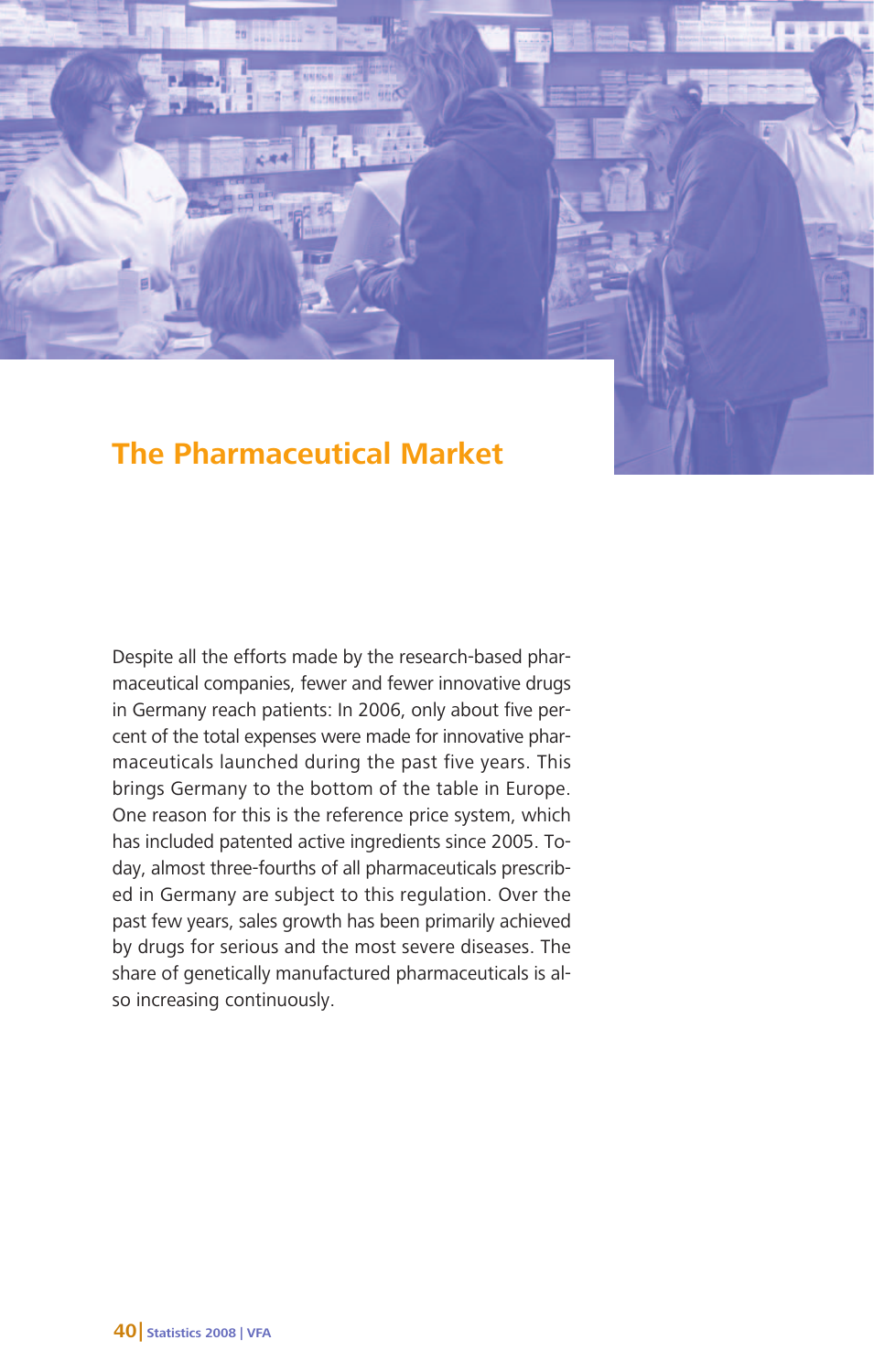

in USD billion Shares (2006)





Sales at manufacturers' prices in the pharmacy market Shares for 2007: audited global sales

From 1998 to 2006, global pharmaceutical sales have more than doubled. With about 43 percent, the United States remains the largest individual market worldwide. Over the past three years, the growth of this market, which always was above average until the first few years of the new millennium, has approached the moderate dynamics of the European markets. Europe's share in the world market has grown primarily due to the strengthened position of the euro. The strongest growth in 2007 was exhibited by Eastern European, Latin American and Asian markets.

Germany's share in the world market has decreased from 5.2 percent in 1998 to 3.5 percent in 2007 (at a constant U.S. dollar exchange rate).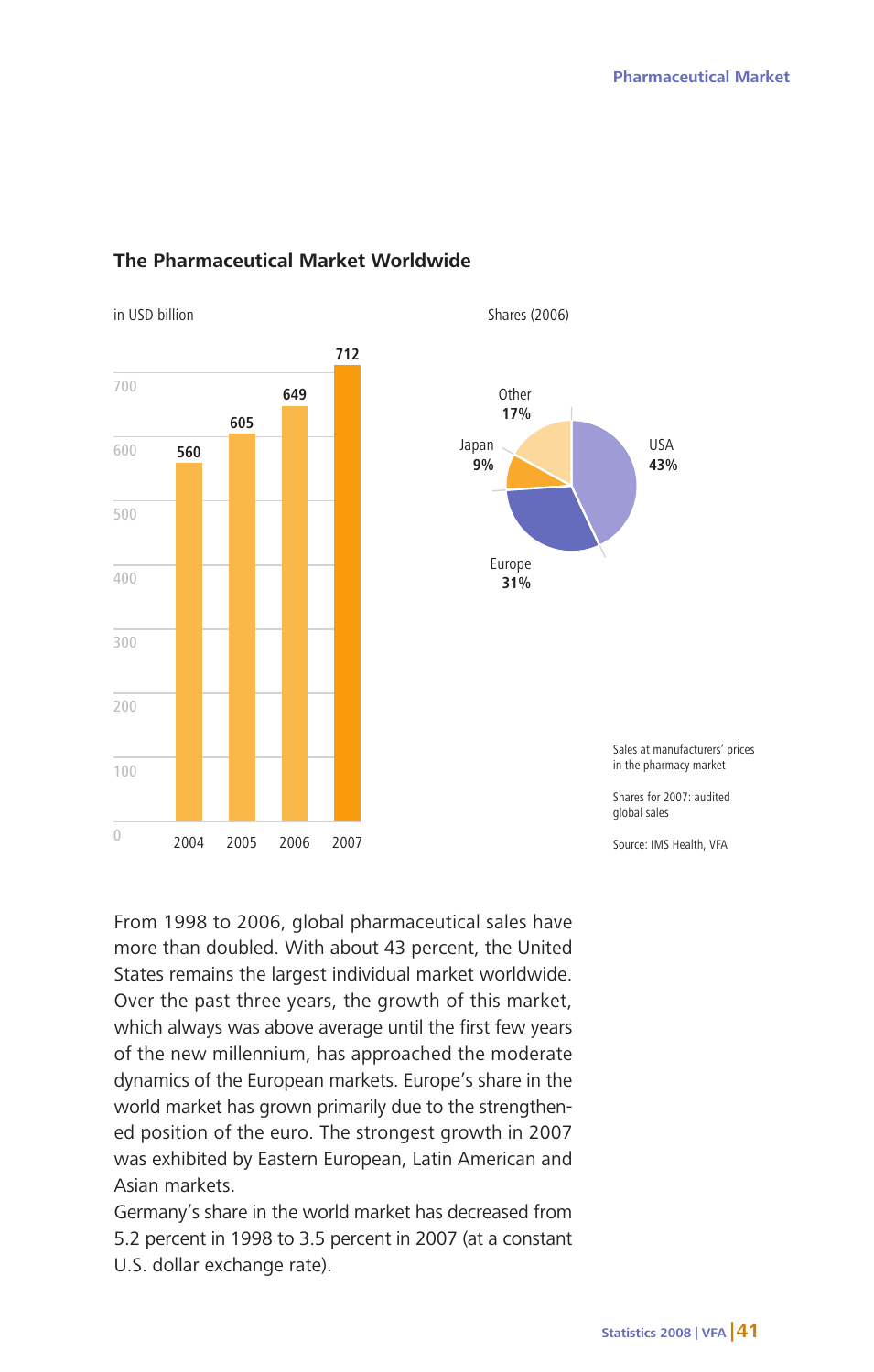

# **Development of the Largest Pharmaceutical Markets**

 $2001 = 100$ 

With a volume of about USD 31 billion in 2007, Germany is the third largest market for pharmaceuticals in an international comparison and at the same time one of the markets exhibiting below-average growth. This is due to the cost containment measures of the legislature. From 2001 to 2007, sales in the German pharmacy market increased by about 20 percent, while the U.S. and Spanish pharmacy markets increased by more than 50 percent during the same period. In the United Kingdom and France, sales increases were also larger than in Germany.

Sales in Germany adjusted for

manufacturers' discounts from 2003 onward

Source: IMS Health, VFA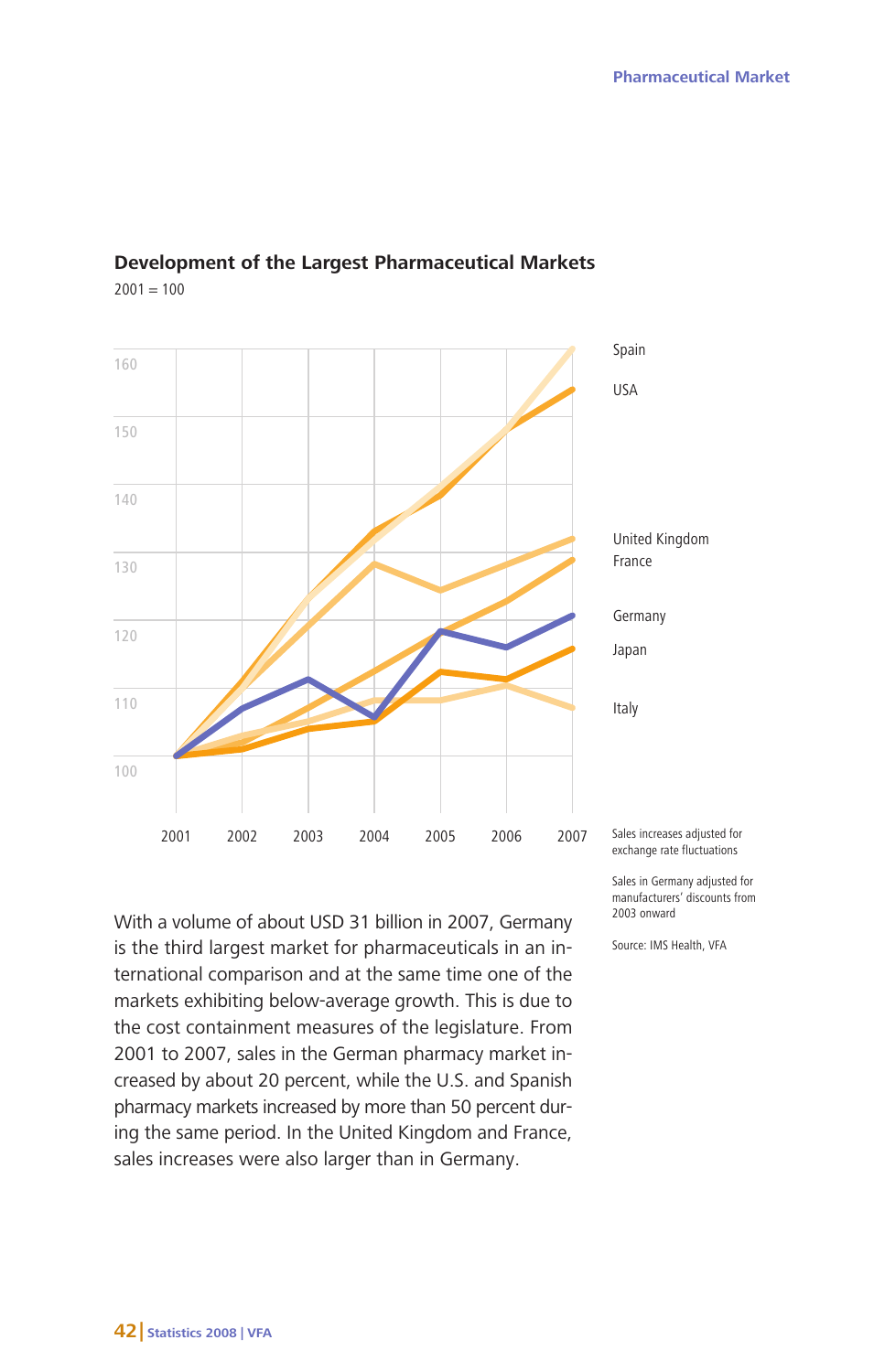

# **Per-capita Sales of Pharmaceuticals**

2007 in USD (adjusted for purchasing power)

Sales in the pharmacy market at manufacturers' prices

Source: IMS Health, OECD, VFA

With regard to per-capita sales (sales in the pharmacy market at manufacturers' prices), Germany ranks in the middle in the international comparison. In a comparison of the European countries, Germany lies behind France and Switzerland. Also in non-European industrial nations such as the USA, Canada and Japan, per-capita sales are higher than in Germany.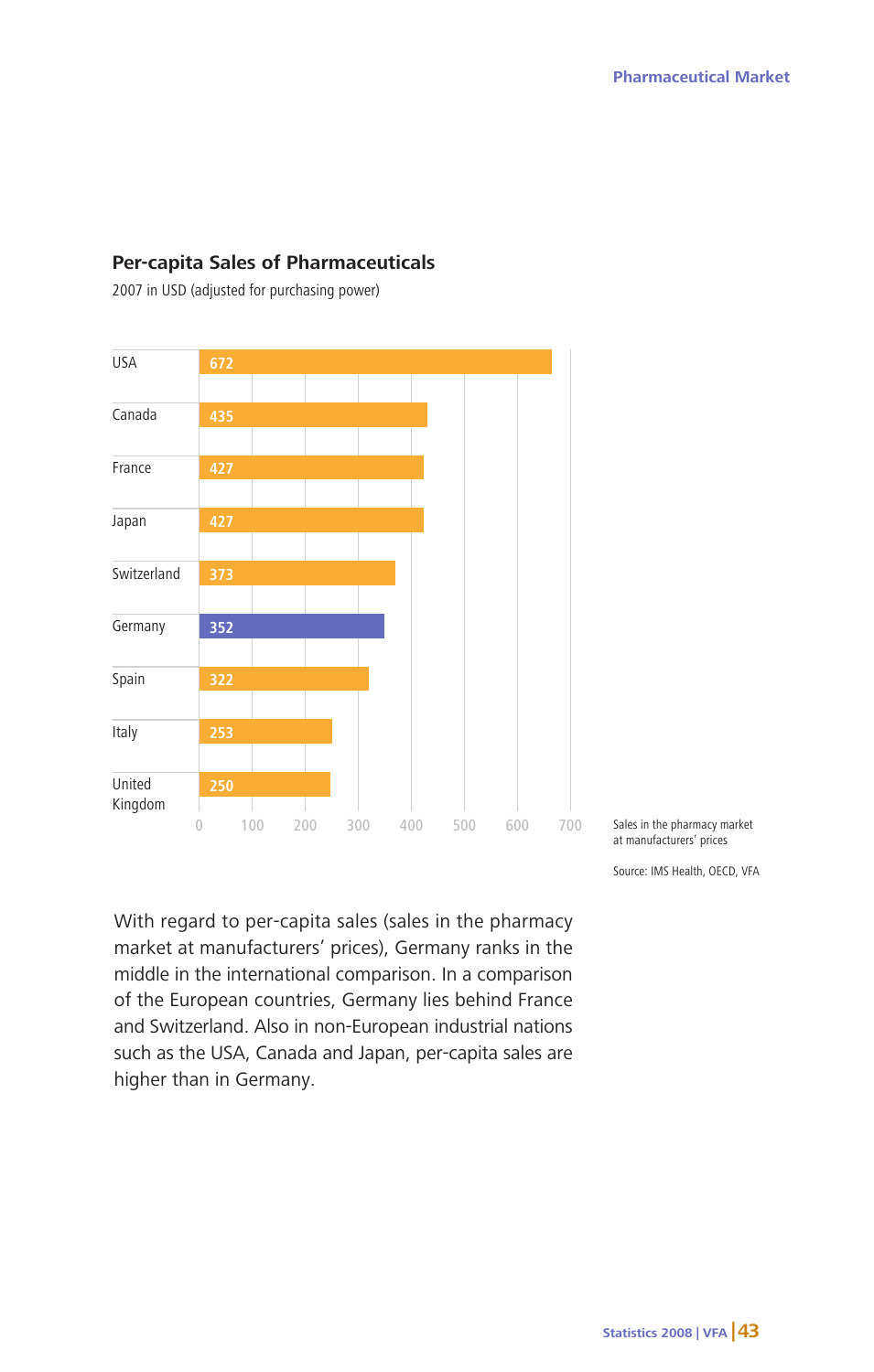

# **New Molecular Entities: A European Comparison**

Market share of new molecular entities launched during the past five years in percent

When it comes to enthusiasm for innovation, Germany ranks near the bottom in Europe. In 2006, only 5.2 percent of expenditures in Germany were made for innovative pharmaceuticals launched during the previous five years. As a result, Germany spends less on novel pharmaceuticals than most other European countries, despite the fact that an equally large number of pharmaceuticals receive marketing authorization domestically. However, they are prescribed less frequently or they have lower prices.

As of: 2006

Source: Pharmaceutical associations of the European countries, VFA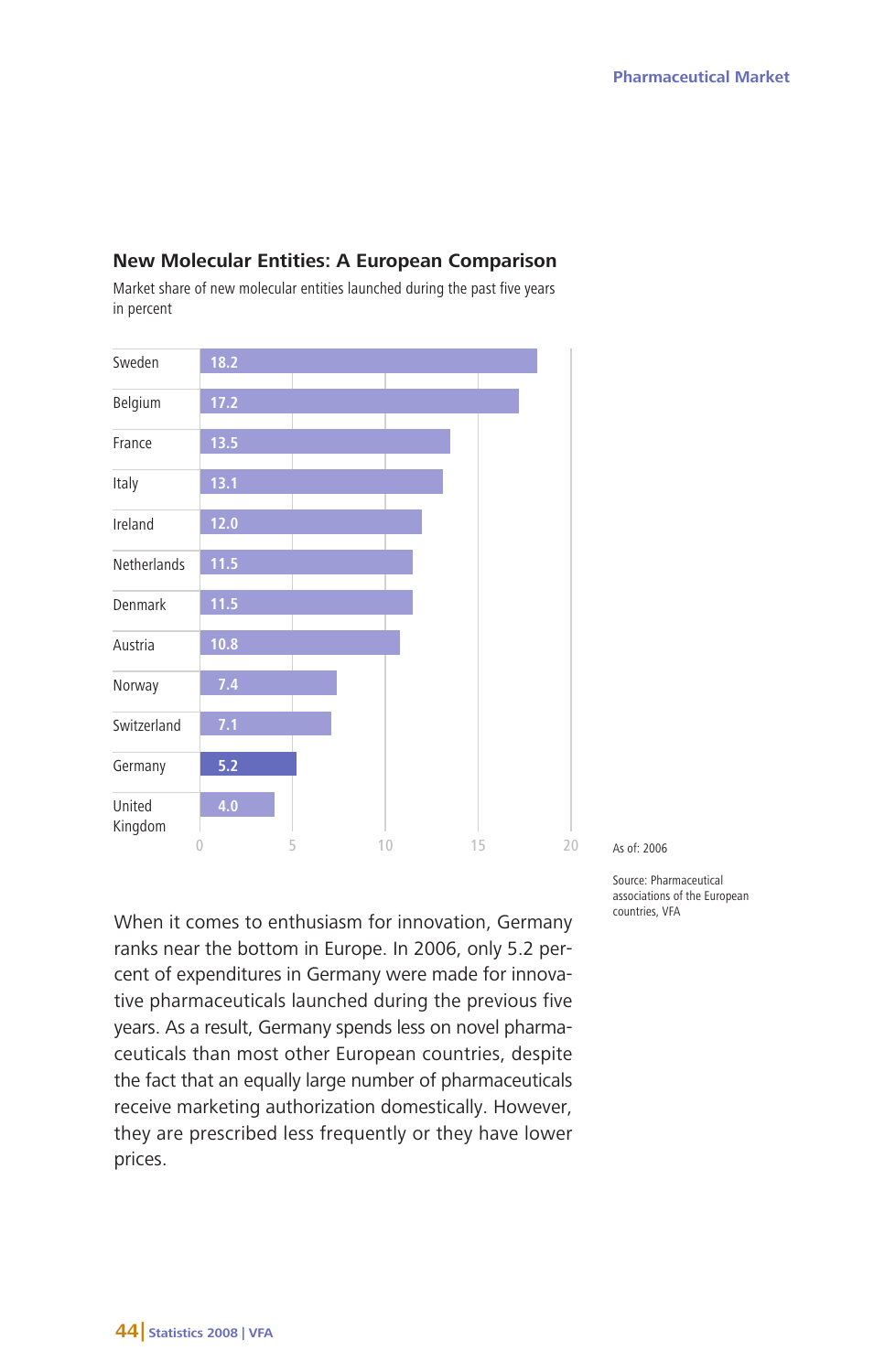

### **Number of Pharmaceuticals in Germany**

This year, the number of pharmaceuticals has decreased further. The well-known German drug directory known as the "Rote Liste" currently includes 8,764 product listings – 70 less than last year – including many rarely used pharmaceuticals. Based on evaluations made by statutory health insurance, 90 percent of physicians' prescriptions are for only 1,850 pharmaceuticals.

The number of available pharmaceuticals is often represented imprecisely. For example, if not just the individual product but all of its dosage forms and concentrations are counted separately, one may arrive at numbers of 40,000 pharmaceuticals or more. However, this mode of counting is not customary in other countries and is therefore inappropriate for the purpose of comparisons.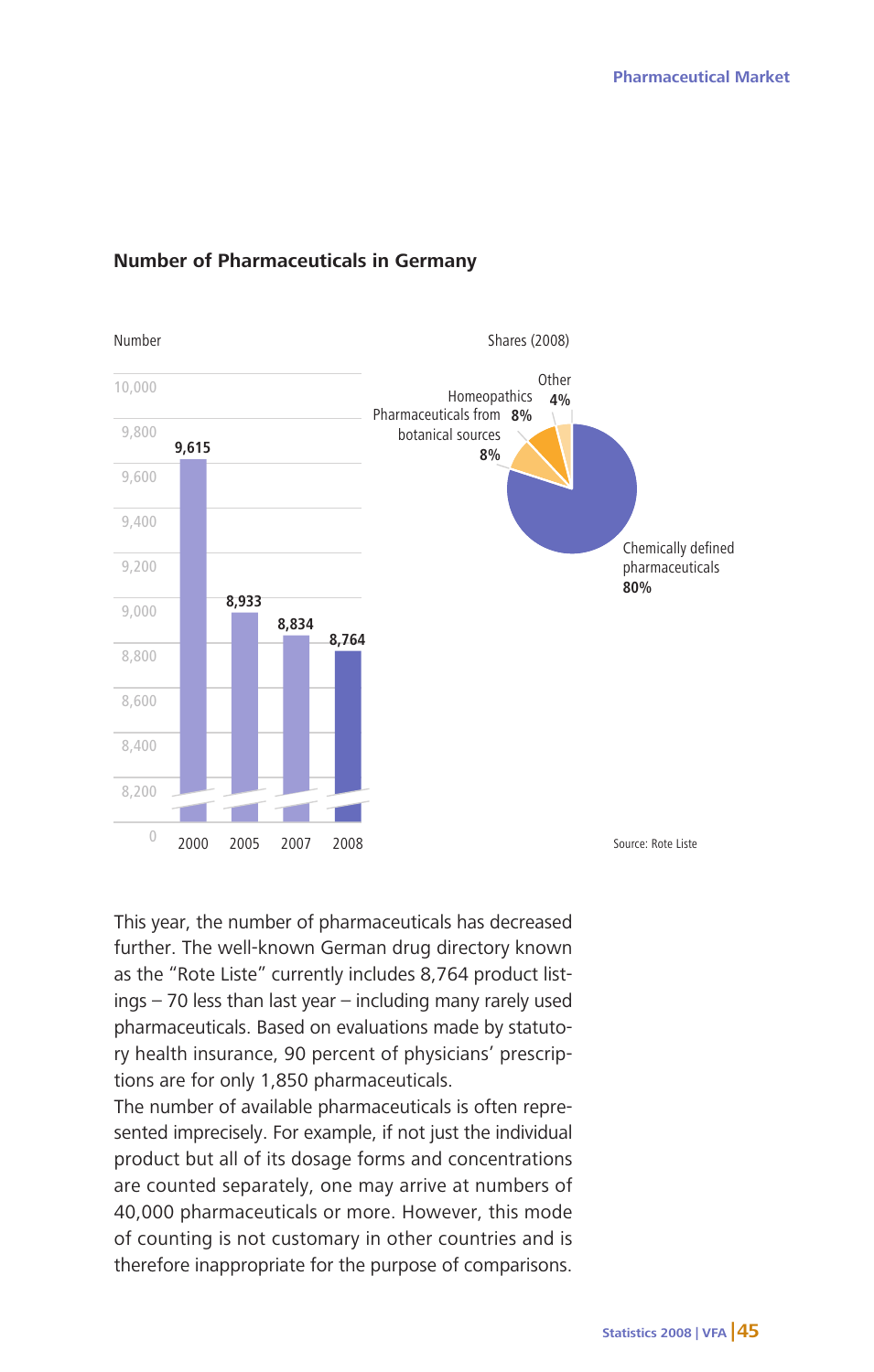# **From Manufacturer to Patients: Distribution and Financing of Pharmaceuticals in the Pharmacy Market 2007**



In 2007, the pharmaceutical companies provided pharmaceuticals for human consumption worth EUR 22.8 billion (at manufacturers' prices) via pharmacies for outpatient treatment. After adding the wholesale and pharmacy mark-ups as well as sales tax, this corresponds to a market volume of EUR 39.3 billion at retail prices.

A total of 11 percent of this amount was for self-medication, 12 percent for private prescriptions outside of statutory health insurance, and 77 percent for SHI prescriptions. The latter category was financed through copayments by insured patients (5.6 percent), manufacturers' and pharmacy discounts (7.6 percent) and the health insurance funds themselves (86.7 percent).

Simplified representation of the most important cash and service flows (with approximate values)

Source: VFA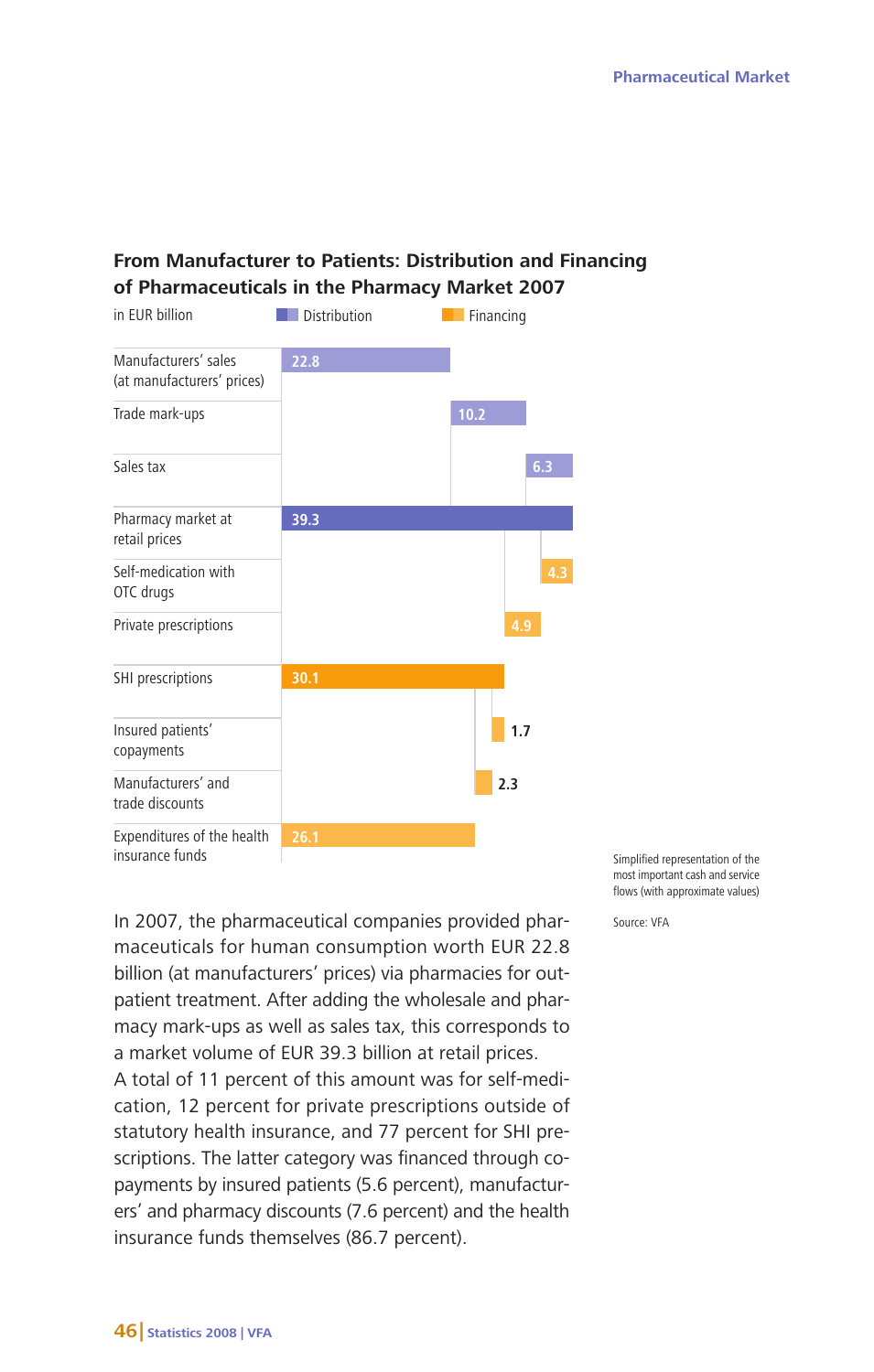#### **Sales and Packages Sold through Pharmacies 2007**

Sales: EUR 21.6 billion (+3.8% over previous year)



Sales at manufacturers' prices minus manufacturers' discounts pursuant to the German Social Code V

Source: InsightHealth, VFA

After the previous-year decrease, sales in the German pharmacy market increased again slightly in 2007. After deduction of the legally mandated discounts, net sales were EUR 21.6 billion, i.e. 3.8 percent more than the year before. The companies' mandatory discounts for the benefit of statutory health insurance increased from EUR 1.04 billion during the previous year to EUR 1.22 billion. However, the actual net sales are lower due to the discount agreements concluded between health insurance funds and manufacturers, and the amount of the individual, contractually agreed discounts is unknown. In 2007, the number of packages sold reached a volume of 1.59 billion, which represents a 1.7 percent increase over the previous year. With 700 million packages, this was the first time that more prescription drugs than pharmacy-only products (699 million) were sold.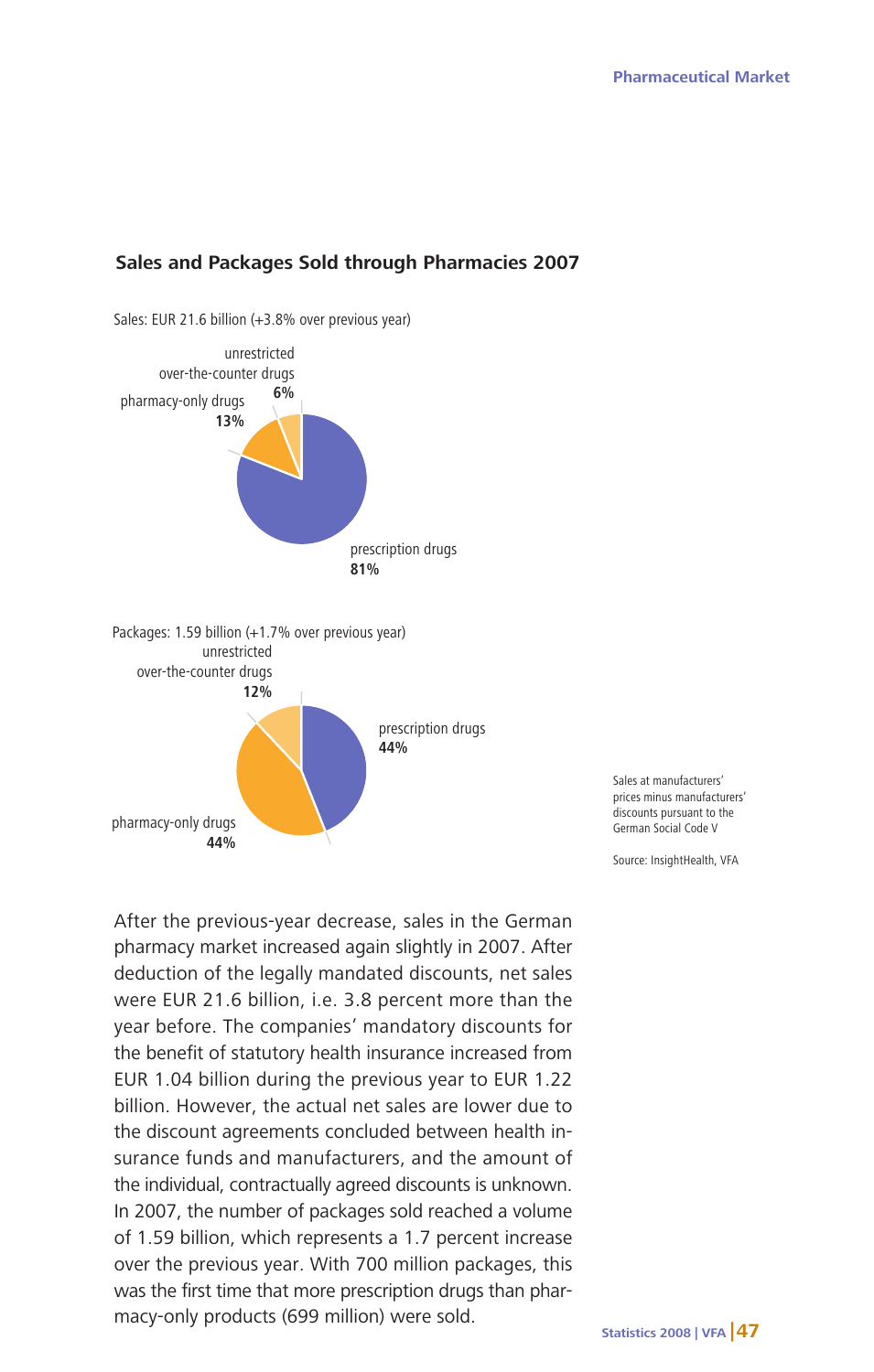#### **Parallel Imports**

#### Market share in percent



Growth rates (in percent)



From 1998 to 2007, the market share of pharmaceutical parallel imports in the pharmacy market increased from less than two percent to almost nine percent. This was due in large part to targeted government support. Beginning in 2004, the introduction of a minimum price difference for imported products to the original products has only partially interrupted this development.

Parallel imports mainly focus on patented innovative pharmaceuticals. As a result, the research-based pharmaceutical companies suffer considerable sales losses in the domestic market. In 2007, the importers generated sales worth more than EUR 2 billion.

Sales at pharmaceutical manufacturers' prices

Source: IMS Health, InsightHealth, VFA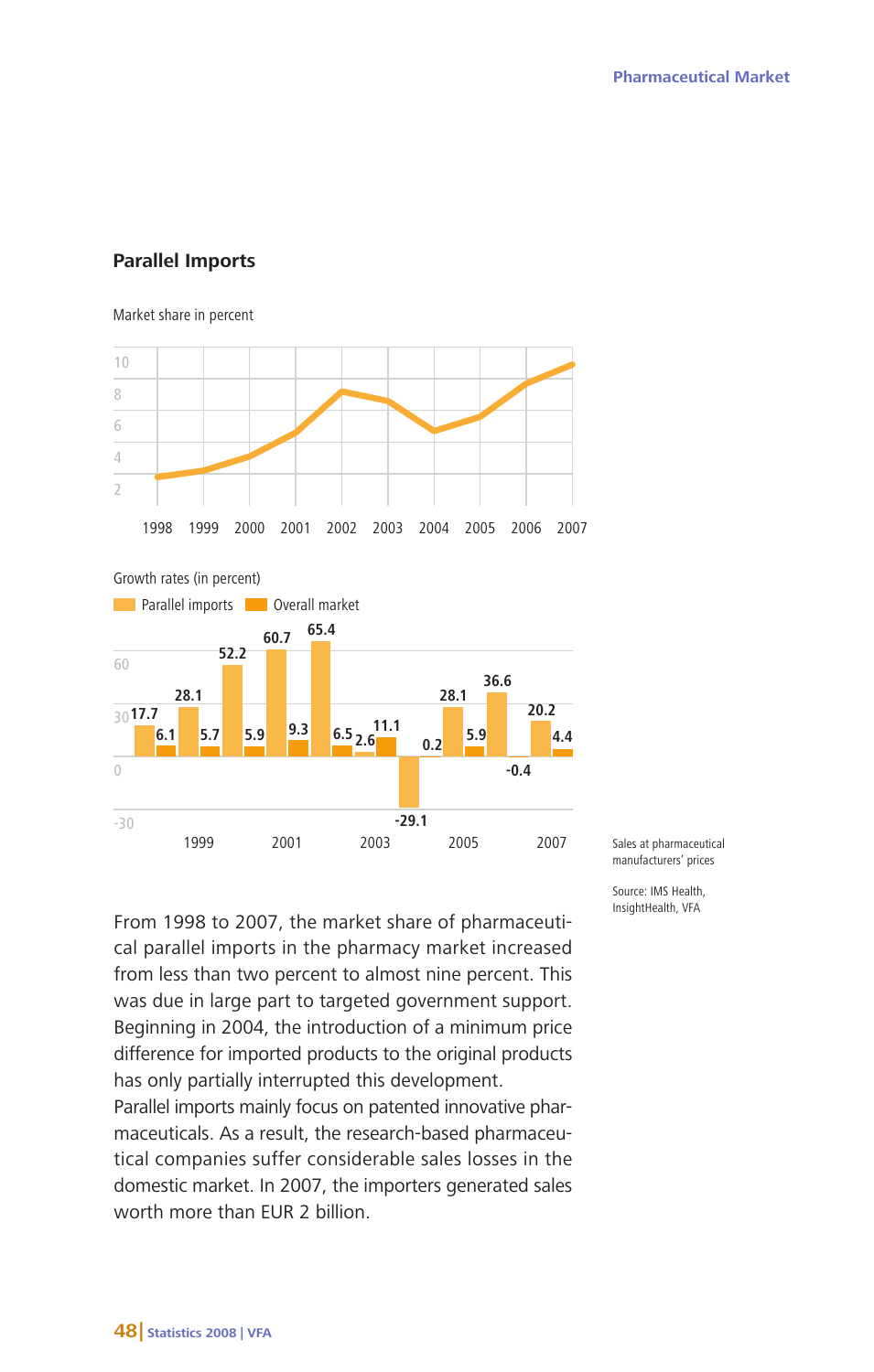

#### **Sales of Genetically Manufactured Pharmaceuticals**



Sales at manufacturers' prices in the pharmacy market

The share of pharmaceuticals with genetically manufactured substances in the pharmacy market is constantly increasing: For EUR 3.34 billion in sales (at manufacturers' prices) it was 14.6 percent in 2007. In 2000, this share was still at 7.6 percent. In addition, there are the sales in the hospital sector, but no detailed data were available for this segment.

More than half of sales were recorded for vaccines and insulins to treat diabetes. Additional important applications include interferons used for immune disorders, monoclonal antibodies against cancer and EPO (erythropoietin) against anemia.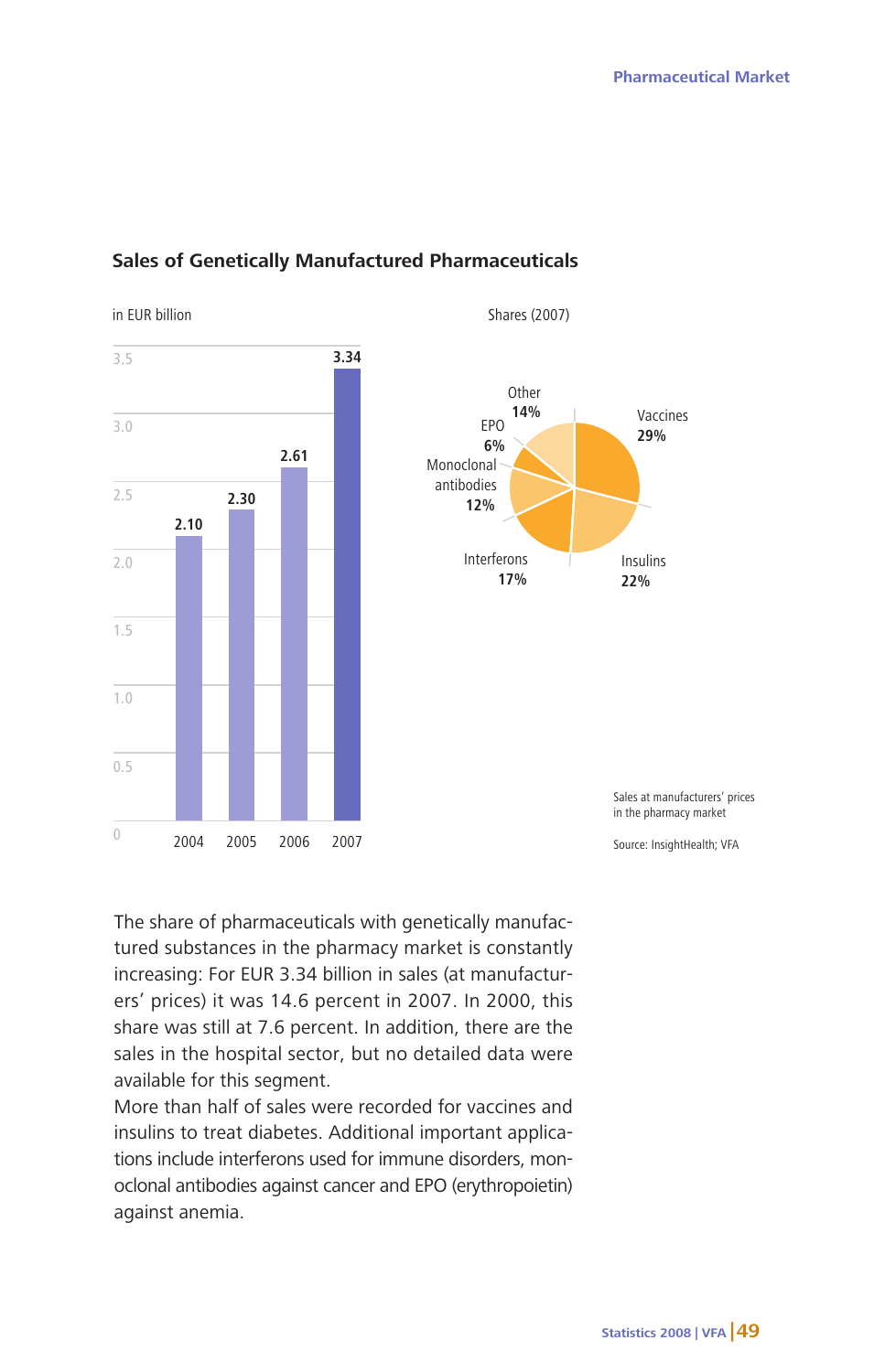#### **Sales Distribution in the SHI Pharmaceutical Market 2007**

Shares in percent



In 2007, gross sales with proprietary medicinal products in the SHI market (at pharmacy retail prices incl. VAT without rebate deduction) were EUR 28.1 billion.

Based on the German Contribution Rate Safeguarding Act, the SHI Modernization Act and the Economic Efficiency of Pharmaceutical Care Act, the discounts the pharmaceutical companies as well as wholesalers and retailers must grant to statutory health insurance have been changed several times between 2002 and 2006. In 2006, the mandatory rebate was expanded again for the manufacturers. Due to the value-added tax increase to 19 percent, the share of taxes included in the gross sales increased to 16 percent.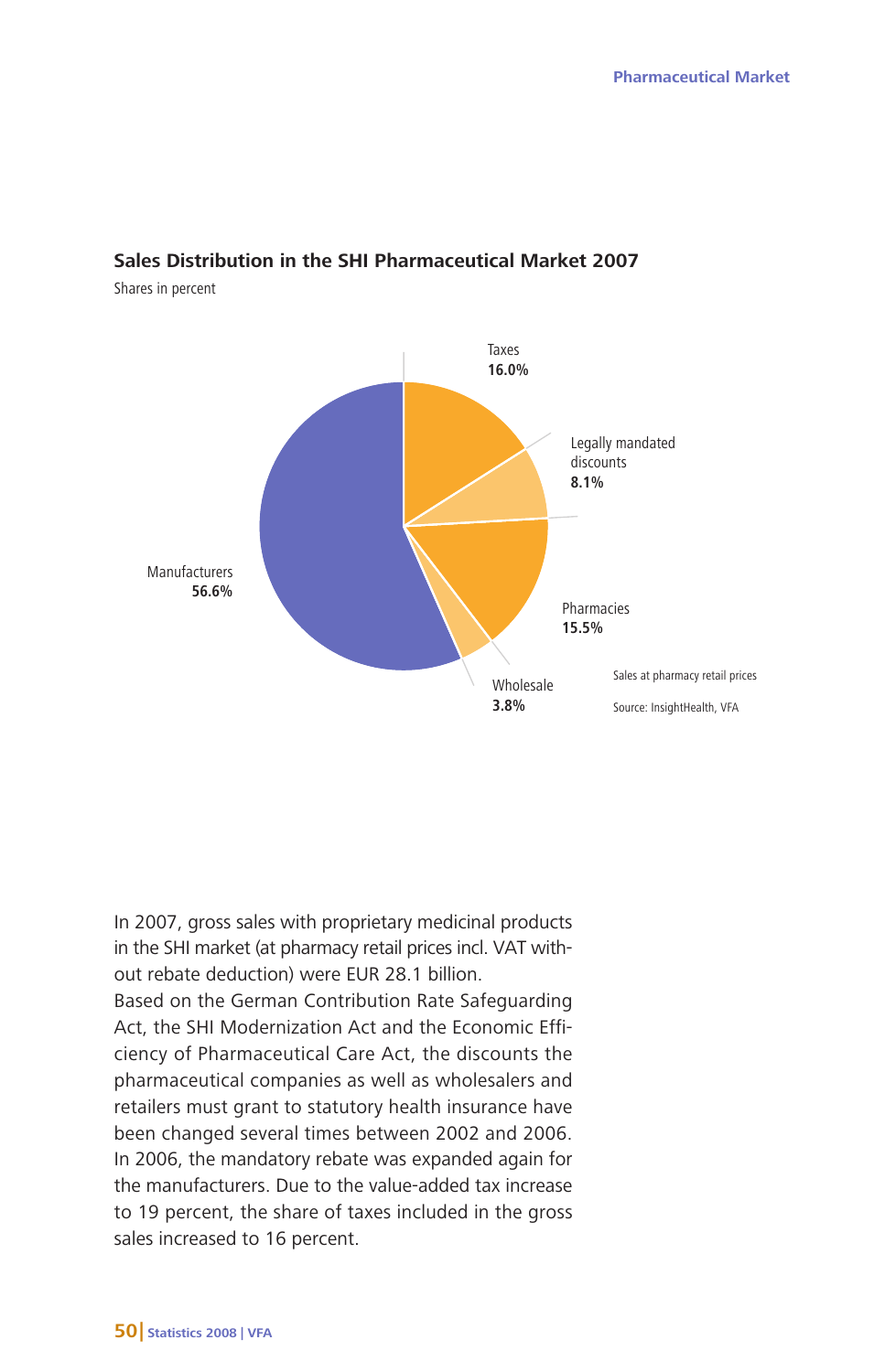### **Manufacturers' Sales in the SHI Pharmaceutical Market**

in EUR billion at manufacturer's prices



Due to the additional discount of 10 percent on genericseligible active ingredients effective April 1, 2006, the manufacturer's discount more than doubled from 2005 to 2007. As a result, the 2007 manufacturers' net sales decreased to about EUR 15.9 billion. Therefore, the real sales increase of the manufacturers in 2007 was only 3.3 percent compared to the previous year.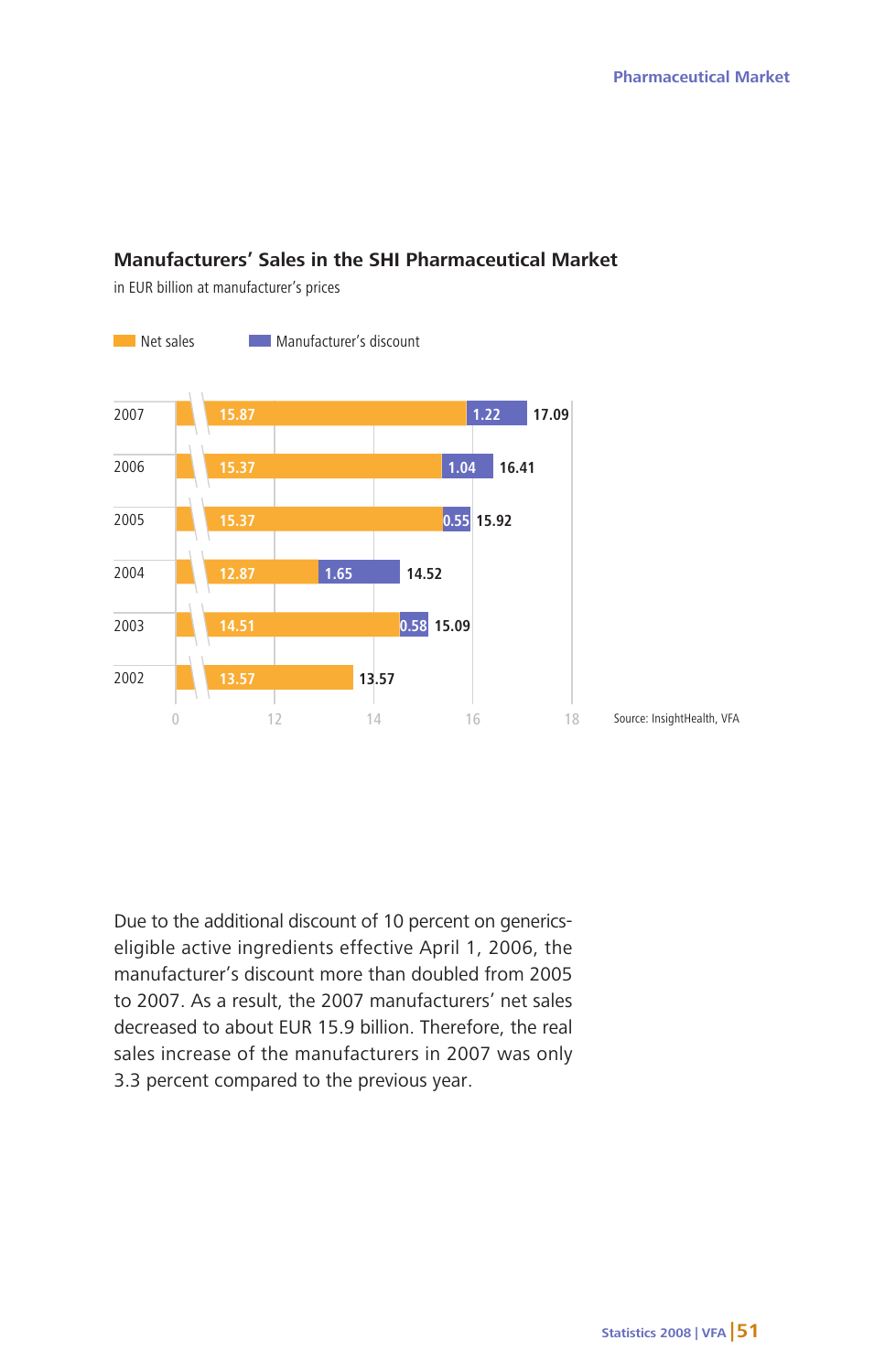#### **Sales Growth 2007: Driven by what Components?**

Change in sales in EUR billion



The sales increase in the SHI market worth EUR 1.7 billion in 2007 was determined by opposite components that either had a sales-increasing or decreasing effect. Consumption (increase in the prescribed daily doses) and innovative pharmaceuticals have caused an additional demand of about EUR 2.2 billion and EUR 0.2 billion respectively. In contrast, "technical" savings, e.g. selection of more cost-effective drugs, including those with active ingredients whose patents expired in 2007, or larger packages, have led to almost EUR 0.6 billion in savings. If the value-added tax rate had not been increased, savings from the price components would have been almost EUR 1 billion instead of EUR 0.2 billion.

As during the past two years, the dominant factor in the dynamics of the pharmaceutical market are medical and therapeutic needs.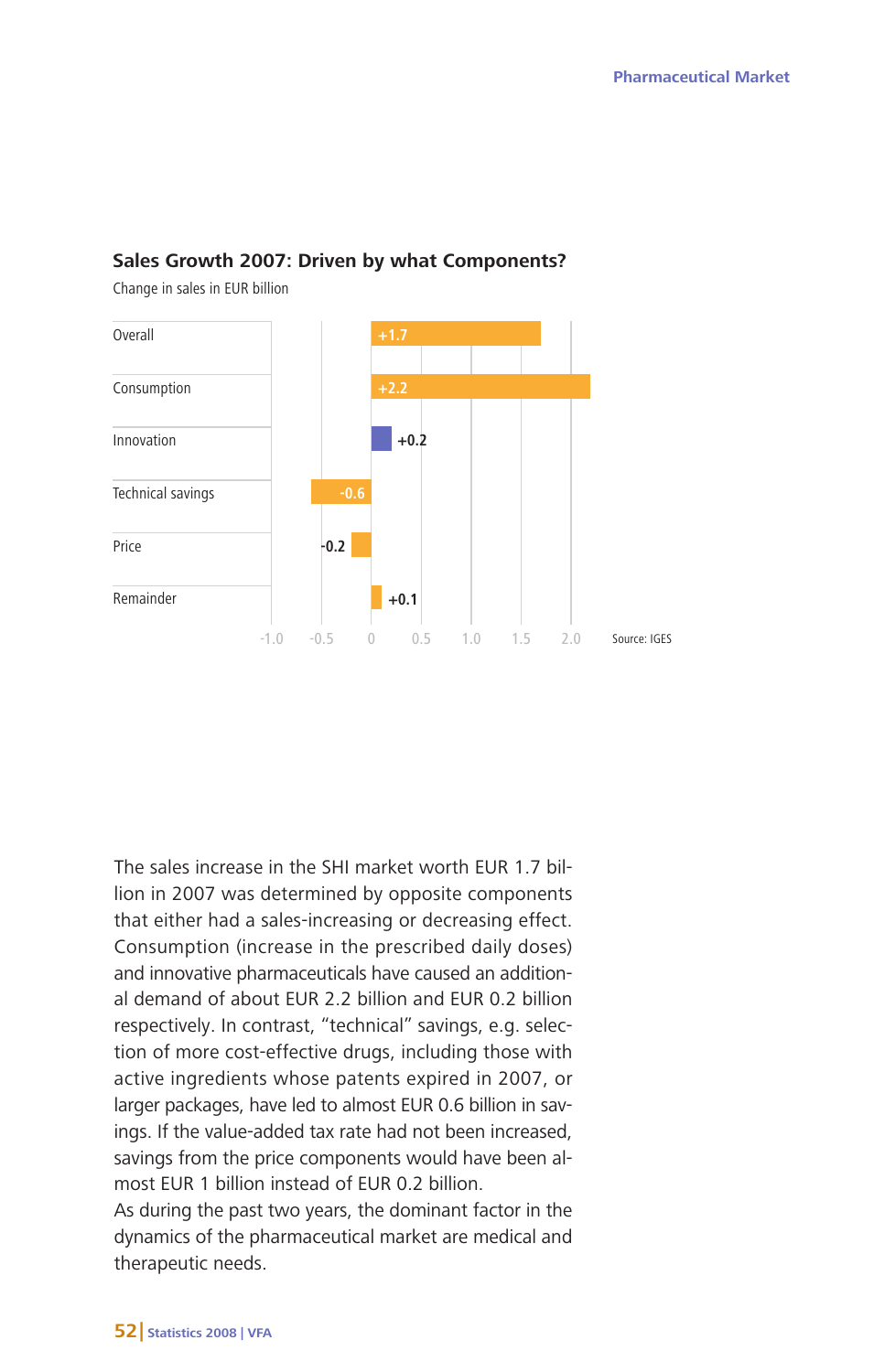#### **Changes in Sales 2007 based on Health Disorders**

Changes in sales in EUR million



Disorders of more than +/- EUR 60 million

Source: IGES

Sales increases were recorded predominantly for the therapy of serious or life-threatening diseases, primarily cancer, and – in the case of vaccines, e.g. against human papillomavirus or early summer meningoencephalitis – for the prevention of diseases. Sales decreases were recorded especially for those categories of diseases for which classes of active ingredients are used that could be prescribed more cost-effectively due to expired patents or price reductions.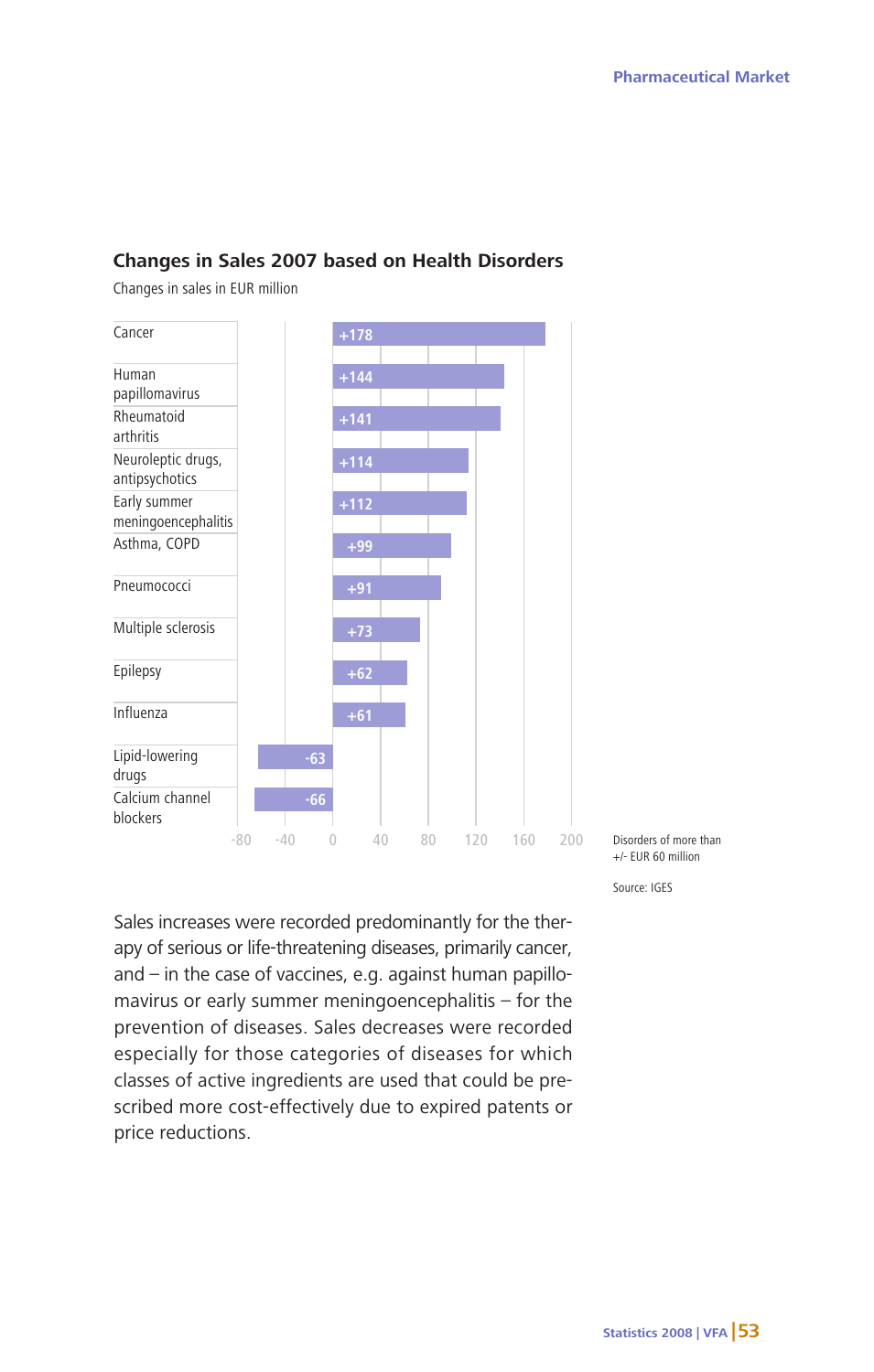#### **Reference Prices in the SHI Market**

Shares in percent



Over the past two years, indirect price regulation based on reference prices has been significantly expanded again. In 2007, almost three-fourths of all pharmaceuticals prescribed in Germany were subject to this regulation. As a result, this share is the highest since reference prices were introduced. The sales share of pharmaceuticals subject to reference prices also increased again last year – despite a reduction in reference prices. Effective 2005, many reference price categories also include patented active ingredients. This involves additional, considerable burdens, especially for the research-based pharmaceutical companies. Since mid-2007, about 28,600 proprietary medicinal products with about 430 active ingredients have been subject to reference prices. As a result, the statutory health insurance funds will probably save more than EUR 3.4 billion in 2008.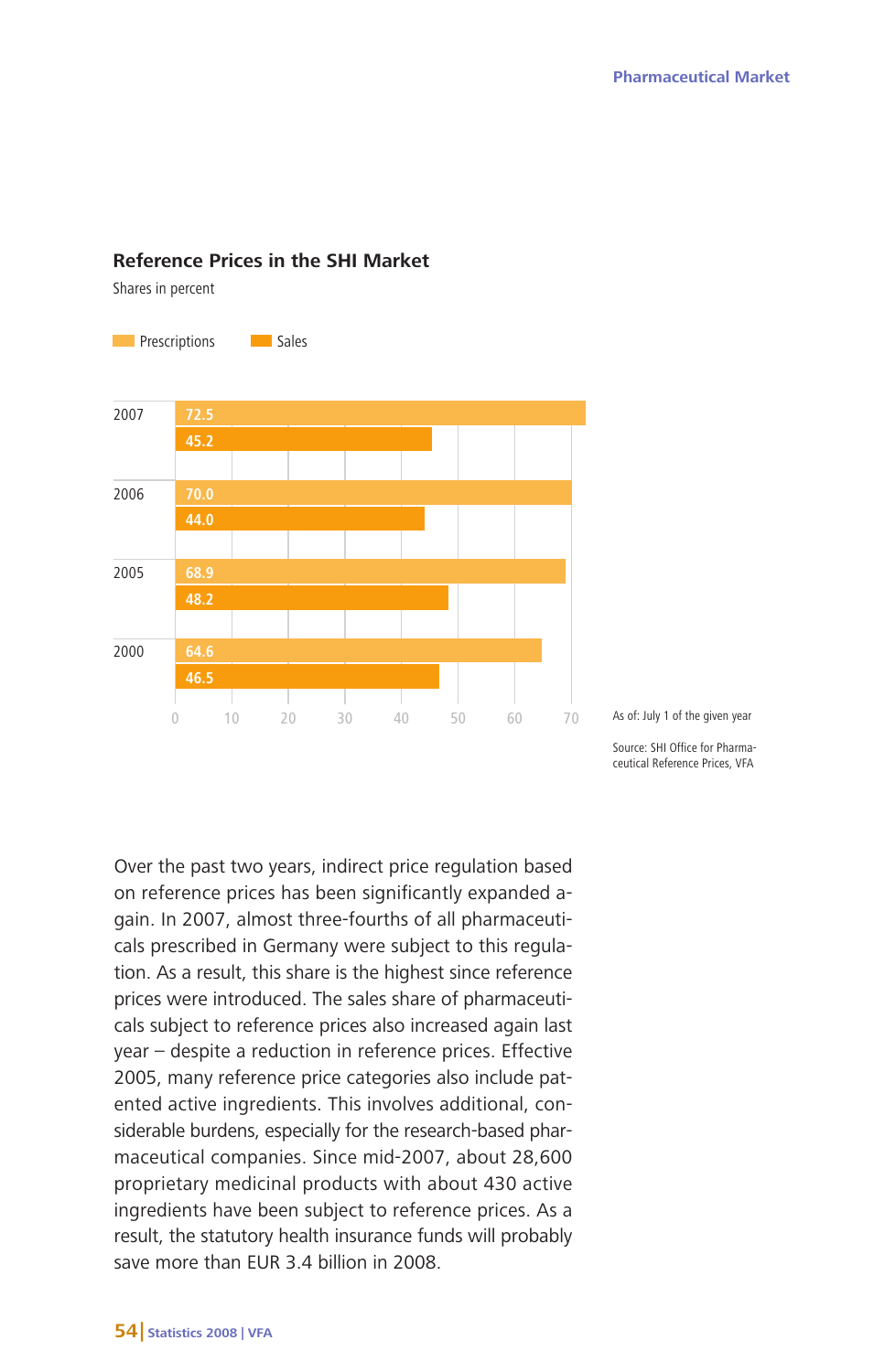#### **Generic Drugs in the SHI Market**

Shares in the market eligible for generic drugs (in percent)



When patents expire, the imitation products of other manufacturers (generic drugs) can also be authorized for marketing beside the original pharmaceuticals. In Germany, 78 percent of SHI prescriptions – and at 49 percent almost half of all sales in the entire market – are generated in this so-called generics-eligible market. During the past 12 years, Germany has evolved into the world's most generics-friendly country. Often, original products lose almost their entire market share to generic drugs within just a few months after patent expiration. On average, more than 80 percent of all prescriptions and about 75 percent of sales in the generics-eligible market were generated by imitation products in 2007.

Source: Arzneiverordnungs-Report 2007 (up until 2006), VFA (2007)

For detailed data, see Appendix, page 60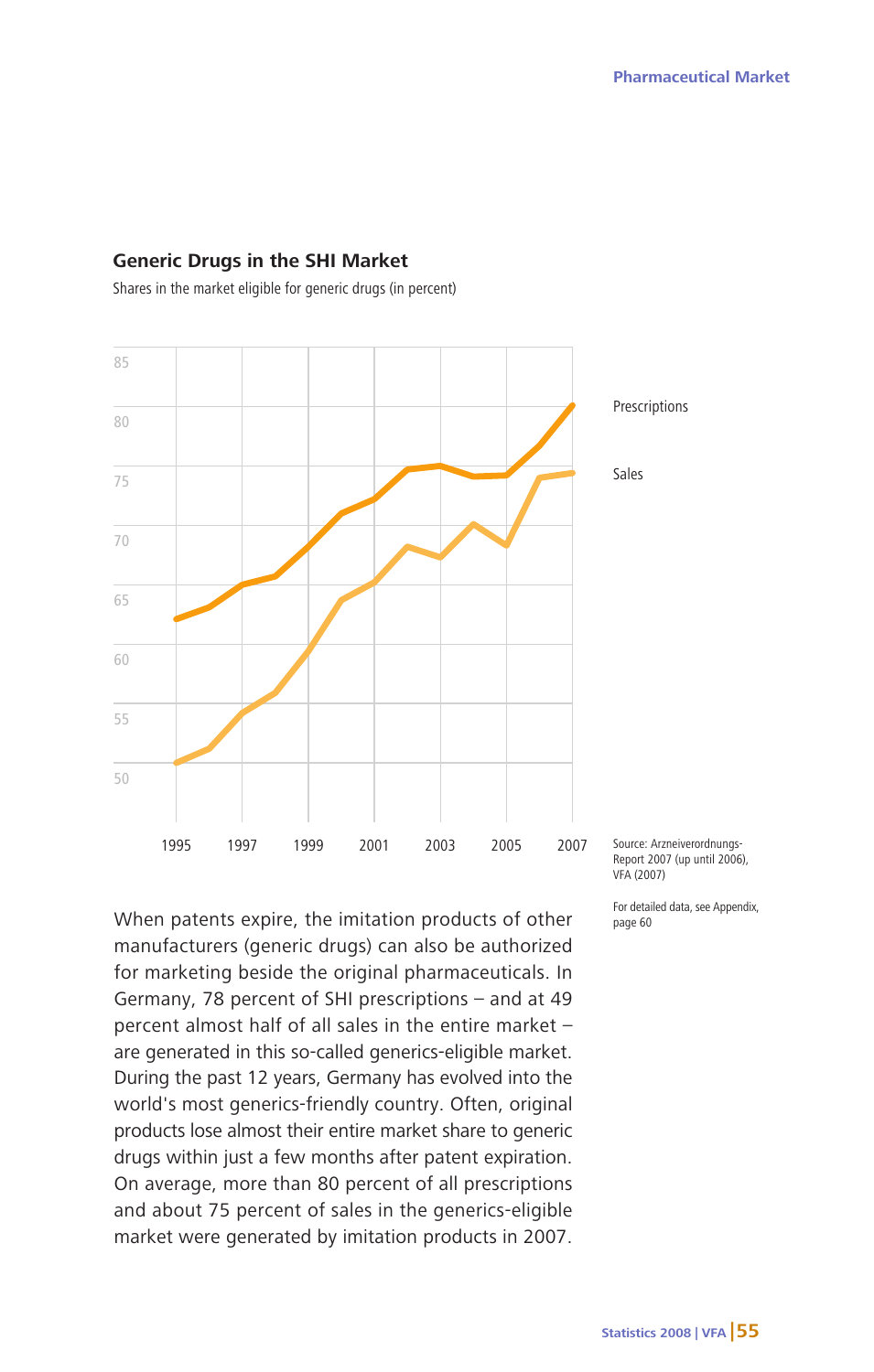# **The Production of Pharmaceutical Products in Germany**

| Year | Production of pharm. products<br>in EUR billion | Changes over previous year<br>in percent |
|------|-------------------------------------------------|------------------------------------------|
| 2007 | 26.219                                          | 10.6                                     |
| 2006 | 23.700                                          | 4.6                                      |
| 2005 | 22.654                                          | 8.4                                      |
| 2004 | 20.893                                          | 0.8                                      |
| 2003 | 20.720                                          | 0.2                                      |
| 2002 | 20.672                                          | 2.3                                      |
| 2001 | 20.200                                          | 9.2                                      |
| 2000 | 18.500                                          | 2.8                                      |
| 1999 | 18.000                                          | 1.1                                      |
| 1998 | 17.812                                          | 2.5                                      |
| 1997 | 17.380                                          | $-0.4$                                   |
| 1996 | 17.442                                          | 4.8                                      |
| 1995 | 16.641                                          | $-0.9$                                   |
| 1994 | 16.800                                          | 6.4                                      |

2007: provisional data

Distinction according to technical company segments

Source: Federal Statistical Office, VFA

# **Sales of the Manufacturers of Pharmaceutical Products**

in EUR billion

|      |                |               |       | Export ratio |
|------|----------------|---------------|-------|--------------|
| Year | Domestic sales | Foreign sales | Total | in percent   |
|      |                |               |       |              |
| 2007 | 13.6           | 17.6          | 31.2  | 56.5         |
| 2006 | 13.2           | 16.2          | 29.4  | 55.1         |
| 2005 | 13.1           | 14.8          | 27.9  | 53.0         |
| 2004 | 11.4           | 13.1          | 24.4  | 53.5         |
| 2003 | 11.1           | 12.4          | 23.5  | 52.6         |
| 2002 | 11.4           | 11.7          | 23.2  | 50.7         |
| 2001 | 11.2           | 11.2          | 22.5  | 50.1         |
| 2000 | 10.8           | 10.2          | 21.0  | 48.5         |
| 1999 | 11.3           | 9.4           | 20.7  | 45.6         |
| 1998 | 11.4           | 8.4           | 19.8  | 42.3         |
| 1997 | 11.4           | 7.9           | 19.3  | 40.7         |
| 1996 | 11.6           | 6.9           | 18.5  | 37.5         |
| 1995 | 11.6           | 6.4           | 18.0  | 35.6         |

2007: provisional data

Distinction according to technical company segments

Source: Federal Statistical Office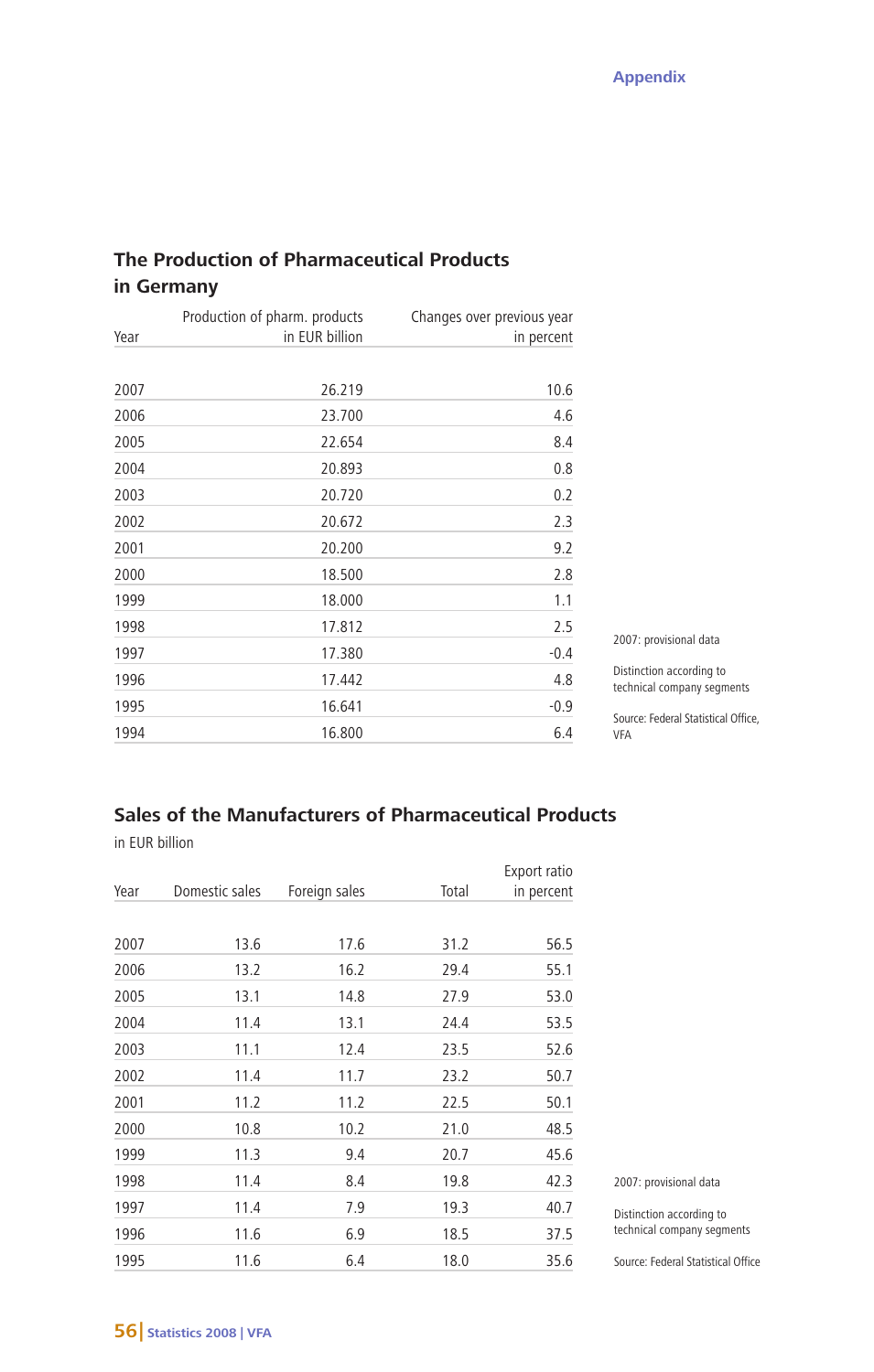# **Price Trends**

 $1995 = 100$ 

| Year | Private consumption (total) | SHI pharmaceuticals |
|------|-----------------------------|---------------------|
| 2007 | 119.8                       | 91.8                |
| 2006 | 117.3                       | 93.3                |
| 2005 | 115.3                       | 95.6                |
| 2004 | 113.1                       | 96.3                |
| 2003 | 111.3                       | 100.8               |
| 2002 | 110.1                       | 101.3               |
| 2001 | 108.6                       | 101.9               |
| 2000 | 106.5                       | 101.0               |
| 1999 | 105.0                       | 100.5               |
| 1998 | 104.4                       | 99.7                |
| 1997 | 103.4                       | 99.5                |
| 1996 | 101.5                       | 100.1               |
| 1995 | 100.0                       | 100.0               |

Source: Federal Statistical Office, WIdO

# **Patent Applications for Genetically Manufactured Pharmaceuticals**

Number

| Country of origin | 1990 | 1995 | 2004  | 2005  | 2006  | 2007  |
|-------------------|------|------|-------|-------|-------|-------|
|                   |      |      |       |       |       |       |
| <b>USA</b>        | 192  | 352  | 684   | 597   | 517   | 468   |
| Japan             | 66   | 28   | 143   | 162   | 198   | 173   |
| Germany           | 49   | 65   | 172   | 157   | 146   | 102   |
| United Kingdom    | 29   | 41   | 93    | 78    | 64    | 42    |
| France            | 25   | 41   | 95    | 81    | 57    | 52    |
| Other             | 71   | 118  | 345   | 300   | 319   | 276   |
| Total             | 432  | 645  | 1.532 | 1.375 | 1,301 | 1.113 |

Published patent applications effective in Germany, IPC main classification and subclassification (A61K)

Source: German Patent Office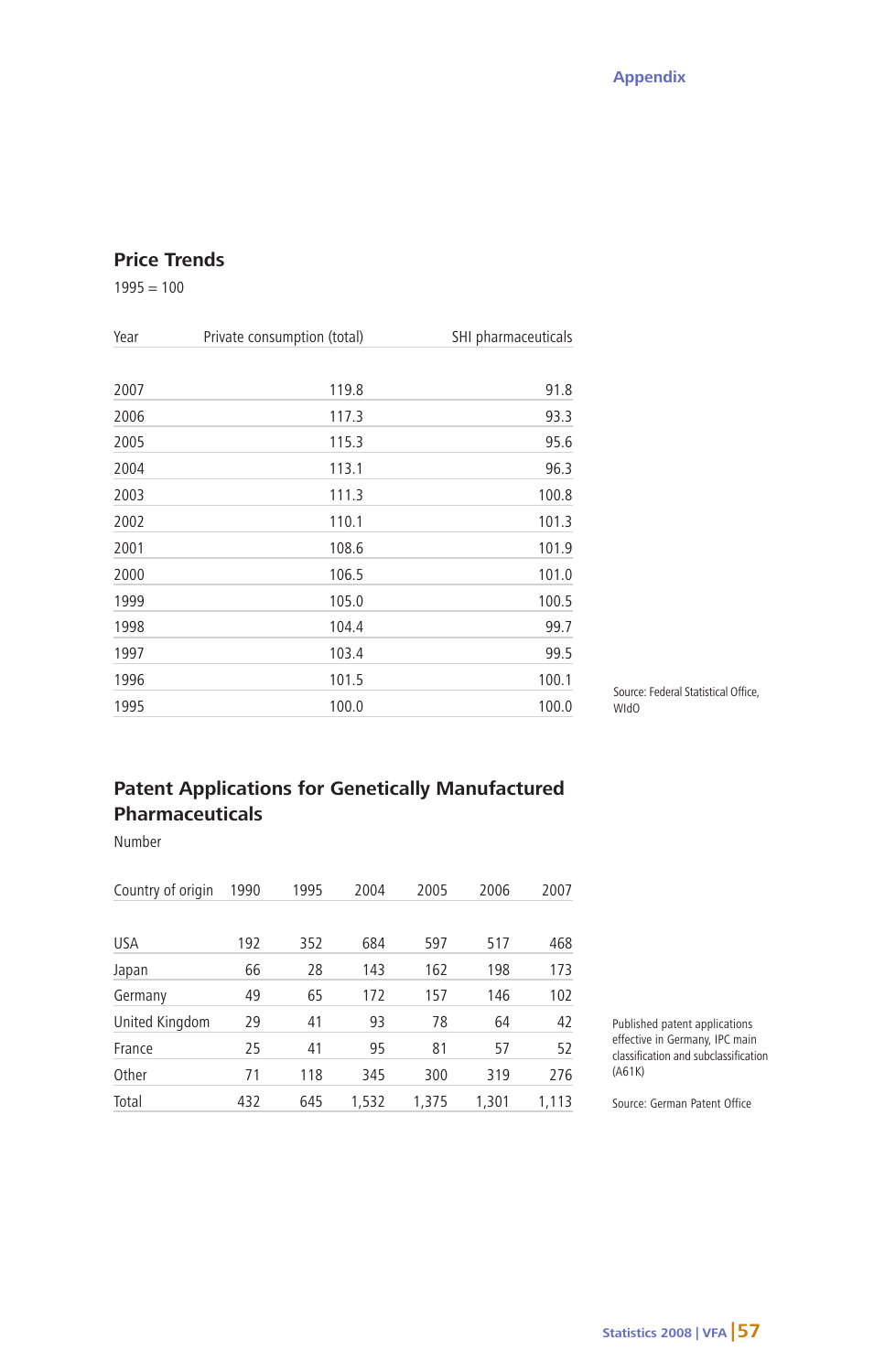| Year | Health care<br>spending in<br>total | SHI service<br>expenditures | Pharmaceutical<br>expenditures |
|------|-------------------------------------|-----------------------------|--------------------------------|
|      |                                     |                             |                                |
| 2007 | 10.74                               | 6.10                        | 1.76                           |
| 2006 | 10.62                               | 6.00                        | 1.72                           |
| 2005 | 10.68                               | 6.02                        | 1.76                           |
| 2004 | 10.58                               | 5.94                        | 1.61                           |
| 2003 | 10.81                               | 6.29                        | 1.70                           |
| 2002 | 10.64                               | 6.27                        | 1.67                           |
| 2001 | 10.44                               | 6.18                        | 1.62                           |
| 2000 | 10.30                               | 6.10                        | 1.53                           |
| 1999 | 10.30                               | 6.12                        | 1.52                           |
| 1998 | 10.23                               | 6.11                        | 1.52                           |
| 1997 | 10.23                               | 6.18                        | 1.47                           |
| 1996 | 10.39                               | 6.44                        | 1.48                           |
| 1995 | 10.09                               | 6.33                        | 1.43                           |
| 1994 | 9.79                                | 6.24                        | 1.41                           |
| 1993 | 9.58                                | 6.04                        | 1.41                           |
| 1992 | 9.57                                | 6.20                        | 1.54                           |

# **Health Care Expenditures and Gross National Product**

Share in the gross domestic product in percent

2006 onward: provisional estimate

Source: Federal Statistical Office, VFA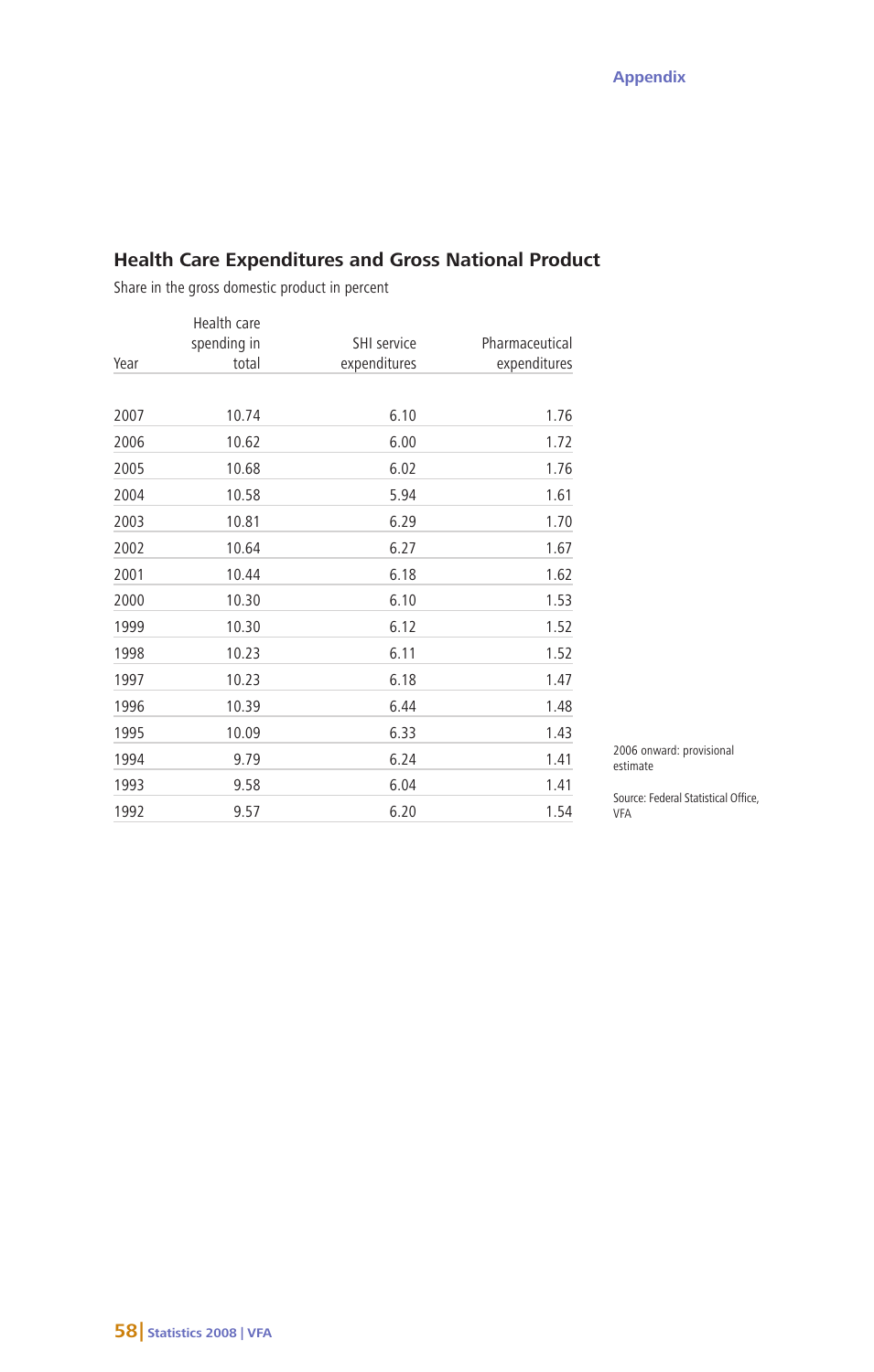# **The Financing of the Statutory Health Insurance System**

in EUR billion

| Year | Gross domestic<br>product (GDP) | Employees'<br>wages | wages in % | Employees' SHI contribution<br>rate in % |
|------|---------------------------------|---------------------|------------|------------------------------------------|
| 2007 | 2,364.9                         | 1,181.0             | 49.9       | 14.80                                    |
| 2006 | 2,307.2                         | 1,149.4             | 49.8       | 14.22                                    |
| 2005 | 2,241.0                         | 1,129.9             | 50.4       | 14.17                                    |
| 2004 | 2,207.2                         | 1,134.5             | 51.4       | 14.23                                    |
| 2003 | 2,161.5                         | 1,131.1             | 52.3       | 14.31                                    |
| 2002 | 2,143.2                         | 1,128.7             | 52.7       | 13.96                                    |
| 2001 | 2,113.2                         | 1,120.6             | 53.0       | 13.54                                    |
| 2000 | 2,062.5                         | 1,100.0             | 53.3       | 13.57                                    |
| 1999 | 2,012.0                         | 1,059.5             | 52.7       | 13.60                                    |
| 1998 | 1,965.4                         | 1,032.3             | 52.5       | 13.62                                    |
| 1997 | 1,915.6                         | 1,010.7             | 52.8       | 13.58                                    |
| 1996 | 1,876.2                         | 1,006.6             | 53.7       | 13.48                                    |
| 1995 | 1,848.5                         | 997.0               | 53.9       | 13.15                                    |
| 1994 | 1,780.8                         | 961.9               | 54.0       | 13.17                                    |
| 1993 | 1,694.4                         | 938.7               | 55.4       | 13.22                                    |
| 1992 | 1,646.6                         | 917.2               | 55.7       | 12.71                                    |

Source: Federal Statistical Office, German Federal Ministry of Health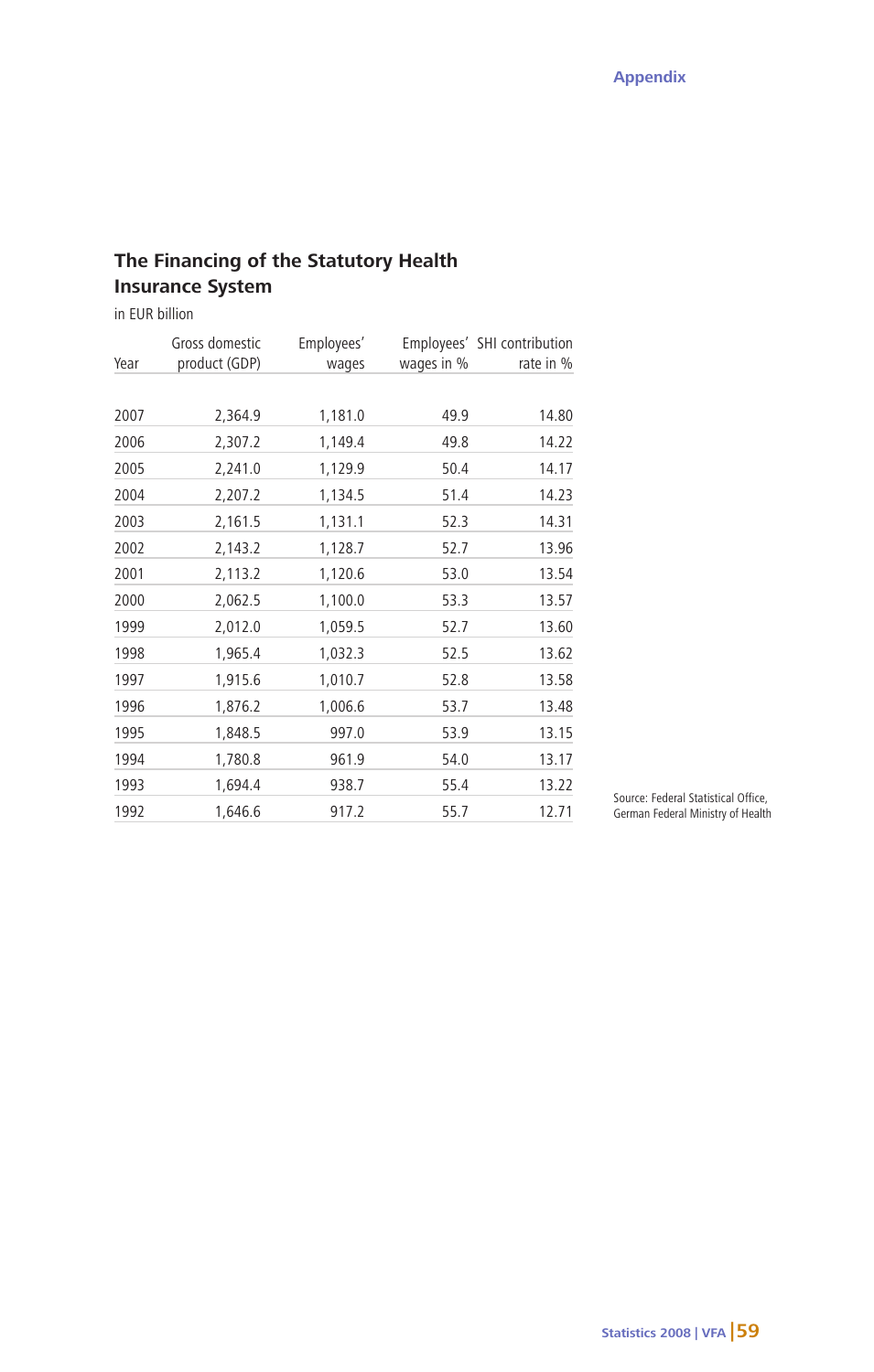# **Expenditures in the Statutory Health Insurance System**

in EUR billion

| Area                                          | 1995  | 2004  | 2005  | 2006  | 2007  |                                              |
|-----------------------------------------------|-------|-------|-------|-------|-------|----------------------------------------------|
|                                               |       | 139.9 | 143.6 | 147.6 | 153.6 |                                              |
| Total spending without RBFE 124.0             |       |       |       |       |       |                                              |
| Total expenditures on<br>health care services | 117.0 | 131.1 | 134.8 | 138.5 | 144.3 |                                              |
| Hospital care                                 | 40.7  | 47.6  | 49.0  | 50.3  | 50.8  |                                              |
| Office-based doctors' care                    | 19.7  | 23.0  | 21.6  | 22.2  | 23.1  |                                              |
| Pharmaceuticals                               | 16.4  | 21.8  | 25.4  | 25.9  | 27.8  | RBFF: risk-based fiscal                      |
| Remedies and medical devices                  | 8.6   | 8.2   | 8.2   | 8.2   | 8.6   | equalization                                 |
| Other services                                | 31.63 | 30.4  | 30.6  | 31.9  | 34.0  | 2007: provisional data                       |
| Administrative expenses, etc.                 | 7.0   | 8.8   | 8.8   | 9.1   | 9.3   | Source: German Federal Ministry<br>of Health |

# **Generic Drugs in the SHI Pharmaceutical Market**

Shares in the market eligible for generic drugs (in percent)

| Year | Prescriptions | Sales |
|------|---------------|-------|
| 2007 | 80.1          | 74.4  |
| 2006 | 76.7          | 74.0  |
| 2005 | 74.2          | 68.3  |
| 2004 | 74.1          | 70.1  |
| 2003 | 75.0          | 67.3  |
| 2002 | 74.7          | 68.2  |
| 2001 | 72.2          | 65.2  |
| 2000 | 71.0          | 63.7  |
| 1999 | 68.2          | 59.4  |
| 1998 | 65.7          | 55.9  |
| 1997 | 65.0          | 54.2  |
| 1996 | 63.1          | 51.2  |
| 1995 | 62.1          | 50.0  |

Source: Arzneiverordnungs-Report 2007 (up until 2006), VFA (2007)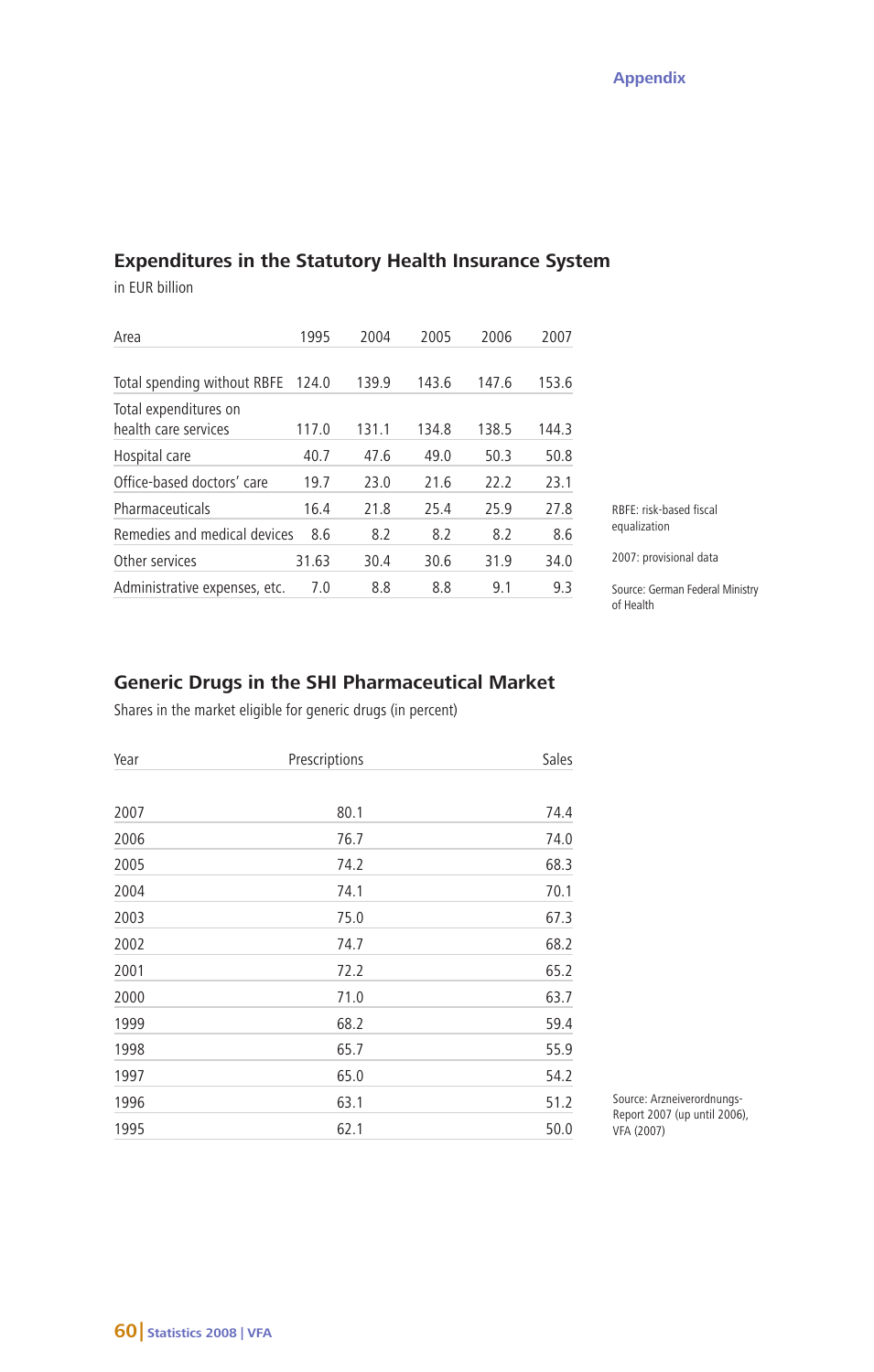#### **Imprint**

Published by Verband Forschender Arzneimittelhersteller e.V. Hausvogteiplatz 13 10117 Berlin

Design Adler & Schmidt Kommunikations-Design, Berlin

Photo Credits Boehringer Ingelheim GmbH Titel Chiron Vaccines 6 picture alliance 20, 30, 40

Printer Ruksaldruck

August 2008

For additional VFA media, please visit **www.vfa.de/publikationen** on the Internet.